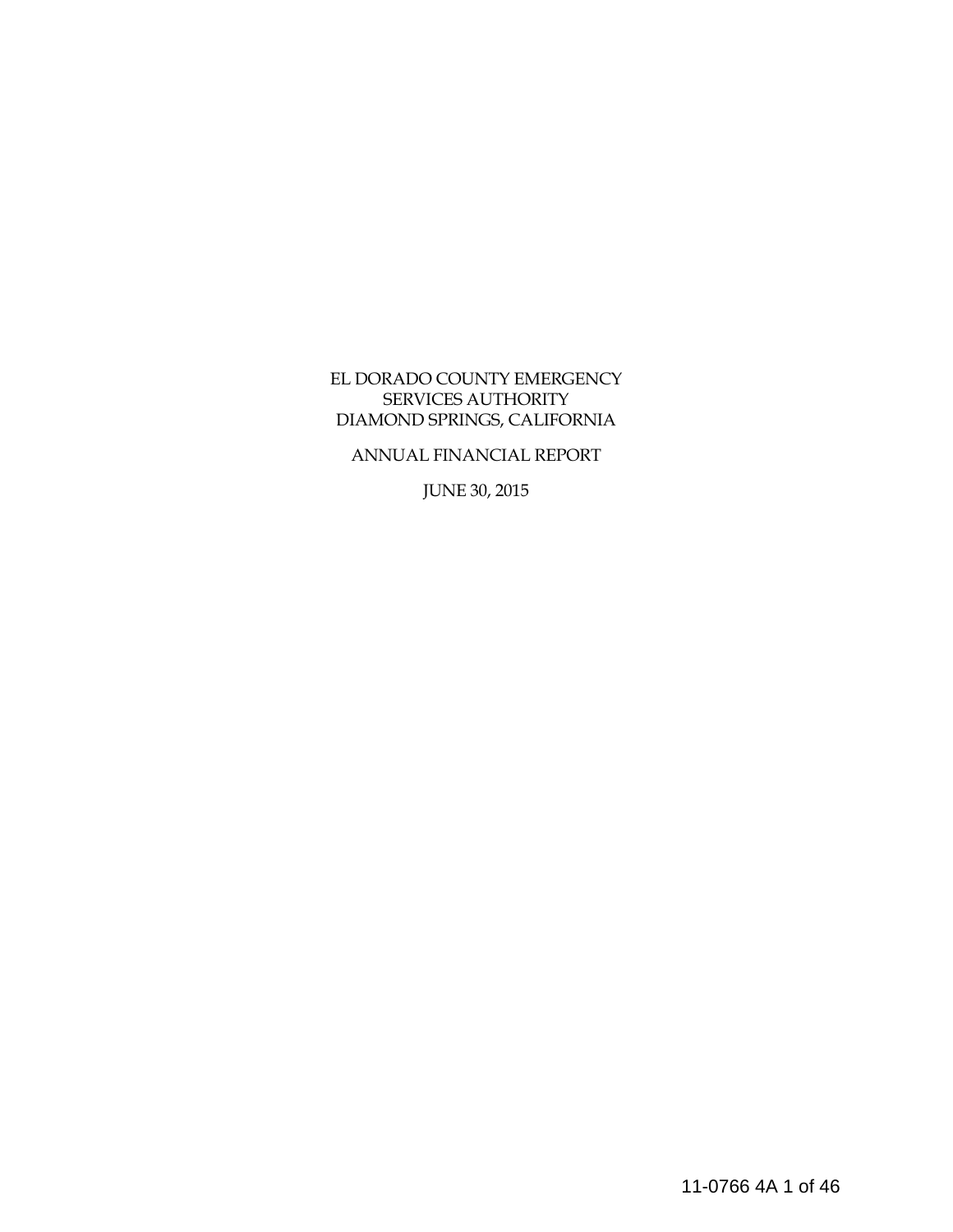# JUNE 30, 2015

### TABLE OF CONTENTS

| <b>FINANCIAL SECTION</b>                                                                                                                                             | <u>Page</u> |
|----------------------------------------------------------------------------------------------------------------------------------------------------------------------|-------------|
| Independent Auditor's Report                                                                                                                                         | 1           |
| Management's Discussion and Analysis                                                                                                                                 | 3           |
| <b>Basic Financial Statements:</b>                                                                                                                                   |             |
| Government-wide Financial Statements:                                                                                                                                |             |
| <b>Statement of Net Position</b>                                                                                                                                     | 11          |
| <b>Statement of Activities</b>                                                                                                                                       | 12          |
| <b>Fund Financial Statements:</b>                                                                                                                                    |             |
| <b>Balance Sheet - Governmental Funds</b>                                                                                                                            | 13          |
| Reconciliation of the Governmental Funds Balance Sheet<br>to the Statement of Net Position                                                                           | 14          |
| Statement of Revenues, Expenditures, and Changes in Fund<br><b>Balances - Governmental Funds</b>                                                                     | 15          |
| Reconciliation of the Governmental Funds Statement of Revenues,<br>Expenditures and Changes in Fund Balances of Governmental Funds<br>to the Statement of Activities | 16          |
| Notes to Financial Statements                                                                                                                                        | 17          |
| REQUIRED SUPPLEMENTARY INFORMATION                                                                                                                                   |             |
| Statement of Revenues, Expenditures, and Changes in Fund Balance -<br>Budget (GAAP) and Actual - General Fund                                                        | 31          |
| Notes to Required Supplementary Information                                                                                                                          | 32          |
| SUPPLEMENTARY INFORMATION SECTION                                                                                                                                    |             |
| Combining Schedule of Budgetary Expenditures                                                                                                                         | 33          |
| Notes to Supplementary Information                                                                                                                                   | 34          |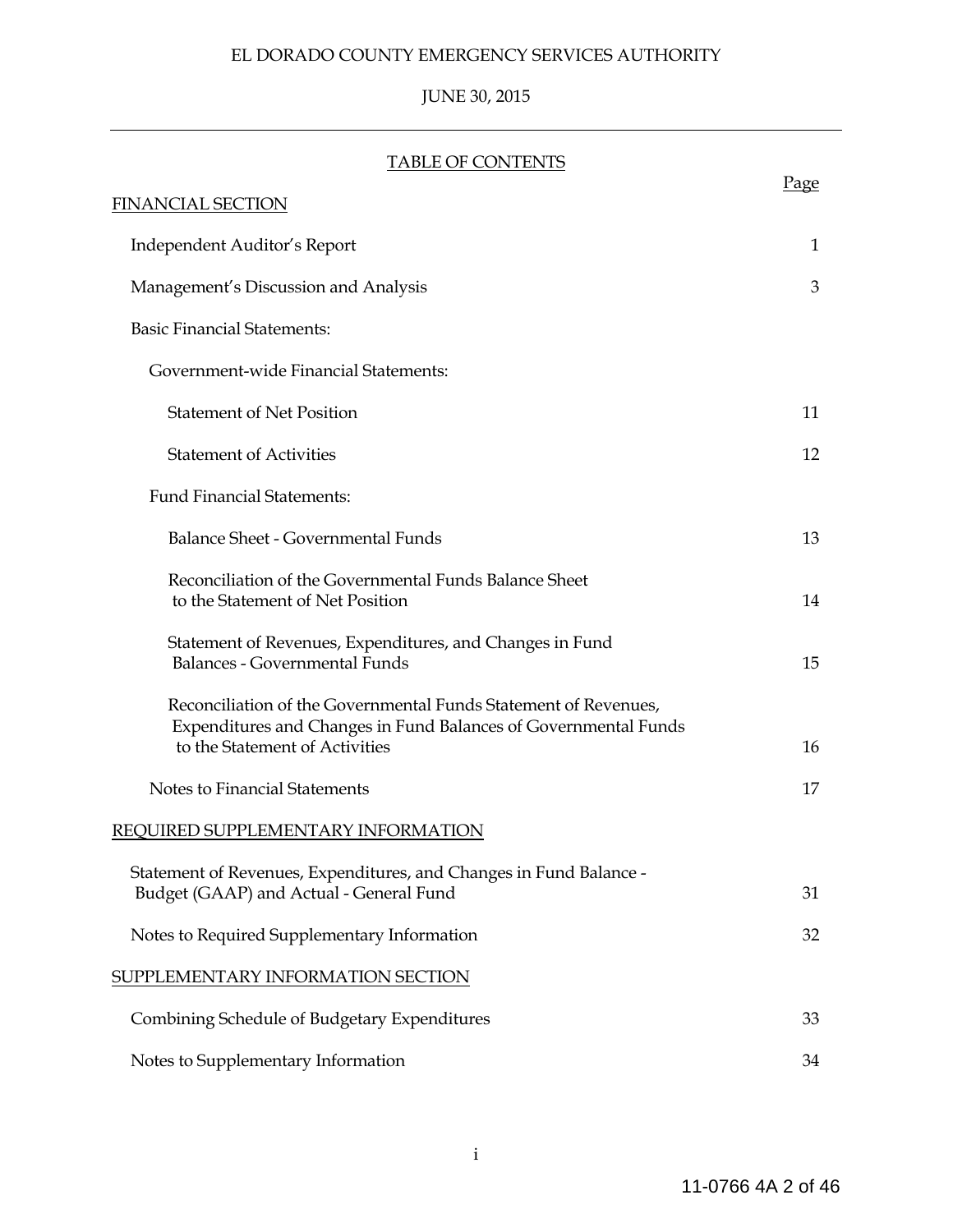# JUNE 30, 2015

| <b>TABLE OF CONTENTS</b>                                                                                                                                                                                                    |      |
|-----------------------------------------------------------------------------------------------------------------------------------------------------------------------------------------------------------------------------|------|
| 'HER INDEPENDENT AUDITOR'S REPORT SECTION                                                                                                                                                                                   | Page |
| Independent Auditor's Report on Internal Control over<br>Financial Reporting and on Compliance and Other Matters<br>Based on an Audit of Financial Statements Performed in<br>Accordance with Government Auditing Standards | 35   |
| FINDINGS AND RESPONSES SECTION                                                                                                                                                                                              |      |
| Schedule of Audit Findings and Responses                                                                                                                                                                                    | 37   |
| Summary Schedule of Prior Year Audit Findings                                                                                                                                                                               | 38   |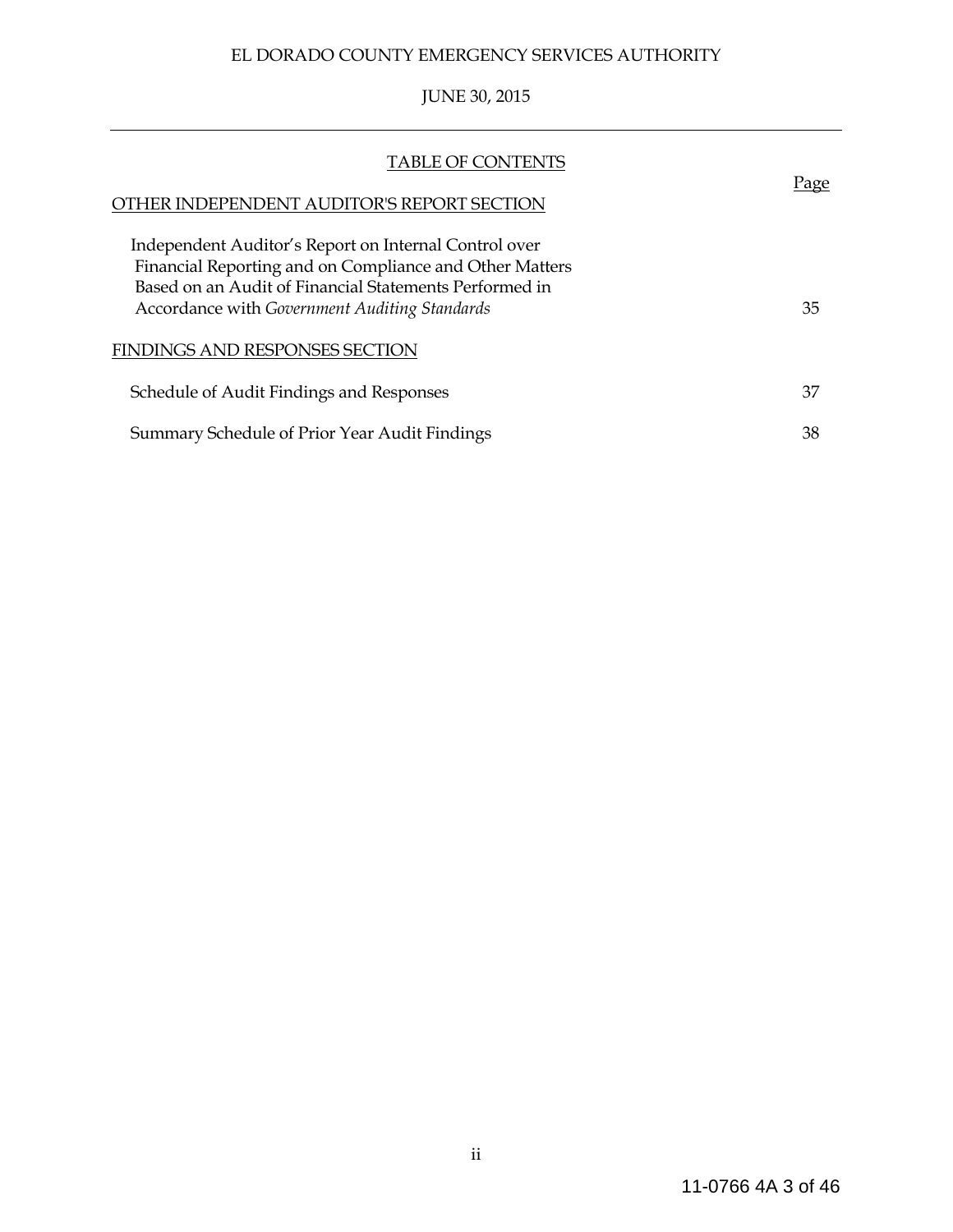FINANCIAL SECTION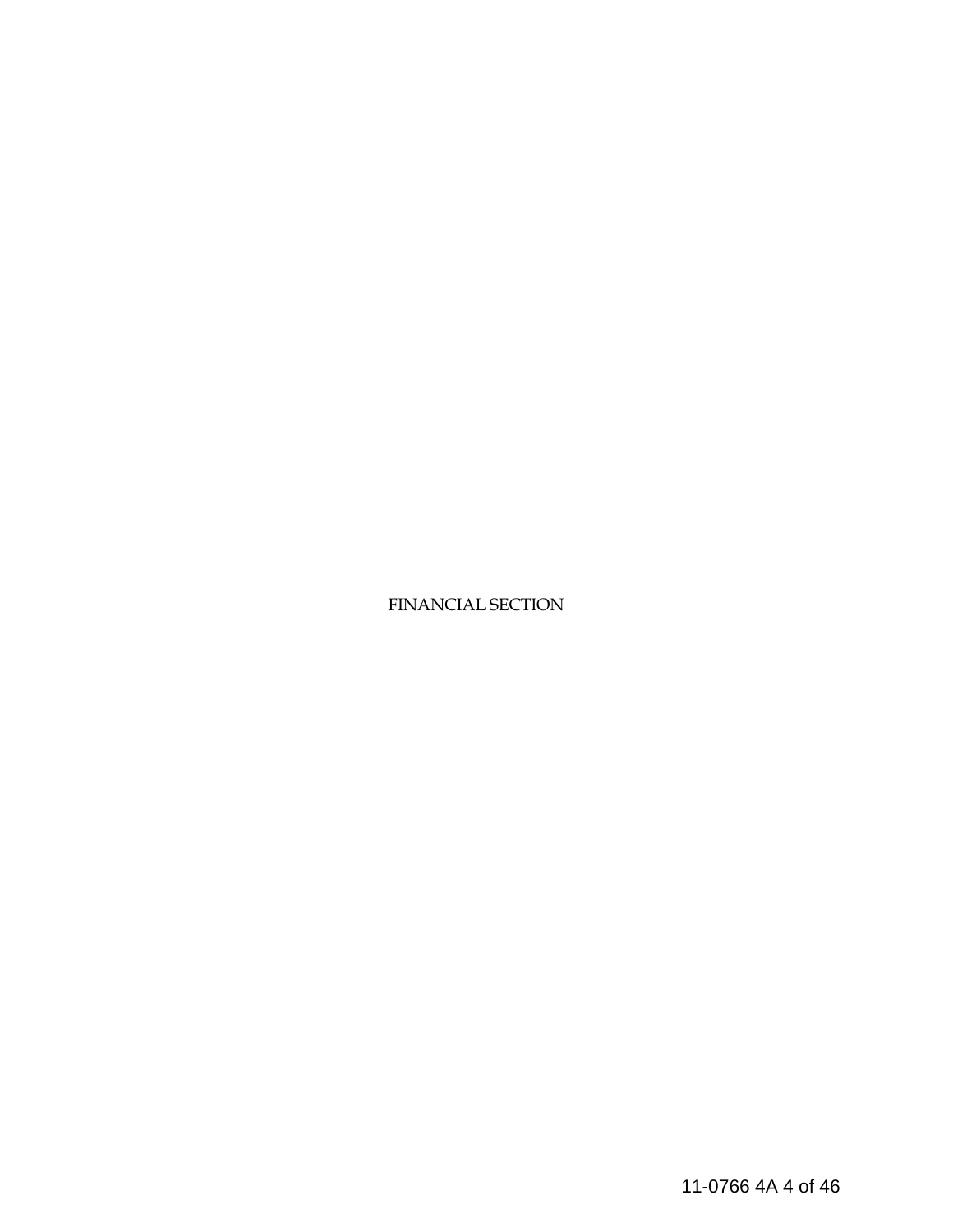

JOHN L. GOODELL, CPA VIRGINIA K. PORTER, CPA BEVERLY A. SANCHEZ, CPA SUZY H. BRIGHT, CPA RICHARD J. GOODELL, CPA MICHELLE M. HANSON, CPA

#### INDEPENDENT AUDITOR'S REPORT

JPA Governing Board El Dorado County Emergency Services Authority Diamond Springs, California

We have audited the accompanying financial statements of the governmental activities and the major fund of El Dorado County Emergency Services Authority as of and for the year ended June 30, 2015, and the related notes to the financial statements, which collectively comprise the El Dorado County Emergency Services Authority's basic financial statements as listed in the table of contents.

#### **Management's Responsibility for the Financial Statements**

Management is responsible for the preparation and fair presentation of these financial statements in accordance with accounting principles generally accepted in the United States of America; this includes the design, implementation, and maintenance of internal control relevant to the preparation and fair presentation of financial statements that are free from material misstatement, whether due to fraud or error.

#### **Auditor's Responsibility**

Our responsibility is to express opinions on these financial statements based on our audit. We conducted our audit in accordance with auditing standards generally accepted in the United States of America and the standards applicable to financial audits contained in *Government Auditing Standards*, issued by the Comptroller General of the United States. Those standards require that we plan and perform the audit to obtain reasonable assurance about whether the financial statements are free from material misstatement.

An audit involves performing procedures to obtain audit evidence about the amounts and disclosures in the financial statements. The procedures selected depend on the auditor's judgment, including the assessment of the risks of material misstatements of the financial statements, whether due to fraud or error. In making those risk assessments the auditor considers internal control relevant to the entity's preparation and fair presentation of the financial statements in order to design audit procedures that are appropriate in the circumstances, but not for the purpose of expressing an opinion on the effectiveness of the entity's internal control. Accordingly, we express no such opinion. An audit also includes evaluating the appropriateness of accounting policies used and the reasonableness of significant accounting estimates made by management, as well as evaluating the overall presentation of the financial statements.

We believe that the audit evidence we have obtained is sufficient and appropriate to provide a basis for our audit opinion.

#### **Opinion**

In our opinion, the financial statements referred to above present fairly, in all material respects, the respective financial position of the governmental activities and the major fund of El Dorado County Emergency Services Authority, as of June 30, 2015, and the respective changes in financial position for the year then ended in accordance with accounting principles generally accepted in the United States of America.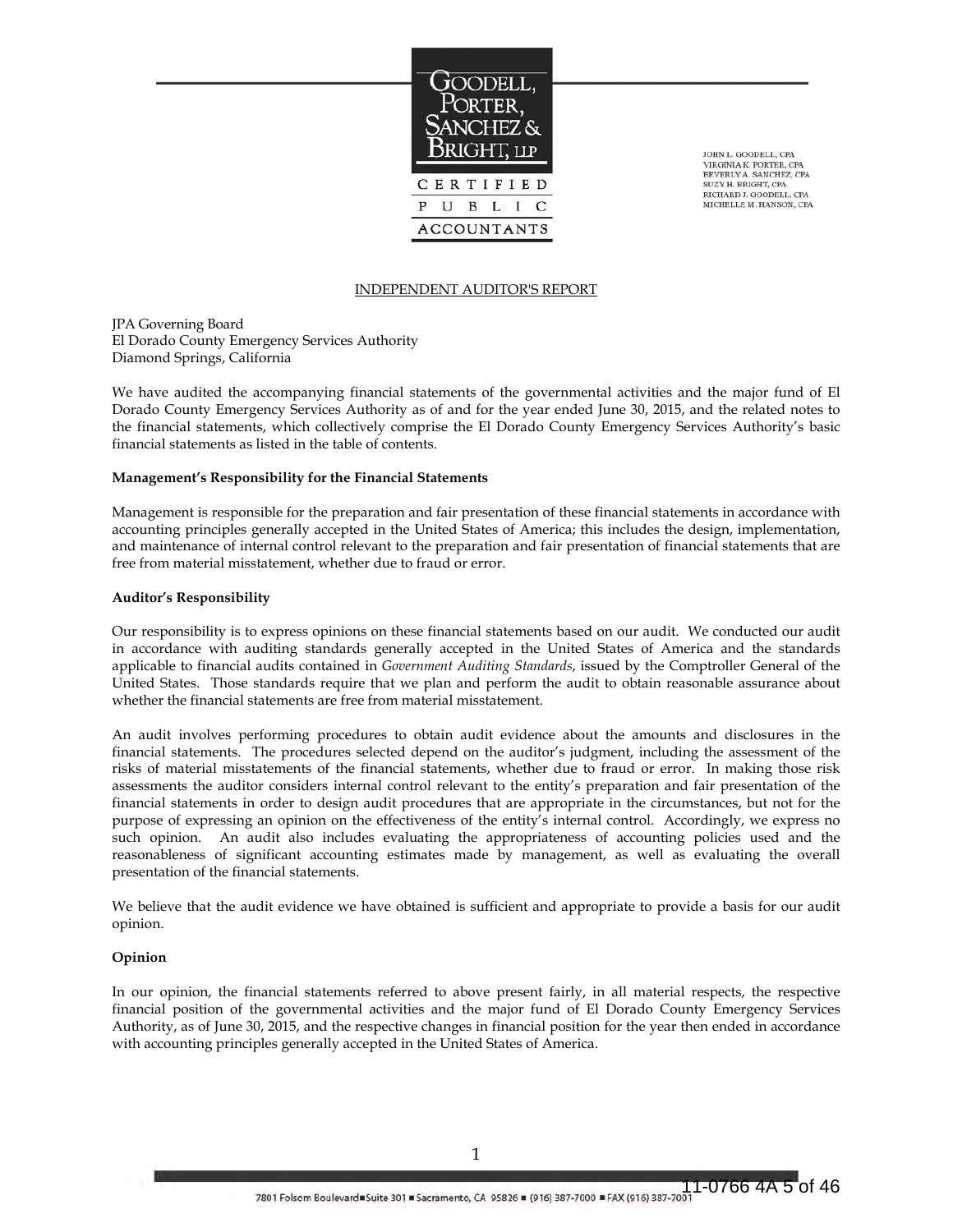JPA Governing Board El Dorado County Emergency Services Authority Page Two

#### **Other Matters**

#### *Required Supplementary Information*

Accounting principles generally accepted in the United States of America require that the management's discussion and analysis on pages 3 through 10 and budgetary comparison information be presented to supplement the basic financial statements. Such information, although not a part of the basic financial statements, is required by the Governmental Accounting Standards Board, who considers it to be an essential part of financial reporting for placing the basic financial statements in an appropriate operational, economic, or historical context. We have applied certain limited procedures to the required supplementary information in accordance with auditing standards generally accepted in the United States of America, which consisted of inquiries of management about the methods of preparing the information and comparing the information for consistency with management's responses to our inquiries, the basic financial statements, and other knowledge we obtained during our audit of the basic financial statements. We do not express an opinion or provide any assurance on the information because the limited procedures do not provide us with sufficient evidence to express an opinion or provide any assurance.

#### *Other Information*

Our audit was conducted for the purpose of forming opinions on the financial statements that collectively comprise El Dorado County Emergency Services Authority's basic financial statements. The financial and statistical information listed as supplementary information in the table of contents is presented for purposes of additional analysis and is not a required part of the basic financial statements.

The financial and statistical information listed as supplementary information is the responsibility of management and were derived from and relate directly to the underlying accounting and other records used to prepare the basic financial statements. Such information has been subjected to the auditing procedures applied in the audit of the basic financial statements and certain additional procedures, including comparing and reconciling such information directly to the underlying accounting and other records used to prepare the basic financial statements or to the basic financial statements themselves, and other additional procedures in accordance with auditing standards generally accepted in the United States of America. In our opinion, the financial and statistical information listed as supplementary information is fairly stated, in all material respects, in relation to the basic financial statements as a whole.

#### **Other Reporting Required by** *Government Auditing Standards*

In accordance with *Government Auditing Standards*, we have also issued our report dated January 28, 2016, on our consideration of the El Dorado County Emergency Services Authority's internal control over financial reporting and our tests of its compliance with certain provisions of laws, regulations, contracts, and grant agreements and other matters. The purpose of that report is to describe the scope of our testing of internal control over financial reporting and compliance and the results of that testing, and not to provide an opinion on internal control over financial reporting or on compliance. That report is an integral part of an audit performed in accordance with *Government Auditing Standards* in considering El Dorado County Emergency Services Authority's internal control over financial reporting and compliance.

Buddy Priter, Sandy + Gylt LLP

 GOODELL, PORTER, SANCHEZ & BRIGHT, LLP Certified Public Accountants

January 28, 2016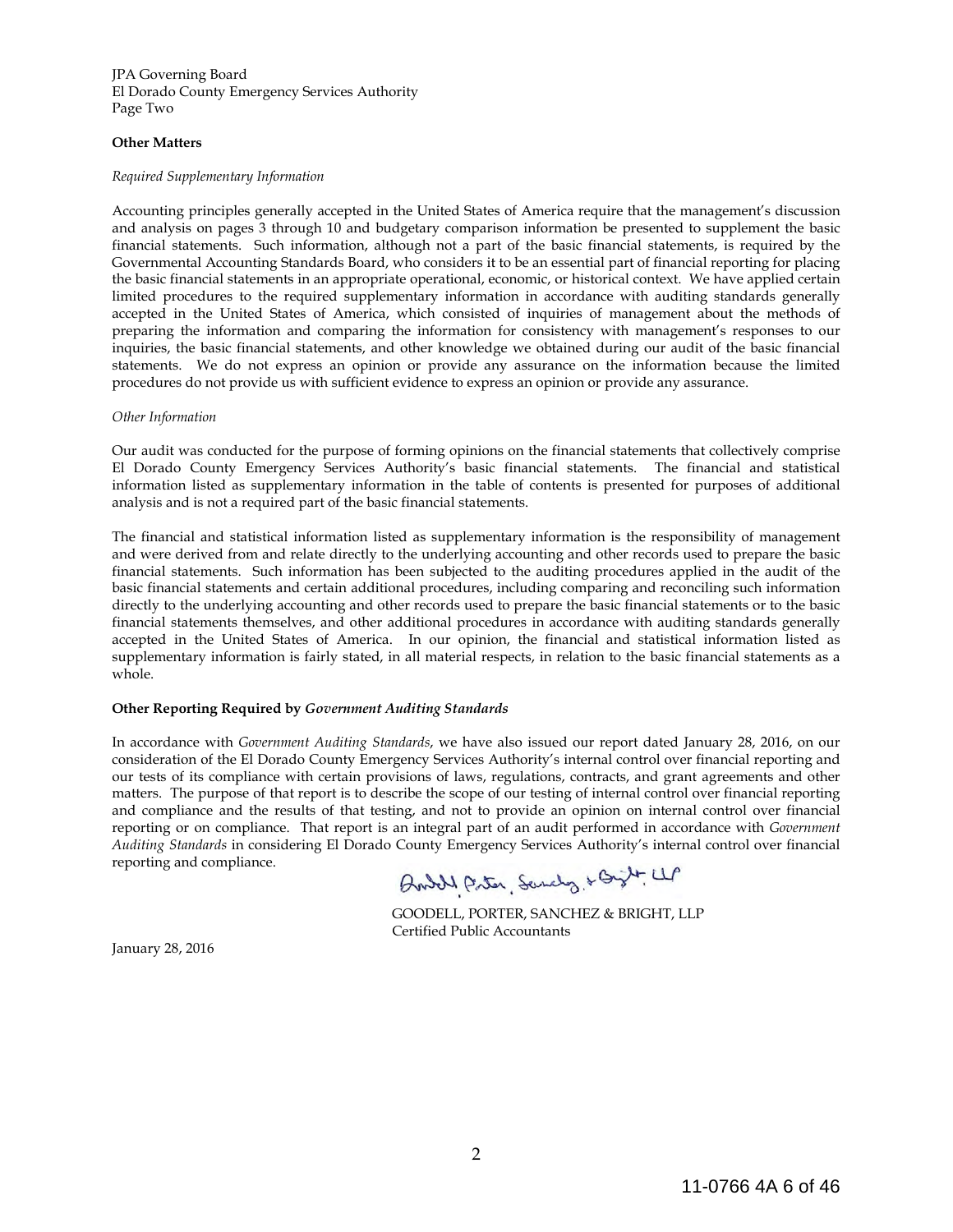### MANAGEMENT DISCUSSION AND ANALYSIS

### FOR THE FISCAL YEAR ENDED JUNE 30, 2015

The discussion and analysis of El Dorado County Emergency Services Authority's (JPA) financial performance provides an overall review of the JPA's financial activities for the fiscal year ended June 30, 2015. The intent of this discussion and analysis is to look at the JPA's financial performance as a whole. To provide a complete understanding of the JPA's financial performance, please read it in conjunction with the Independent Auditor's Report on page 1, notes to the basic financial statements and the JPA's financial statements.

The Management's Discussion and Analysis (MD&A) is an element of the reporting model adopted by the Governmental Accounting Standards Board (GASB) in their Statement No. 34 Basic Financial Statements – and Management's Discussion and Analysis – for State and Local Governments issued June 1999. Certain comparative information is required to be presented in the MD&A.

### **FINANCIAL HIGHLIGHTS**

- $\triangleright$  The JPA is a contract provider to the County of El Dorado with its primary funding source through County Service Area #7 (CSA #7.) All costs are budgeted expenditures through the El Dorado County Health Department. All funds budgeted in excess of actual expenditures are returned at the end of each fiscal year.
- $\triangleright$  The JPA approved the implementation of cost saving measures by instituting caps on the amount member districts would be reimbursed for certain expenditures. This included a \$1,000,000 cap on the Class 30, salary and benefit expenses, and \$20,000 cap on the Class 40, services and supplies expenses.
- $\triangleright$  The JPA's total net position is \$726,231, an increase of \$10,913 from 2013-2014. This increase is the net of the change in capital assets, including additions, and the recognition of depreciation.
- $\triangleright$  The JPA has no reserve for ambulance replacement and capital equipment. There is a Five-Year Plan projecting and planning for these costs, however there is no fund set up within the JPA. The CSA #7 has a reserve fund, which the JPA is allowed to use for capital assets.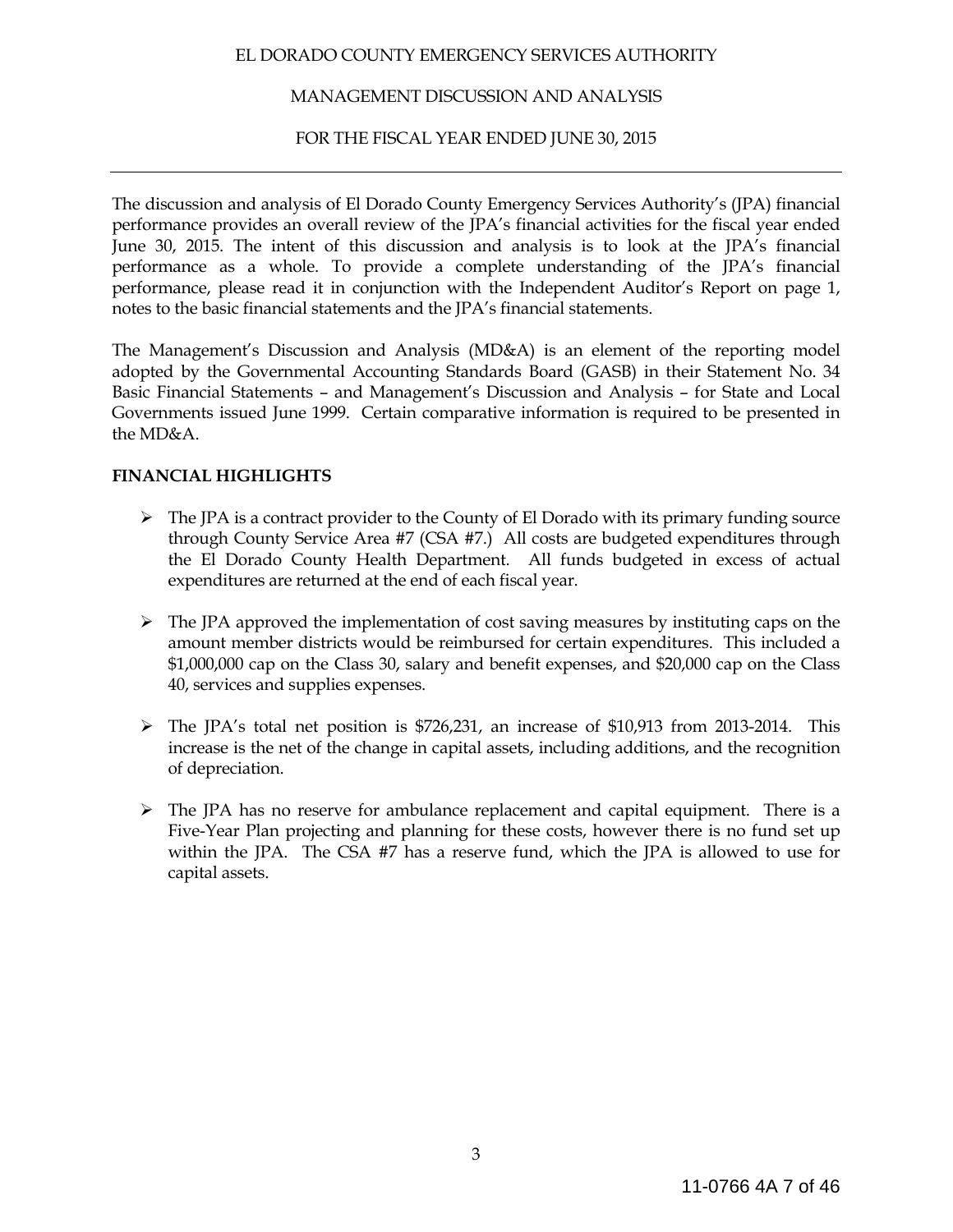### MANAGEMENT DISCUSSION AND ANALYSIS

### FOR THE FISCAL YEAR ENDED JUNE 30, 2015

#### **OVERVIEW OF THE FINANCIAL STATEMENTS**

This annual report consists of three parts – management's discussion and analysis (this section), the basic financial statements, and required supplementary information. These statements are organized so the reader can understand the El Dorado County Emergency Services Authority as a financial whole, an entire operating entity. The statements then proceed to provide an increasingly detailed look at specific financial activities.

#### **Components of the Financial Section**



The first two statements are *entity-wide financial statements,* the Statement of Net Position and Statement of Activities. These statements provide information about the activities of the whole JPA, presenting both an aggregate view of the JPA's finances and a longer-term view of those finances. Fund financial statements provide the next level of detail. For governmental funds, these statements tell how services were financed in the short-term as well as what remains for future spending. A comparison of the JPA's general fund budget is included.

The financial statements also include notes that explain some of the information in the statements and provide more detailed data. The statements are followed by a section of required supplementary information that further explains and supports the financial statements.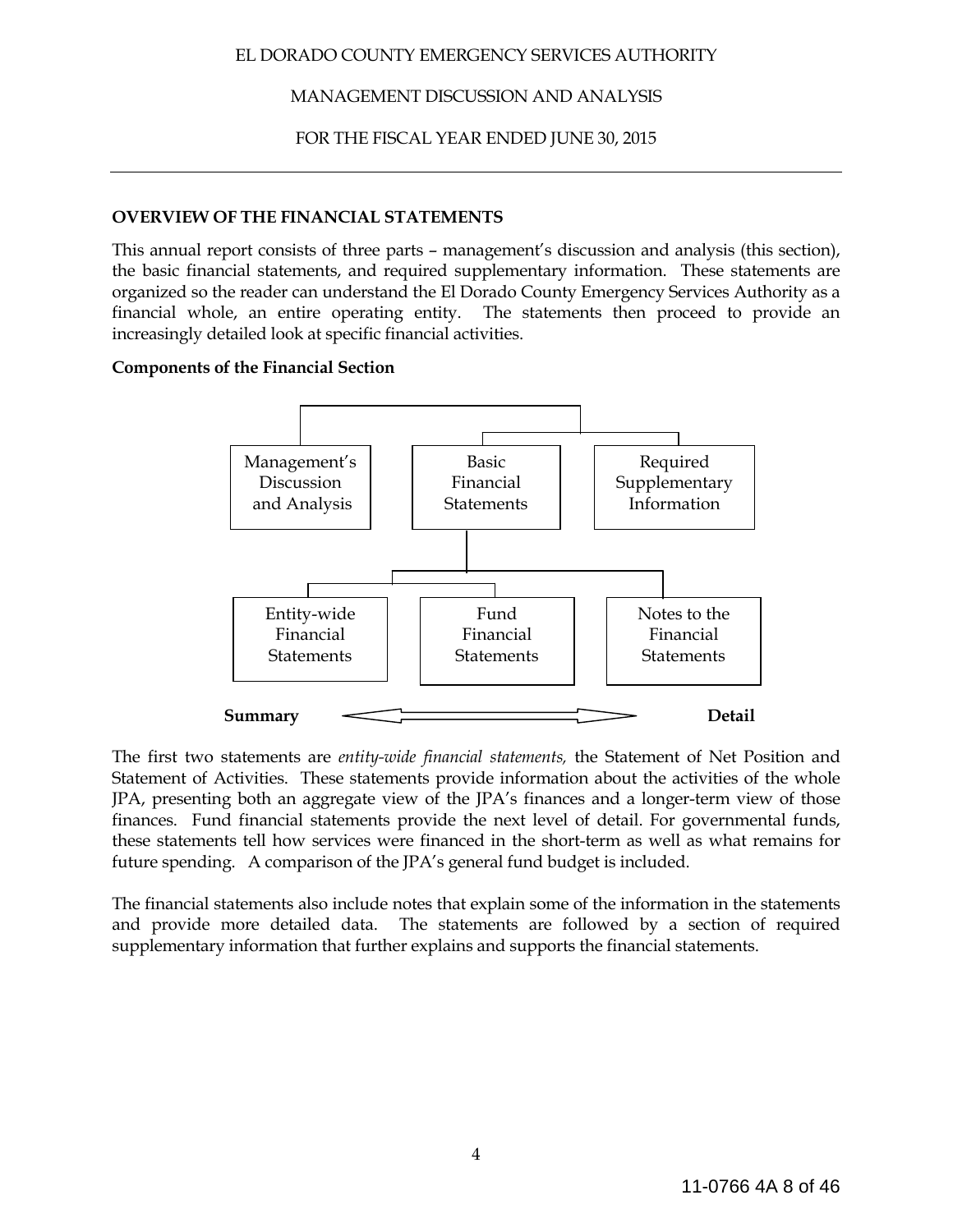### MANAGEMENT DISCUSSION AND ANALYSIS

### FOR THE FISCAL YEAR ENDED JUNE 30, 2015

### **Reporting the JPA as a Whole**

### *Statement of Net Position and the Statement of Activities*

These two statements provide information about the JPA as a whole using accounting methods similar to those used by private-sector companies. The statement of net position includes all of the JPA's assets and liabilities using the accrual basis of accounting. This basis of accounting takes into account all of the current year's revenues and expenses regardless of when cash is received or paid. These statements report information on the JPA as a whole and its activities in a way that helps answer the question, "How did we do financially during 2014-2015?"

These two statements report the JPA's net position and changes in that position. This change in net position is important because it tells the reader that, for the JPA as a whole, the financial position of the JPA has improved or diminished. The causes of this change may be the result of many factors, some financial, some not. Over time, the increases or decreases in the JPA's net position, as reported in the Statement of Activities, are one indicator of whether its financial health is improving or deteriorating. The relationship between revenues and expenses indicates the JPA's operating results. However, the JPA's goal is to provide emergency services to our communities, not to generate profits as commercial entities. One must consider many other nonfinancial factors, such as the quality of care provided to assess the overall health of the JPA.

- ♦ Increases or decreases in the net position of the JPA over time are indications of whether its financial position is improving or deteriorating, respectively.
- ♦ Additional non-financial factors such as condition of vehicles and changes to the property tax base of the JPA need to be considered in assessing the overall health of the JPA. The JPA serves semi-rural and wilderness areas, putting a lot of miles on the vehicles. The JPA has a replacement plan to replace two or three ambulances each year.

### *Fund Financial Statements*

The fund financial statements provide more detailed information about the inflow and outflow of the JPA's resources in the current year – not the JPA as a whole.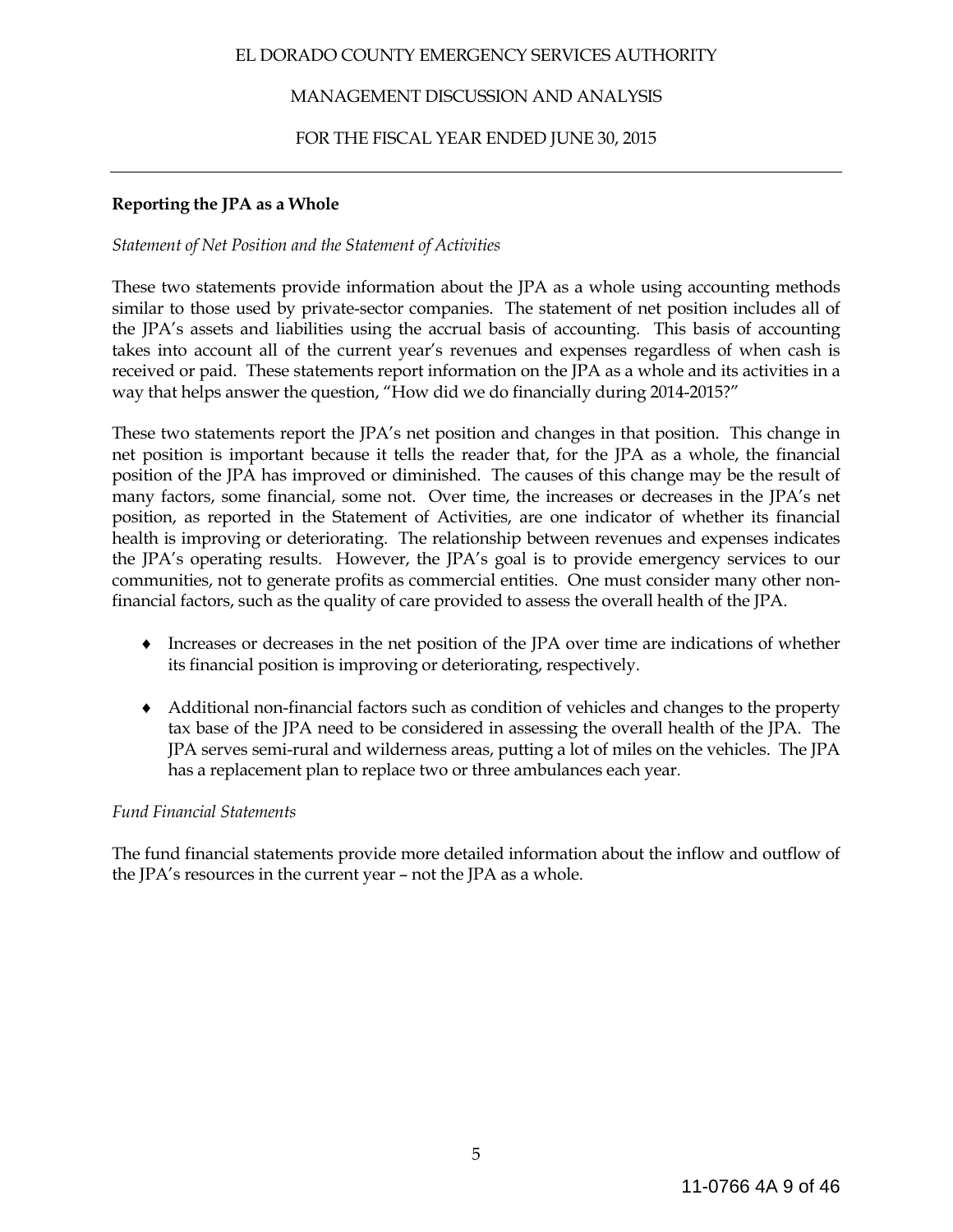### MANAGEMENT DISCUSSION AND ANALYSIS

### FOR THE FISCAL YEAR ENDED JUNE 30, 2015

### **OVERVIEW OF THE FINANCIAL STATEMENTS (CONCLUDED)**

#### **Reporting the JPA's Most Significant Funds (Concluded)**

Governmental Funds

All of the JPA's activities are reported in governmental funds. The General Fund is the JPA's only fund. Governmental funds focus on how money flows into and out of the funds and the balances that remain at the end of the year. They are reported using an accounting method called modified accrual accounting, which measures cash and all other financial assets that can readily be converted to cash. The governmental fund statements provide a detailed short-term view of the JPA's operations and services that help determine whether there are more or fewer financial resources that can be spent in the near future to finance the JPA's programs.

### **FINANCIAL ANALYSIS OF THE GOVERNMENT-WIDE STATEMENTS**

#### *The JPA as a Whole*

The JPA's net position was \$726 thousand at June 30, 2015, consisting of \$686 thousand invested in capital assets and \$40 thousand unrestricted. The government-wide data is presented in Table 1.

|                                                | Governmental Activities |           |    |           |  |
|------------------------------------------------|-------------------------|-----------|----|-----------|--|
|                                                | 2015                    |           |    | 2014      |  |
| <b>ASSETS</b>                                  |                         |           |    |           |  |
| Cash                                           | \$                      | 964,581   | \$ | 1,297,608 |  |
| Receivables                                    |                         | 34,711    |    | 156,593   |  |
| Prepaid expenditures                           |                         | 39,739    |    | 34,566    |  |
| Capital assets                                 |                         | 686,492   |    | 680,752   |  |
| Total assets                                   | S                       | 1,725,523 | \$ | 2,169,519 |  |
| <b>LIABILITIES</b>                             |                         |           |    |           |  |
| Accounts payable and other current liabilities | \$                      | 650,321   | \$ | 1,110,949 |  |
| Unearned revenue/due to CSA #7                 |                         | 192,041   |    | 125,830   |  |
| Long-term liabilities                          |                         | 156,930   |    | 217,422   |  |
| <b>Total liabilities</b>                       | $\mathfrak{L}$          | 999,292   | \$ | 1,454,201 |  |
| <b>NET POSITION</b>                            |                         |           |    |           |  |
| Net investment in capital assets               | \$                      | 686,492   | \$ | 680,752   |  |
| Unrestricted                                   |                         | 39,739    |    | 34,566    |  |
| Total net position                             | $\mathfrak{S}$          | 726,231   | \$ | 715,318   |  |

# **(Table 1) Comparative Statement of Net Position**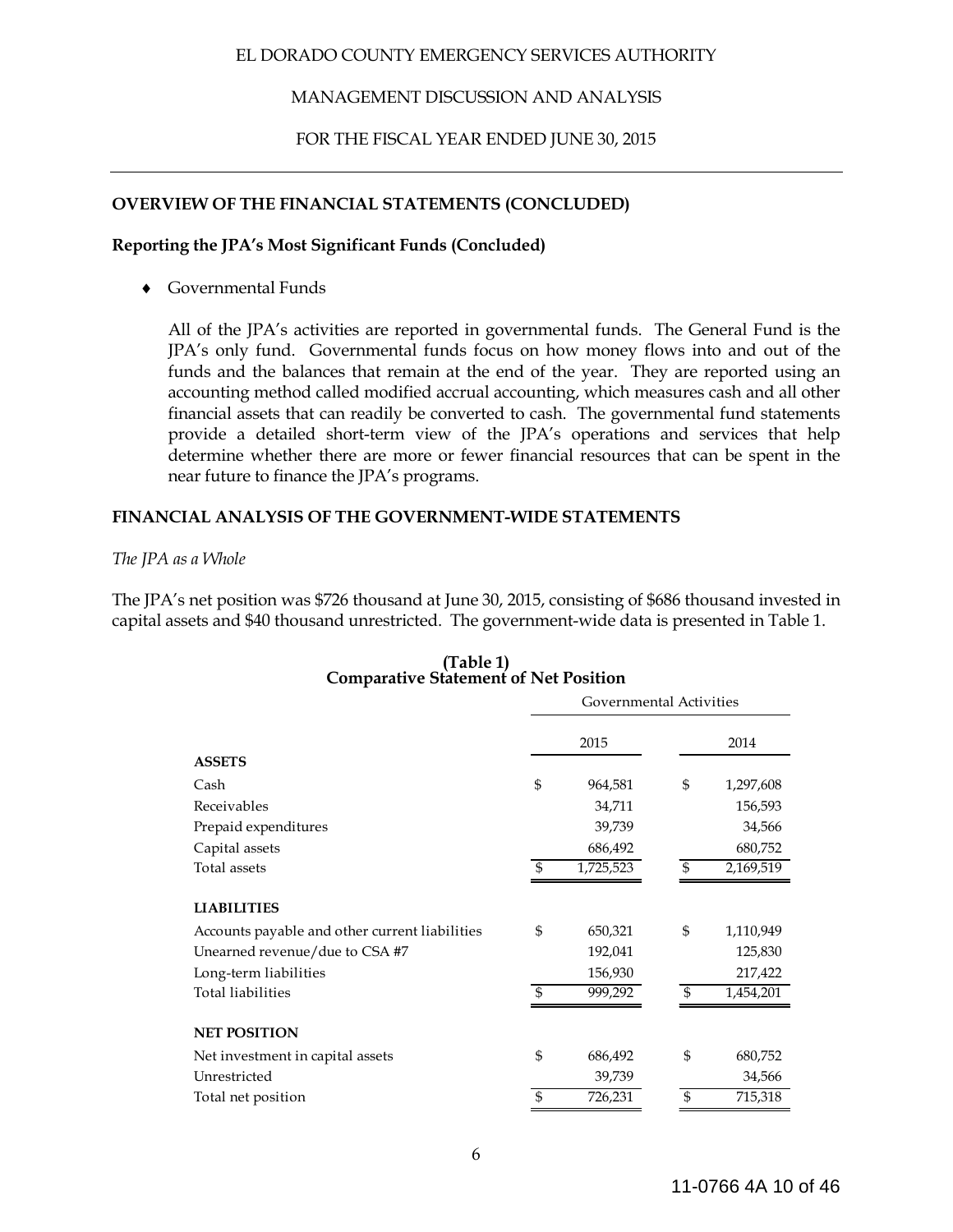### MANAGEMENT DISCUSSION AND ANALYSIS

### FOR THE FISCAL YEAR ENDED JUNE 30, 2015

### **FINANCIAL ANALYSIS OF THE GOVERNMENT-WIDE STATEMENTS (CONTINUED)**

*The JPA as a Whole (Continued)*

The JPA's net position increased \$11 thousand this fiscal year. (See Table 2) The JPA's expenses for providing ambulance and dispatch services represented 98% percent of total expenses. The purely administrative activities of the JPA accounted for the remaining 2% of total costs. (See Figure 2)

|                                          | Governmental Activities |            |      |            |  |
|------------------------------------------|-------------------------|------------|------|------------|--|
|                                          |                         | 2015       | 2014 |            |  |
| <b>REVENUES</b>                          |                         |            |      |            |  |
| Program revenues                         | \$                      | 10,189,950 | \$   | 9,723,454  |  |
| General revenues                         |                         |            |      |            |  |
| Interest and investment earnings         |                         | (3,312)    |      | (3,281)    |  |
| Miscellaneous revenues                   |                         | 249,136    |      |            |  |
| Total revenues                           |                         | 10,414,446 |      | 9,969,309  |  |
| <b>EXPENSES</b>                          |                         |            |      |            |  |
| Regional ambulance and dispatch services |                         | 10,090,705 |      | 9,707,203  |  |
| General administrative                   |                         | 312,828    |      | 313,396    |  |
| Total expenses                           |                         | 10,403,533 |      | 10,020,599 |  |
| Increase (decrease) in net position      | \$                      | 10,913     | \$   | (51,290)   |  |

### (**Table 2) Comparative Statement of Change in Net Position**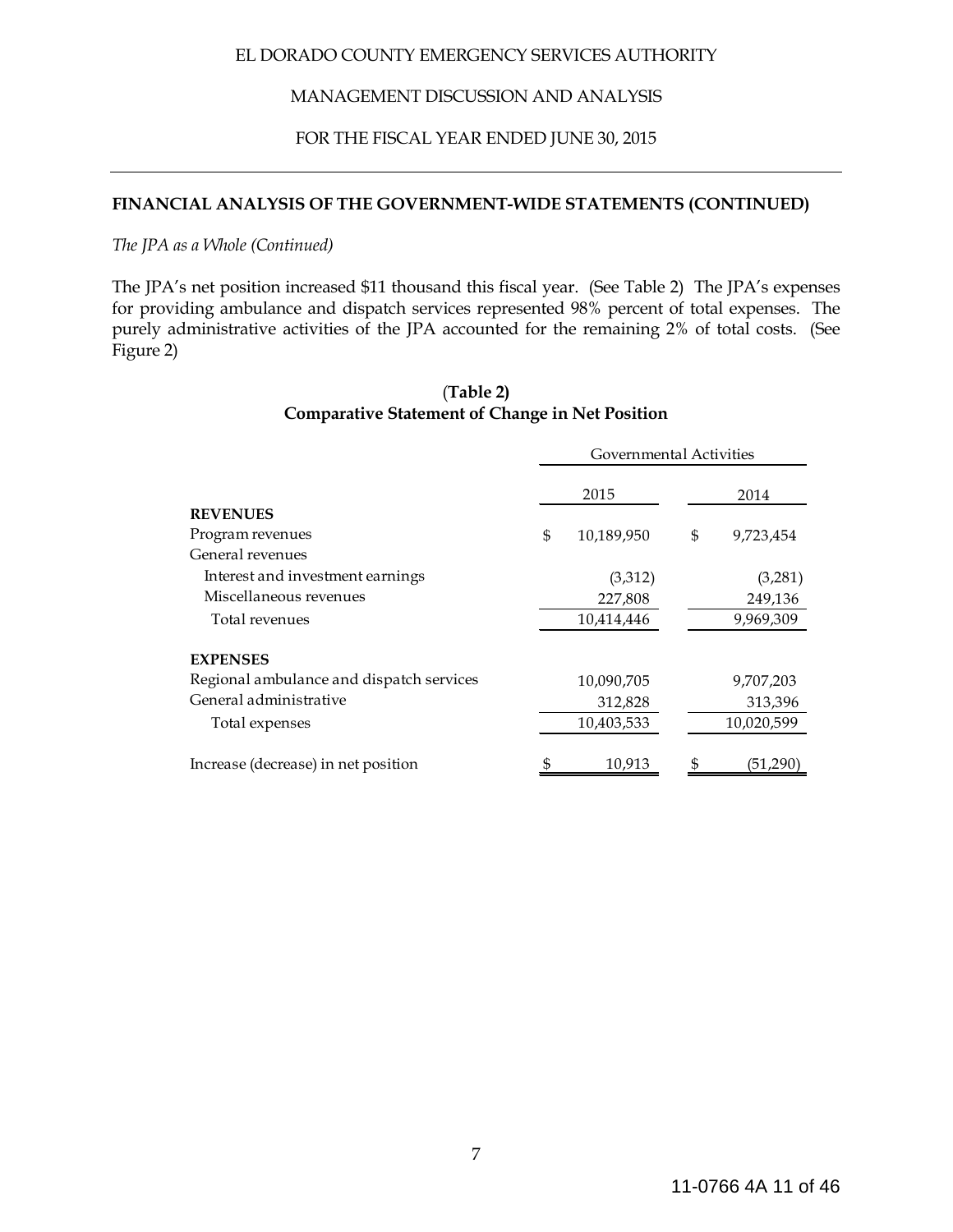MANAGEMENT DISCUSSION AND ANALYSIS

FOR THE FISCAL YEAR ENDED JUNE 30, 2015

### **FINANCIAL ANALYSIS OF THE GOVERNMENT-WIDE STATEMENTS (CONCLUDED)**

*The JPA as a Whole (Concluded)*

#### **Governmental Activities**

As reported in the Statement of Activities, the cost of all of the JPA's governmental activities this year was \$10.4 million. Program revenues totaled 98%. (See Figure 1)



# **Sources of Revenue for the 2014-2015 Fiscal Year Figure 1**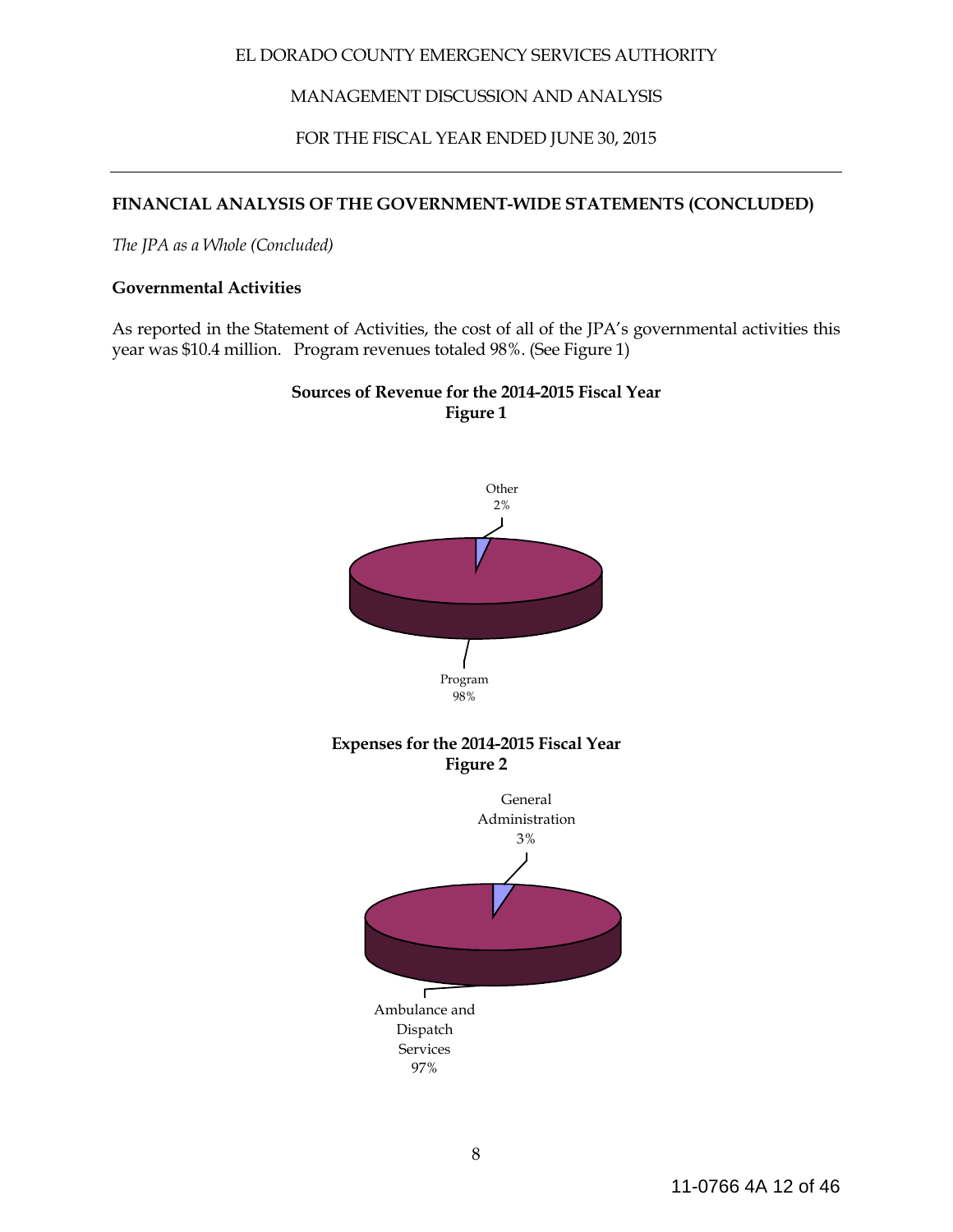### MANAGEMENT DISCUSSION AND ANALYSIS

### FOR THE FISCAL YEAR ENDED JUNE 30, 2015

### **FINANCIAL ANALYSIS OF THE FUND STATEMENTS**

The fund financial statements focus on individual parts of the JPA's operations in more detail than the government-wide statements. The JPA's fund statements provide information on inflows and outflows of spendable resources. All funds budgeted in excess of actual expenditures are returned at the end of each fiscal year.

### **General Fund Budgetary Highlights**

Over the course of the year, the JPA reviews the annual operating budget monthly. Once adopted, there are not any official changes unless significant. Funds are spent as expenses come in and the board is most concerned with the overall net amount rather than physically moving money from account to account. The significant budget adjustments fell into the following categories:

♦ At year-end, transfers are made from accounts with underspent appropriations to accounts with overspent appropriations.

### **CAPITAL ASSET AND DEBT ADMINISTRATION**

### **Capital Assets**

|                         |         |         | Difference             |
|-------------------------|---------|---------|------------------------|
|                         | 2015    | 2014    | Increase<br>(Decrease) |
| Machinery and Equipment | 686,492 | 680,752 | 5,740                  |

During the 2014-2015 fiscal year the JPA put one new medic unit and one ambulance into service and recognized depreciation expense.

### **Long-term Debt**

As of June 30, 2015, the JPA had \$157 thousand in long-term debt outstanding.

|                      | 2015    |      | 2014    |
|----------------------|---------|------|---------|
| Compensated Absences | 156,930 | - SS | 217,422 |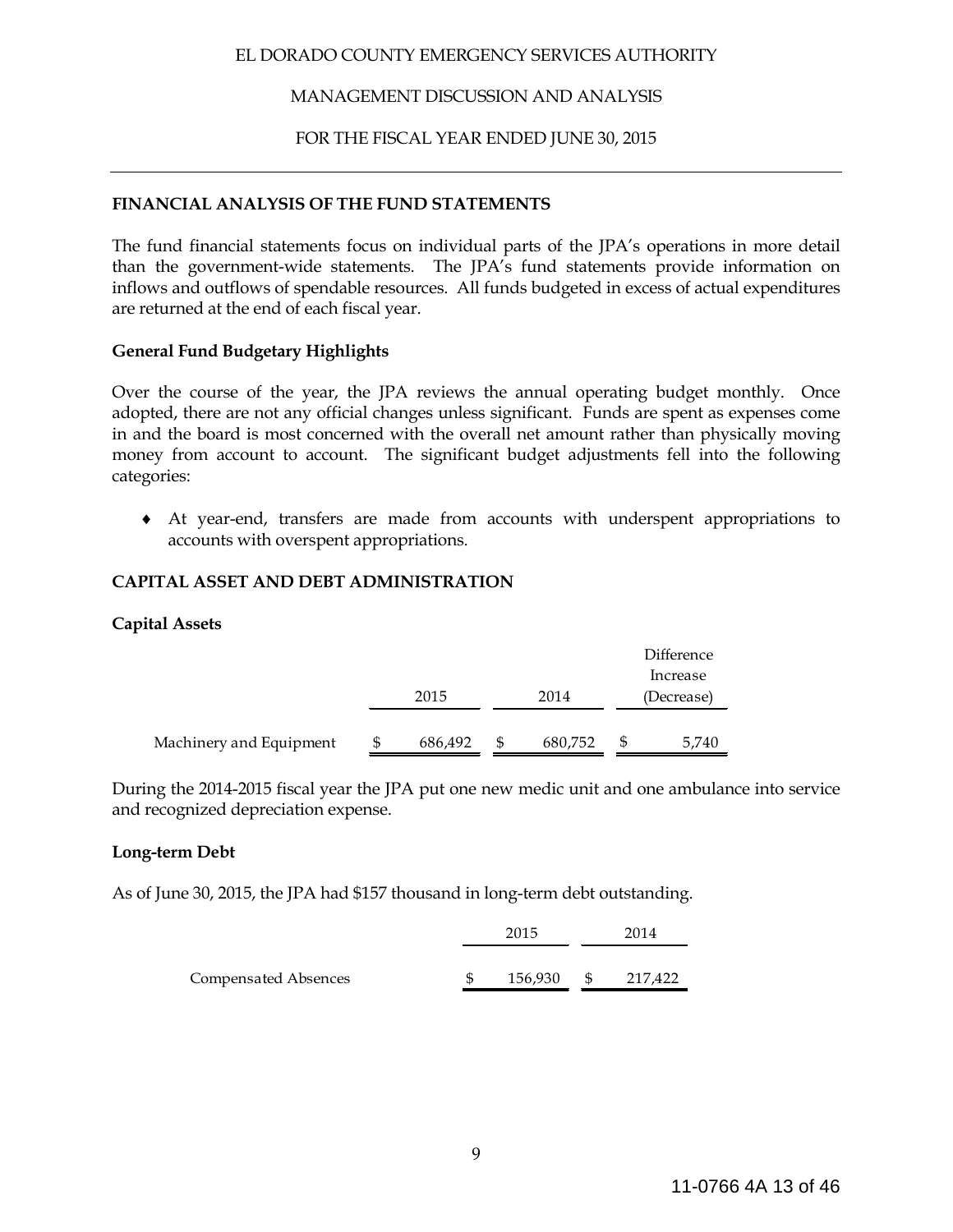MANAGEMENT DISCUSSION AND ANALYSIS

FOR THE FISCAL YEAR ENDED JUNE 30, 2015

### **CONTACTING THE JPA'S FINANCIAL MANAGEMENT**

This financial report is designed to provide our citizens, taxpayers, parents, investors, and creditors with a general overview of the JPA's finances and to show the JPA's accountability for the money it receives. If you have questions about this report or need additional financial information, please contact the Executive Director, El Dorado County Emergency Services Authority, 480 Locust Road, Diamond Springs, CA 95619.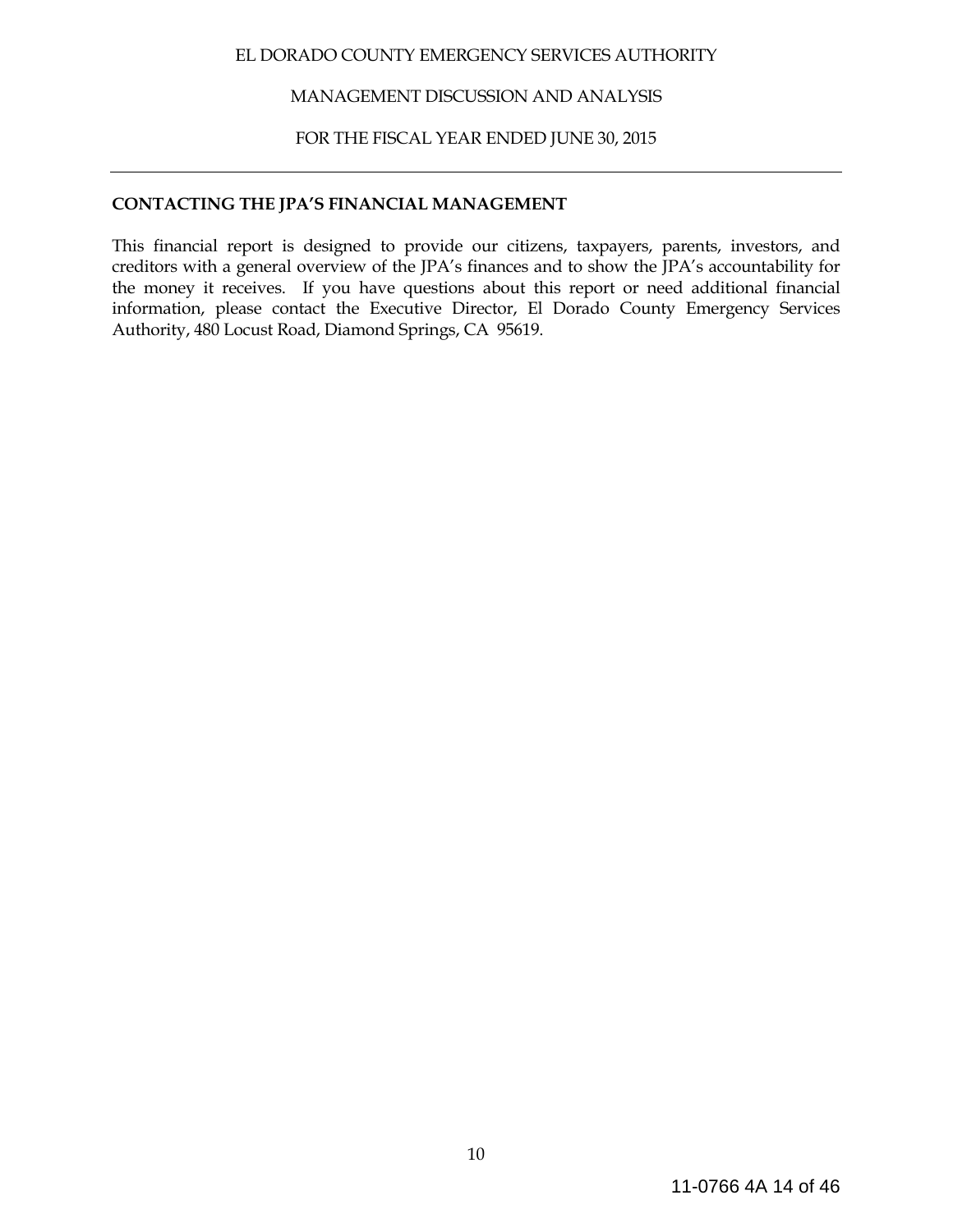### STATEMENT OF NET POSITION

# JUNE 30, 2015

| <b>ASSETS</b>                                  |    | Governmental<br>Activities |
|------------------------------------------------|----|----------------------------|
| Cash (Note 2)                                  | \$ | 964,581                    |
| Accounts Receivable (Note 3)                   |    | 34,711                     |
| Prepaid Expenses (Note 1G)                     |    | 39,739                     |
| Capital Assets, Net of Depreciation (Note 4)   |    | 686,492                    |
| <b>Total Assets</b>                            | \$ | 1,725,523                  |
| <b>LIABILITIES</b>                             |    |                            |
| Accounts Payable and Other Current Liabilities | \$ | 650,321                    |
| Unearned Revenue/Due to CSA #7 (Note 1G)       |    | 192,041                    |
| Long-term Liabilities (Note 5)                 |    |                            |
| Due Within One Year                            |    | 156,930                    |
| <b>Total Liabilities</b>                       |    | 999,292                    |
| <b>NET POSITION</b>                            |    |                            |
| Net Investment in Capital Assets               | \$ | 686,492                    |
| Unrestricted                                   |    | 39,739                     |
| <b>Total Net Position</b>                      | S  | 726,231                    |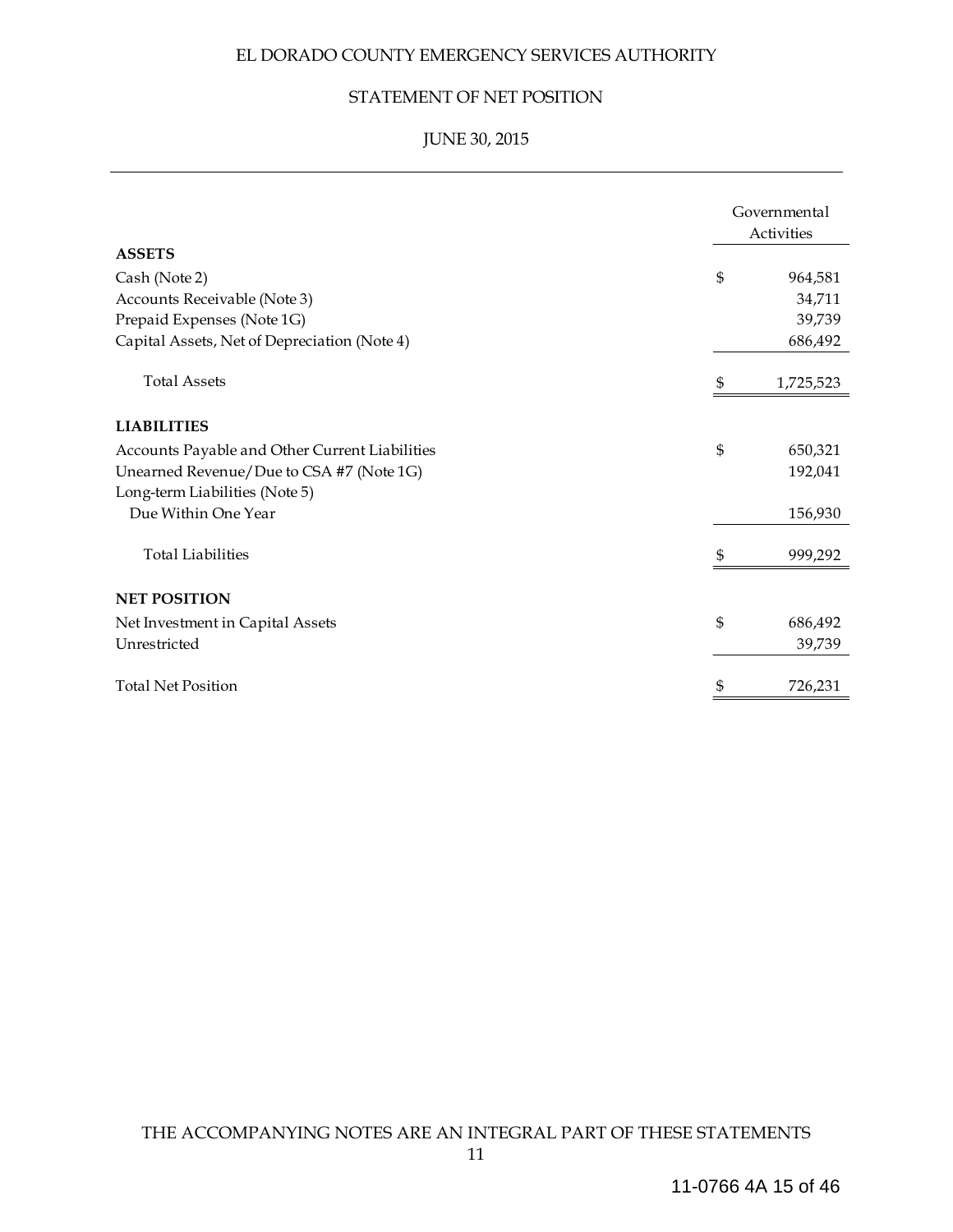### STATEMENT OF ACTIVITIES

# FOR THE FISCAL YEAR ENDED JUNE 30, 2015

|                                                                                                                                   |                             |                                              | Net Revenue and<br>Changes in Net<br>Position |
|-----------------------------------------------------------------------------------------------------------------------------------|-----------------------------|----------------------------------------------|-----------------------------------------------|
| Governmental Activities                                                                                                           | Expenses                    | <b>Operating Grants</b><br>and Contributions | Governmental<br>Activities                    |
| Regional Ambulance and Dispatch Services<br>General Administration                                                                | \$<br>10,090,705<br>312,828 | \$<br>9,877,122<br>312,828                   | \$<br>(213, 583)<br>$\theta$                  |
| <b>Total Governmental Activities</b>                                                                                              | \$<br>10,403,533            | \$<br>10,189,950                             | (213, 583)                                    |
| <b>General Revenues:</b><br>Interest and Investment Earnings (Expense)<br>Miscellaneous Revenues<br><b>Total General Revenues</b> |                             |                                              | (3,312)<br>227,808<br>224,496                 |
| Change in Net Position                                                                                                            |                             |                                              | 10,913                                        |
| Net Position Beginning                                                                                                            |                             |                                              | 715,318                                       |
| Net Position Ending                                                                                                               |                             |                                              | 726,231                                       |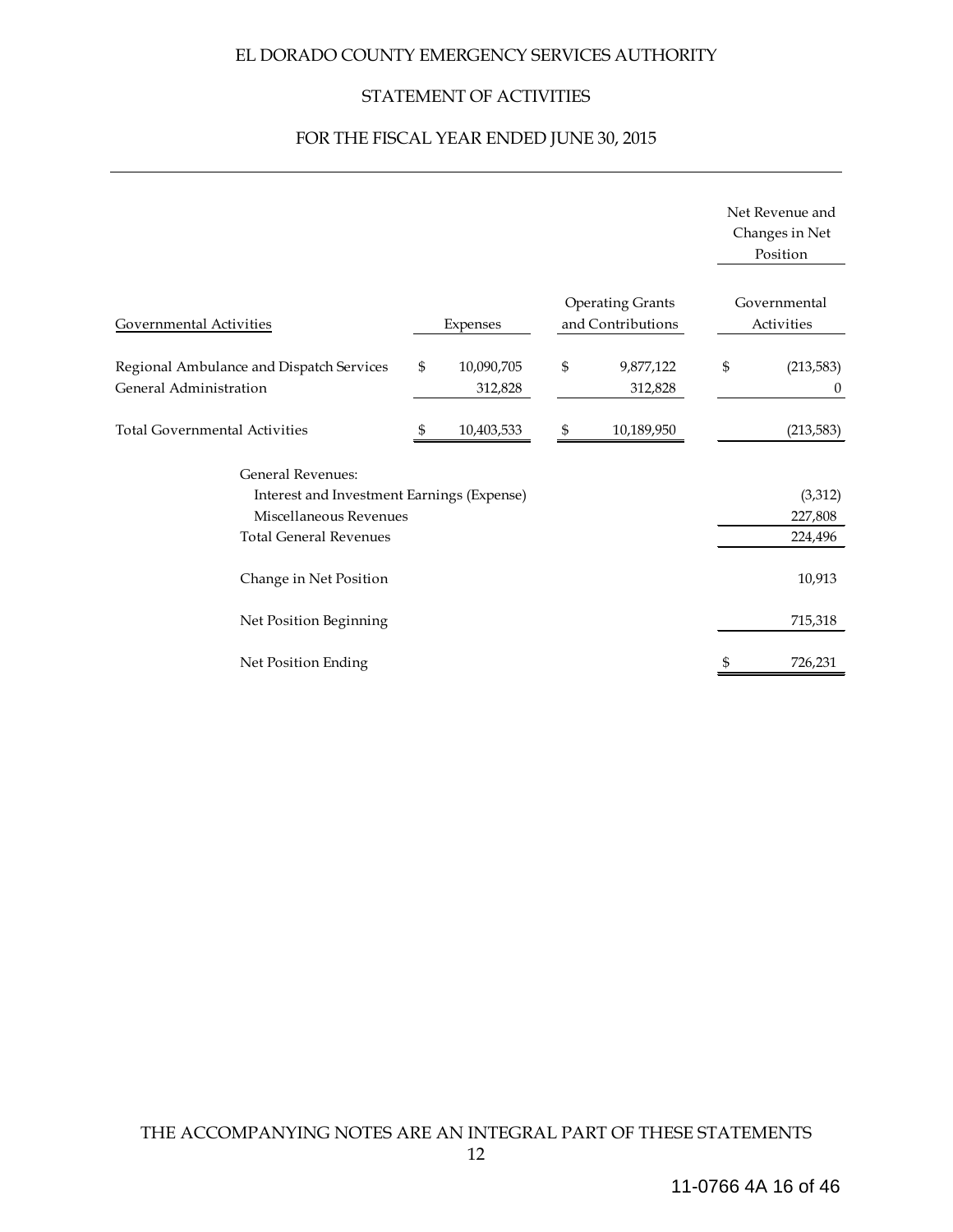### BALANCE SHEET - GOVERNMENTAL FUNDS

# JUNE 30, 2015

|                                          | General Fund   |           |  |  |
|------------------------------------------|----------------|-----------|--|--|
| <b>ASSETS</b>                            |                |           |  |  |
| Cash (Note 2)                            | $\mathfrak{S}$ | 964,581   |  |  |
| Due From Other Governments (Note 3)      |                | 34,711    |  |  |
| Prepaid Expenditures (Note 1G)           |                | 39,739    |  |  |
| <b>Total Assets</b>                      | 5              | 1,039,031 |  |  |
| <b>LIABILITIES AND FUND BALANCES</b>     |                |           |  |  |
| Liabilities:                             |                |           |  |  |
| Accounts Payable                         | $\mathfrak{S}$ | 423,775   |  |  |
| Salaries and Benefits Payable            |                | 226,546   |  |  |
| Unearned Revenue/Due to CSA #7 (Note 1G) |                | 192,041   |  |  |
| <b>Total Liabilities</b>                 |                | 842,362   |  |  |
| Fund Balance (Note 1G):                  |                |           |  |  |
| Nonspendable                             |                | 39,739    |  |  |
| Restricted                               |                | 156,930   |  |  |
| <b>Total Fund Balance</b>                |                | 196,669   |  |  |
| Total Liabilities and Fund Balance       | \$             | 1,039,031 |  |  |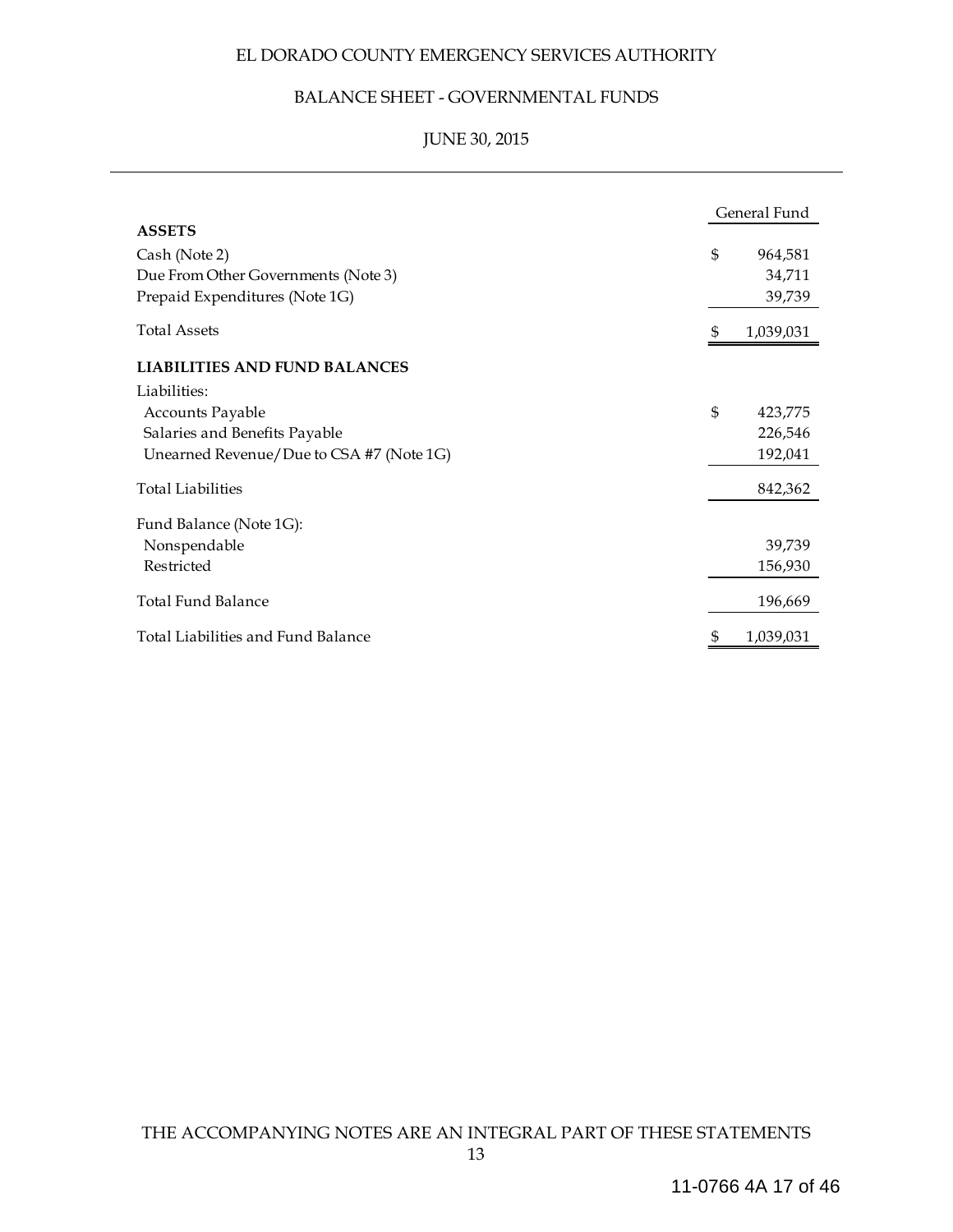### EL DORADO COUNTY EMERGENCY SERVICES AUTHORITY RECONCILIATION OF THE GOVERNMENTAL FUNDS BALANCE SHEET TO THE STATEMENT OF NET POSITION JUNE 30, 2015

| Total fund balance - governmental funds                                                                                                                                                                                                                               |                                | \$<br>196.669 |
|-----------------------------------------------------------------------------------------------------------------------------------------------------------------------------------------------------------------------------------------------------------------------|--------------------------------|---------------|
| Amounts reported for governmental activities in the statement of net<br>position are different because:                                                                                                                                                               |                                |               |
| Capital assets: In governmental funds, only current assets are reported.<br>In the statement of net position all assets are reported, including capital<br>assets and accumulated depreciation.                                                                       |                                |               |
| Capital assets, at historical cost:<br>Accumulated depreciation:<br>Net:                                                                                                                                                                                              | \$<br>3,063,188<br>(2,376,696) | 686,492       |
| Long-term liabilities: In governmental funds, only current liabilities are<br>reported. In the statement of net position all liabilities, including long-<br>term liabilities, are reported. Long-term liabilities relating to<br>governmental activities consist of: |                                |               |
| Compensated absences<br>Total                                                                                                                                                                                                                                         | \$<br>156,930                  | (156,930)     |
| Total net position - governmental activities                                                                                                                                                                                                                          |                                | 726,231       |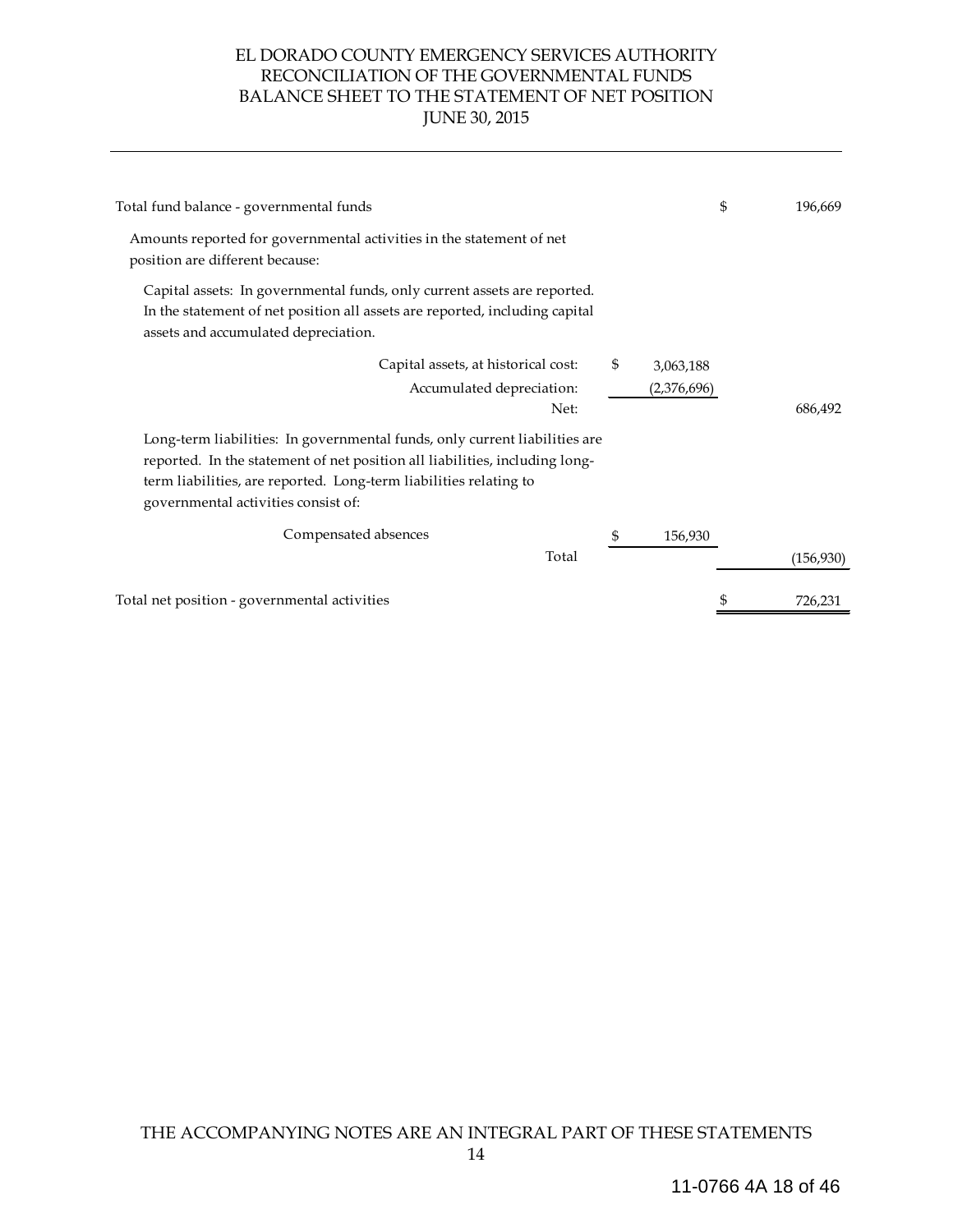### EL DORADO COUNTY EMERGENCY SERVICES AUTHORITY STATEMENT OF REVENUES, EXPENDITURES AND CHANGES IN FUND BALANCES GOVERNMENTAL FUND FOR THE FISCAL YEAR ENDED JUNE 30, 2015

|                                   |                | General Fund |
|-----------------------------------|----------------|--------------|
| <b>REVENUES</b>                   |                |              |
| Contract Service Area #7 Payments | $\mathfrak{S}$ | 10,189,950   |
| <b>Other Reimbursements</b>       |                | 227,808      |
| Interest                          |                | (3,312)      |
| <b>Total Revenues</b>             |                | 10,414,446   |
| <b>EXPENDITURES</b>               |                |              |
| Salaries and Related Benefits     |                | 7,797,775    |
| Services and Supplies             |                | 2,232,328    |
| Provider Administrative Fees      |                | 160,000      |
| Capital Outlay                    |                | 279,662      |
| Total Expenditures                |                | 10,469,765   |
| Excess of Revenues Over (Under)   |                |              |
| Expenditures                      |                | (55,319)     |
| Fund Balances - July 1, 2014      |                | 251,988      |
| Fund Balances - June 30, 2015     |                | 196,669      |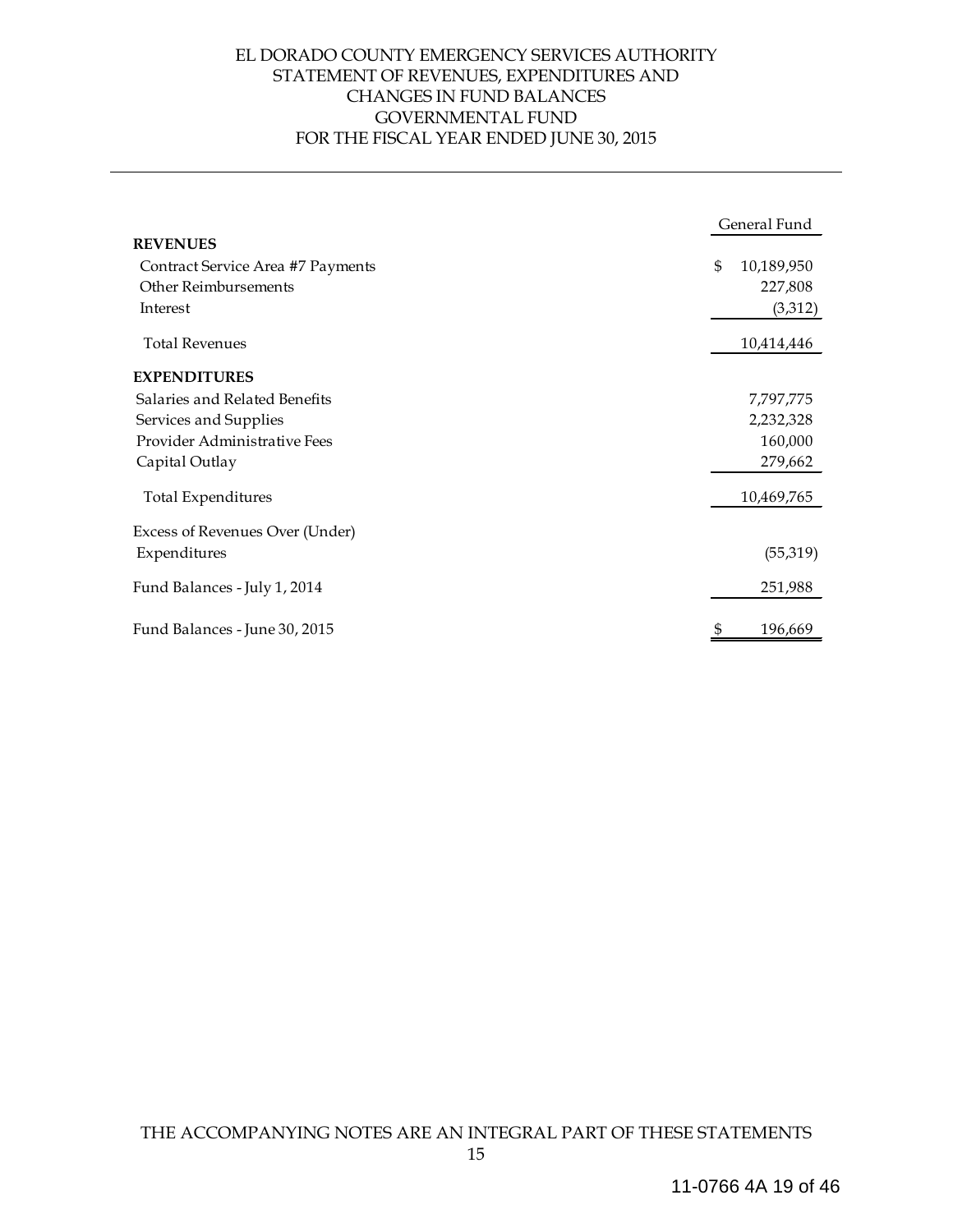### EL DORADO COUNTY EMERGENCY SERVICES AUTHORITY RECONCILIATION OF THE GOVERNMENTAL FUNDS STATEMENT OF REVENUES, EXPENDITURES AND CHANGES IN FUND BALANCE OF GOVERNMENTAL FUNDS TO THE STATEMENT OF ACTIVITIES FOR THE FISCAL YEAR ENDED JUNE 30, 2015

| Net change (decrease) in fund balance - total governmental funds                                                                                                                                                                                                                                                                                                                           |                             | \$<br>(55, 319) |
|--------------------------------------------------------------------------------------------------------------------------------------------------------------------------------------------------------------------------------------------------------------------------------------------------------------------------------------------------------------------------------------------|-----------------------------|-----------------|
| Amounts reported for governmental activities in the statement of<br>activities are different because:                                                                                                                                                                                                                                                                                      |                             |                 |
| Capital outlay: In governmental funds, the costs of capital assets are<br>reported as expenditures in the period when the assets are acquired.<br>In the statement of activities, costs of capital assets are allocated over<br>their estimated useful lives as depreciation expense. The difference<br>between capital outlay expenditures and depreciation expense for the<br>period is: |                             |                 |
| Expenditures for capital outlay:<br>Depreciation expense:<br>Net:                                                                                                                                                                                                                                                                                                                          | \$<br>279,662<br>(273, 922) | 5,740           |
| Compensated absences: In governmental funds, compensated<br>absences are measured by the amounts paid during the period. In the<br>statement of activities, compensated absences are measured by the<br>amounts earned. The difference between compensated absences paid                                                                                                                   |                             |                 |
| and compensated absences earned was:                                                                                                                                                                                                                                                                                                                                                       |                             | 60,492          |
| Total change in net position - governmental activities                                                                                                                                                                                                                                                                                                                                     |                             | 10,913          |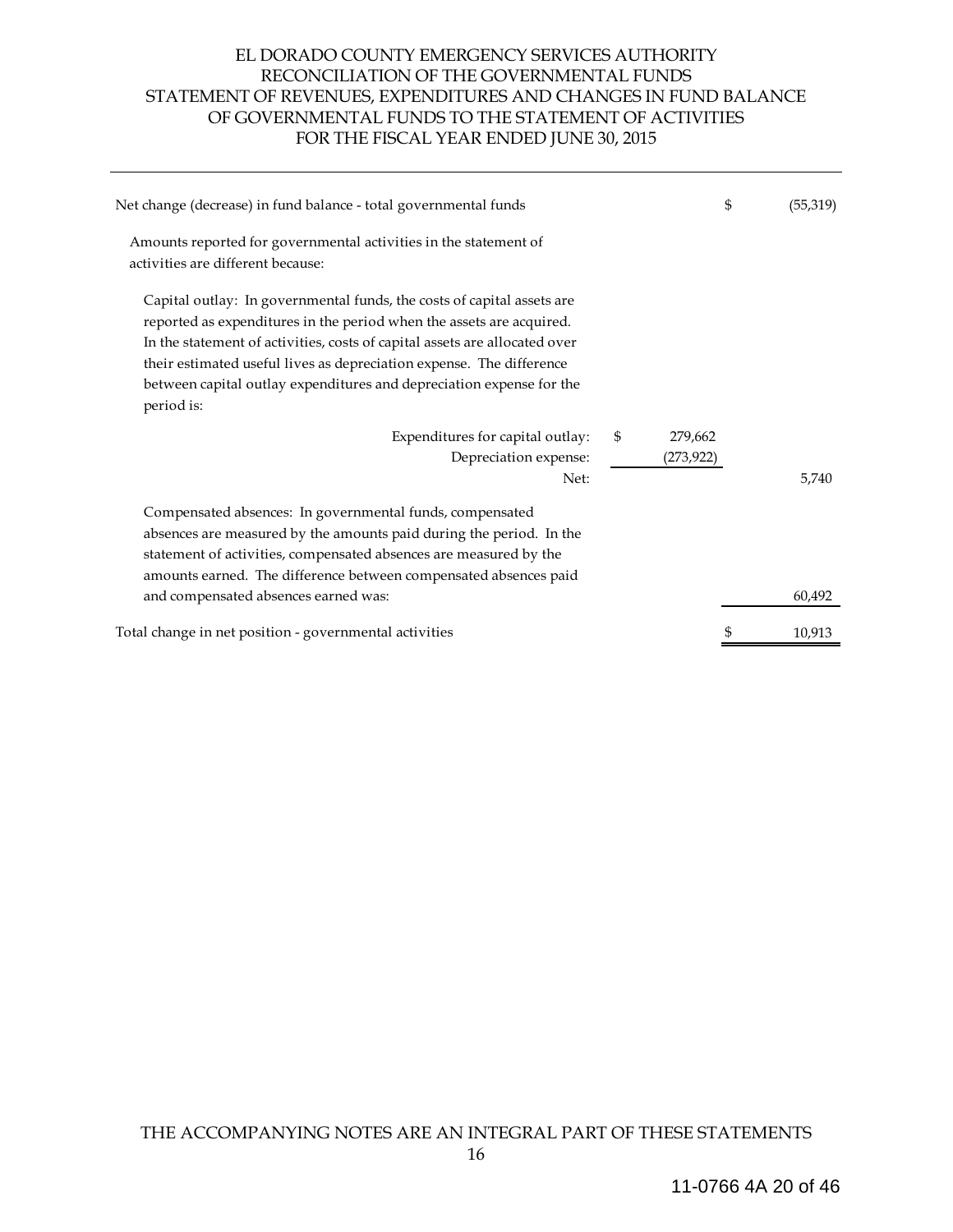### NOTES TO FINANCIAL STATEMENTS

### FOR THE FISCAL YEAR ENDED JUNE 30, 2015

The El Dorado County Emergency Services Authority (JPA) (formerly: The El Dorado County Regional Prehospital Emergency Services Operations Authority) was established to provide a regional ambulance service to the western slope of El Dorado County and to provide a coordinated dispatch system within El Dorado County. The effective date of the notice of Joint Powers Agreement filed with the State of California Secretary of State was September 1, 1996. The agreement is pursuant to Governmental Code Sections 6503.5 and 6503.7. Actual operations of the JPA commenced on January 1, 1997.

A board composed of ten (10) members governs the JPA. Each member is a representative of the public agencies that are a party to the agreement.

### NOTE 1 - SIGNIFICANT ACCOUNTING POLICIES

The accounting policies of the JPA conform to accounting principles generally accepted in the United States of America as prescribed by the Governmental Accounting Standards Board (GASB) and the American Institute of Certified Public Accountants (AICPA).

A. Reporting Entity

A reporting entity is comprised of the primary government, component units and other organizations that are included to ensure the financial statements are not misleading. The primary government of the JPA consists of all funds, departments, boards and agencies that are not legally separate from the JPA. For El Dorado County Emergency Services Authority, this includes the general operations of the JPA. The JPA has considered all potential component units in determining how to define the reporting entity, using criteria set forth in generally accepted accounting principles. The JPA determined that there are no potential component units that meet the criteria for inclusion within the reporting entity.

B. Basis of Presentation

Government-wide Financial Statements:

The government-wide financial statements (i.e., the statement of net position and the statement of activities) report information on all of the nonfiduciary activities of the JPA and its component units.

The government-wide statements are prepared using the economic resources measurement focus. This approach differs from the manner in which governmental fund financial statements are prepared. Governmental fund financial statements, therefore, include a reconciliation with brief explanations to better identify the relationship between the government-wide statements and the statements for the governmental funds.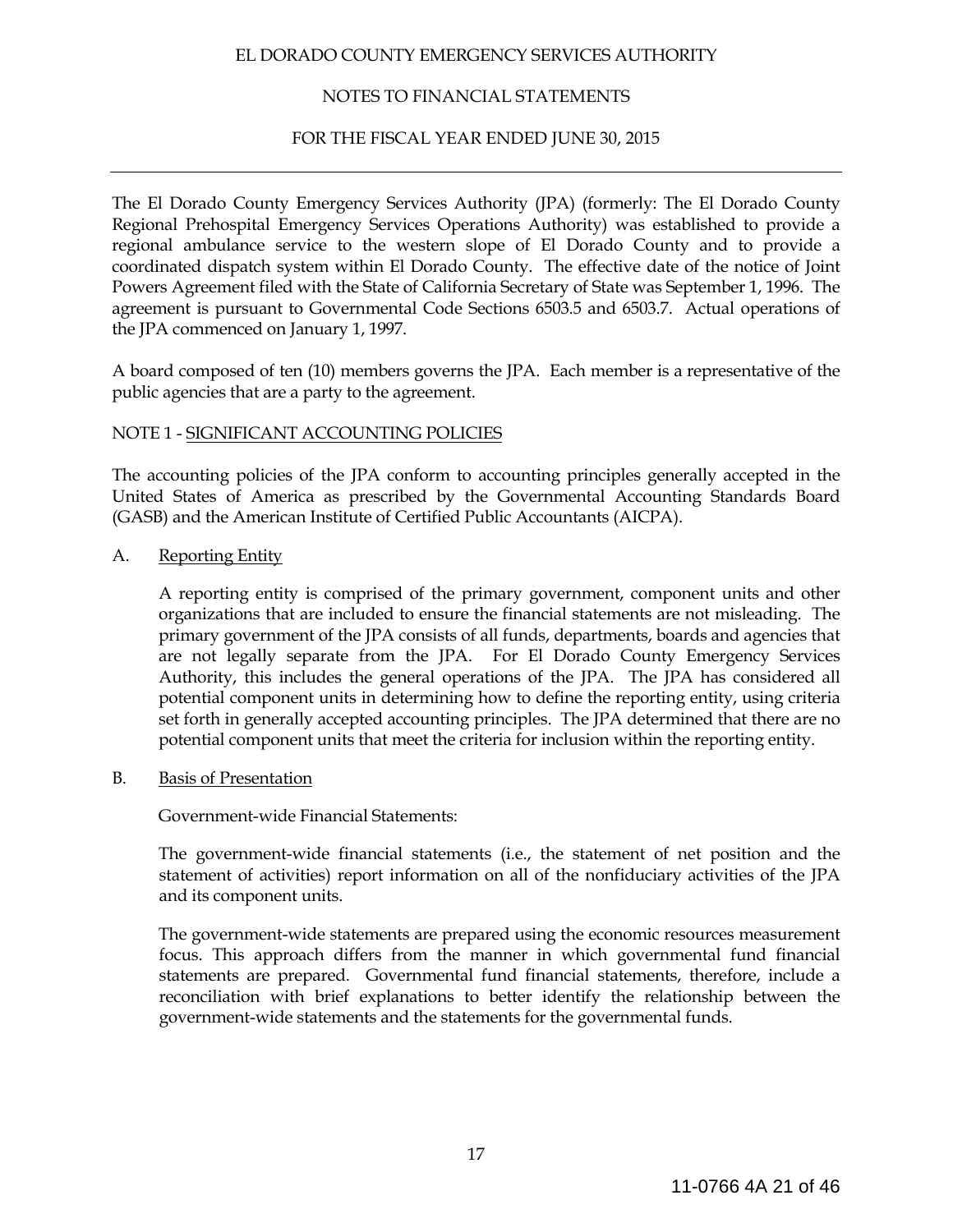### NOTES TO FINANCIAL STATEMENTS

### FOR THE FISCAL YEAR ENDED JUNE 30, 2015

### NOTE 1 - SIGNIFICANT ACCOUNTING POLICIES (CONTINUED)

#### B. Basis of Presentation (Concluded)

The government-wide statement of activities presents a comparison between direct expenses and program revenues for each function or program of the JPA's governmental activities. Direct expenses are those that are specifically associated with a service, program, or department and are therefore clearly identifiable to a particular function. The JPA does not allocate indirect expenses to functions in the statement of activities. Program revenues include charges paid by the recipients of goods or services offered by a program, as well as grants and contributions that are restricted to meeting the operational or capital requirements of a particular program. Revenues, which are not classified as program revenues, are presented as general revenues of the JPA, with certain exceptions. The comparison of direct expenses with program revenues identifies the extent to which each governmental function is self-financing or draws from the general revenues of the JPA.

### Fund Financial Statements:

Fund financial statements report detailed information about the JPA.

The accounting and financial treatment applied to a fund is determined by its measurement focus. All governmental funds are accounted for using a flow of current financial resources measurement focus and the modified accrual basis of accounting. With this measurement focus, only current asset and current liabilities are generally included on the balance sheet. The Statement of Revenues, Expenditures, and Changes in Fund Balances for these funds present increases (i.e., revenues and other financing sources) and decreases (i.e., expenditures and other financing uses) in net current assets.

### C. Basis of Accounting

Basis of accounting refers to when revenues and expenditures are recognized in the accounts and reported in the financial statements. Government-wide financial statements are prepared using the accrual basis of accounting. Governmental funds use the modified accrual basis of accounting.

Revenues - exchange and non-exchange transactions:

Revenue resulting from exchange transactions, in which each party gives and receives essentially equal value, is recorded under the accrual basis when the exchange takes place. On a modified accrual basis, revenue is recorded in the fiscal year in which the resources are measurable and become available. "Available" means the resources will be collected within the current fiscal year or are expected to be collected soon enough thereafter to be used to pay liabilities of the current fiscal year. For the JPA, "available" means collectible within the current period or within 60 days after year-end.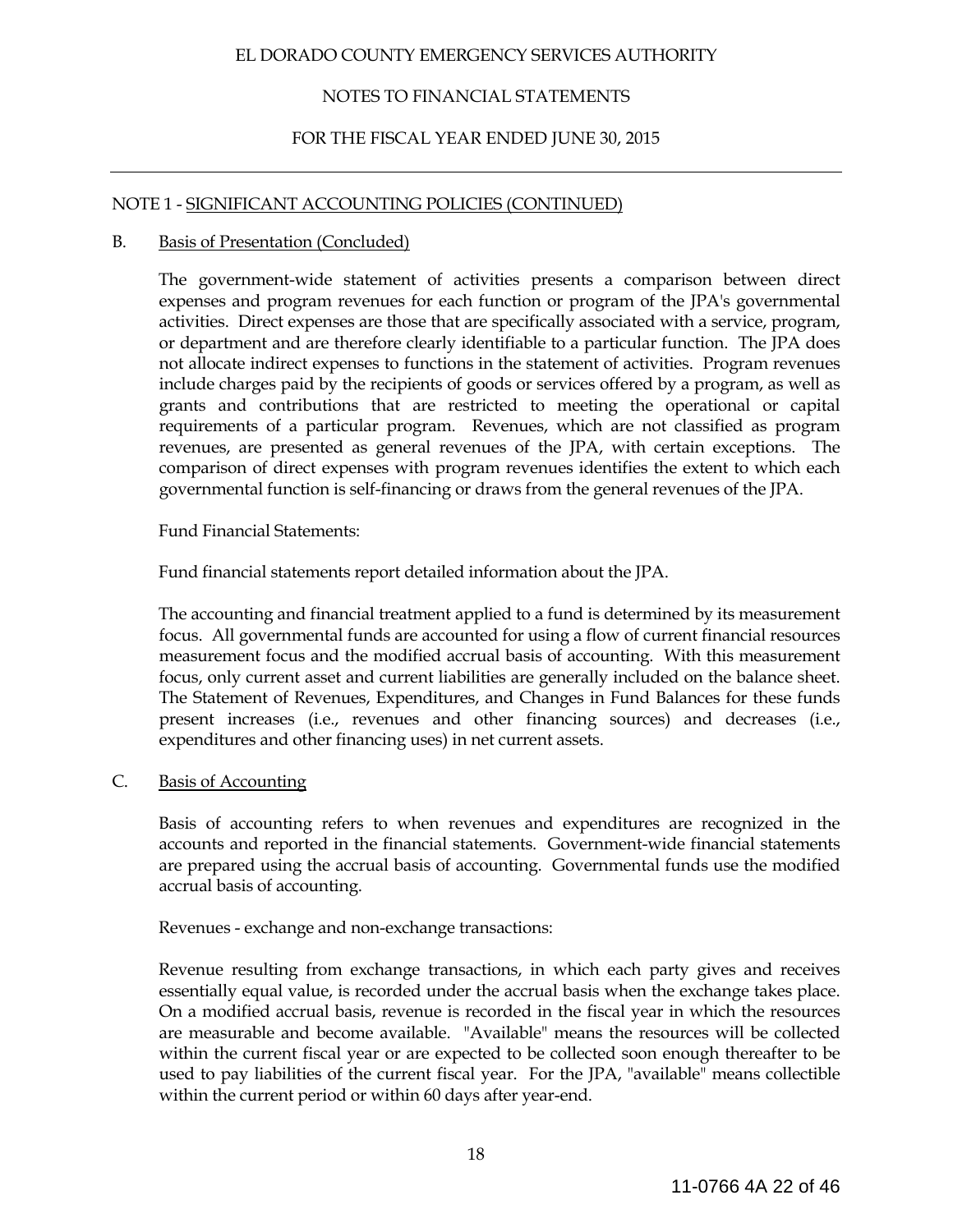### NOTES TO FINANCIAL STATEMENTS

### FOR THE FISCAL YEAR ENDED JUNE 30, 2015

### NOTE 1 - SIGNIFICANT ACCOUNTING POLICIES (CONTINUED)

#### C. Basis of Accounting (Concluded)

Non-exchange transactions, in which the JPA receives value without directly giving equal value in return, include grants and entitlements. Under the accrual basis, revenue from grants and entitlements is recognized in the fiscal year in which all eligibility requirements have been satisfied. Eligibility requirements include timing requirements, which specify the year when the resources are to be used or the fiscal year when use is first permitted; matching requirements, in which the JPA must provide local resources to be used for a specific purpose; and expenditure requirements, in which the resources are provided to the JPA on a reimbursement basis. Under the modified accrual basis, revenue from nonexchange transactions must also be available before it can be recognized.

#### Unearned revenue:

Unearned revenue arises when assets are received before revenue recognition criteria have been satisfied. Grants received before eligibility requirements are met are recorded as unearned revenue. On governmental fund financial statements, receivables associated with non-exchange transactions that will not be collected within the availability period have also been recorded as unearned revenue.

### Expenses/expenditures:

On the accrual basis of accounting, expenses are recognized at the time a liability is incurred. On the modified accrual basis of accounting, expenditures are generally recognized in the accounting period in which the related fund liability is incurred, as under the accrual basis of accounting. However, under the modified accrual basis of accounting, expenditures related to compensated absences and claims and judgments, are recorded only when payment is due. Allocations of cost, such as depreciation and amortization, are not recognized in the governmental funds.

When both restricted and unrestricted resources are available for use, it is the JPA's policy to use restricted resources first, then unrestricted resources as they are needed. Expenditures incurred in the unrestricted resources shall be reduced first from the committed resources, then from assigned resources and lastly, the unassigned resources.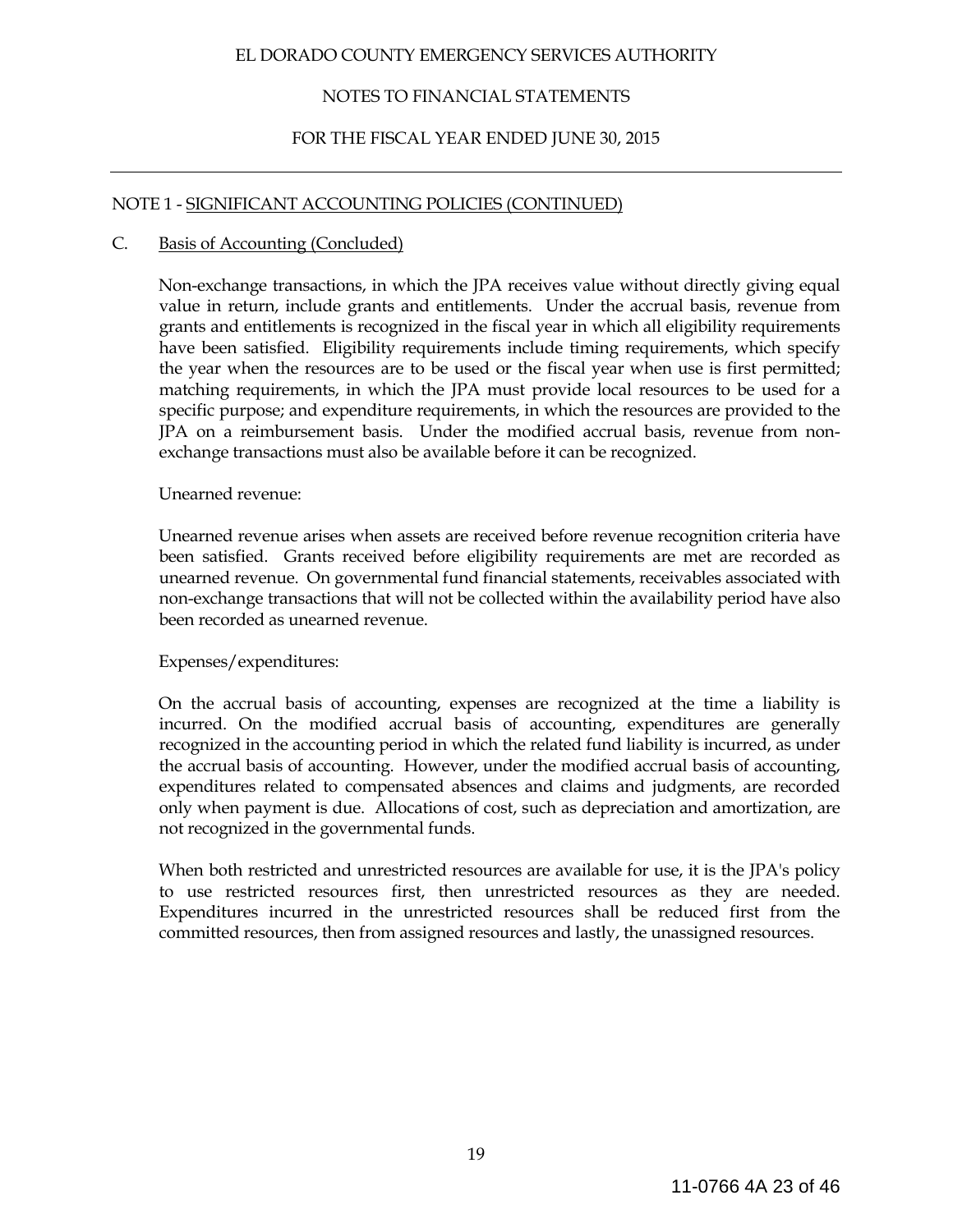### NOTES TO FINANCIAL STATEMENTS

### FOR THE FISCAL YEAR ENDED JUNE 30, 2015

### NOTE 1 - SIGNIFICANT ACCOUNTING POLICIES (CONTINUED)

### D. Fund Accounting

The accounts of the JPA are organized on the basis of funds. The operations of the fund are accounted for with in a set of self-balancing accounts that comprise its assets, liabilities, fund equity, revenues, and expenditures or expenses, as appropriate. The JPA's accounts are organized using one fund as follows:

### MAJOR GOVERNMENTAL FUND:

1. General Fund is the general operating fund of the JPA. It is used to account for all financial resources.

### E. Budgets and Budgetary Accounting

An annual budget is adopted on a basis consistent with generally accepted accounting principles for all governmental funds. By state law, the JPA's governing board must adopt a final budget no later than July 1. A public hearing must be conducted to receive comments prior to adoption. The JPA's governing board satisfied these requirements.

This budget is reviewed by the JPA Governing Board during the year to give consideration to unanticipated income and expenditures. The original and final revised are presented for the General Fund as required supplementary information in the financial statements.

F. Estimates

The preparation of the financial statements in conformity with accounting principles generally accepted in the United States of America requires management to make estimates and assumptions that affect the amounts reported in the financial statements and accompanying notes. Actual results may differ from those estimates.

### G. Assets, Liabilities and Equity

### 1. Deposits and Investments

 The JPA has instructed the County of El Dorado to invest excess funds on deposit in their overall pooling of investments. The county pools these funds with those of other local agencies in the county and invests the cash. These pooled funds are carried at cost, which approximates market value. Interest earned is deposited monthly into participating funds. Any investments losses are proportionately shared by all funds in the pool.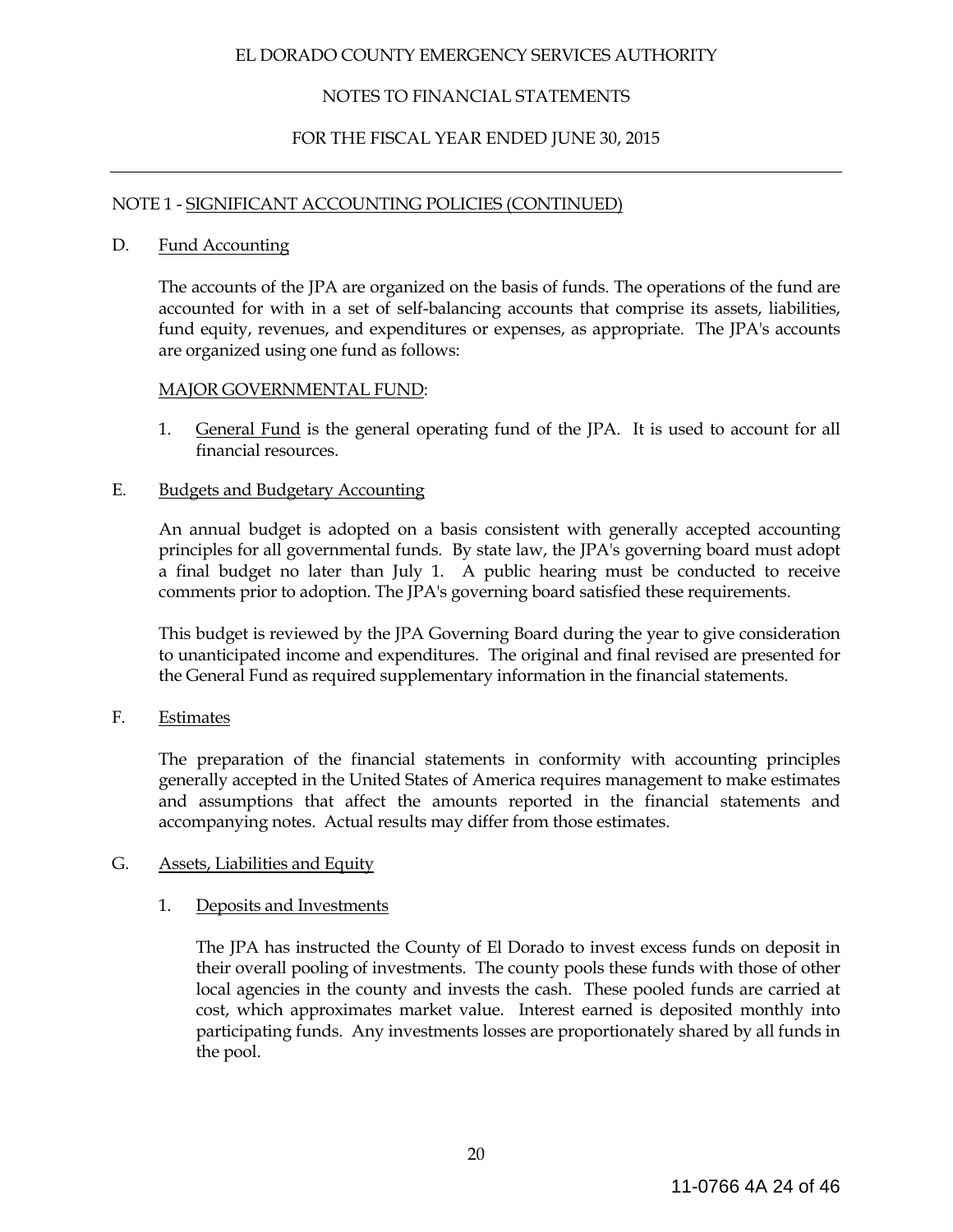### NOTES TO FINANCIAL STATEMENTS

### FOR THE FISCAL YEAR ENDED JUNE 30, 2015

### NOTE 1 - SIGNIFICANT ACCOUNTING POLICIES (CONTINUED)

#### G. Assets, Liabilities and Equity (Continued)

#### 1. Deposits and Investments (Concluded)

Investments Valuation - In accordance with GASB Statement No. 31, *Accounting and Financial Reporting for Certain Investments and for External Investment Pools*, highly liquid market investments with maturities of one year or less at time of purchase are stated at amortized cost. All other investments are stated at fair value. Market value is used as fair value for those securities for which market quotations are readily available. However, the JPA's financial statements do not reflect the fair value of investments as the differences between total investment cost and fair value has been determined to be immaterial.

 The County is authorized to deposit cash and invest excess funds by California *Government Code* Section 53648 et seq. The funds maintained by the county either are secured by federal depository insurance or are collateralized.

 Deposits and Investment Risk Disclosures – In accordance with GASB Statement No. 40, Deposit and Investment Disclosures (Amendment of GASB No. 3,) certain disclosure requirements, if applicable, for Deposits and Investment Risks are specified in the following areas:

- Interest Rate Risk
- Credit Risk
	- Overall
	- Custodial
	- Concentrations of Credit Risk
- Foreign Currency Risk

In addition, other disclosures are specified including use of certain methods to present deposits and investments, highly sensitive investments, credit quality at year-end and other disclosures.

### 2. Prepaid Expenditures

 Prepaid expenditures (expenses) represent amounts paid in advance of receiving goods or services. The JPA has the option of reporting an expenditure in governmental funds for prepaid items either when purchased or during the benefiting period. The JPA has chosen to report the expenditures in the period benefited.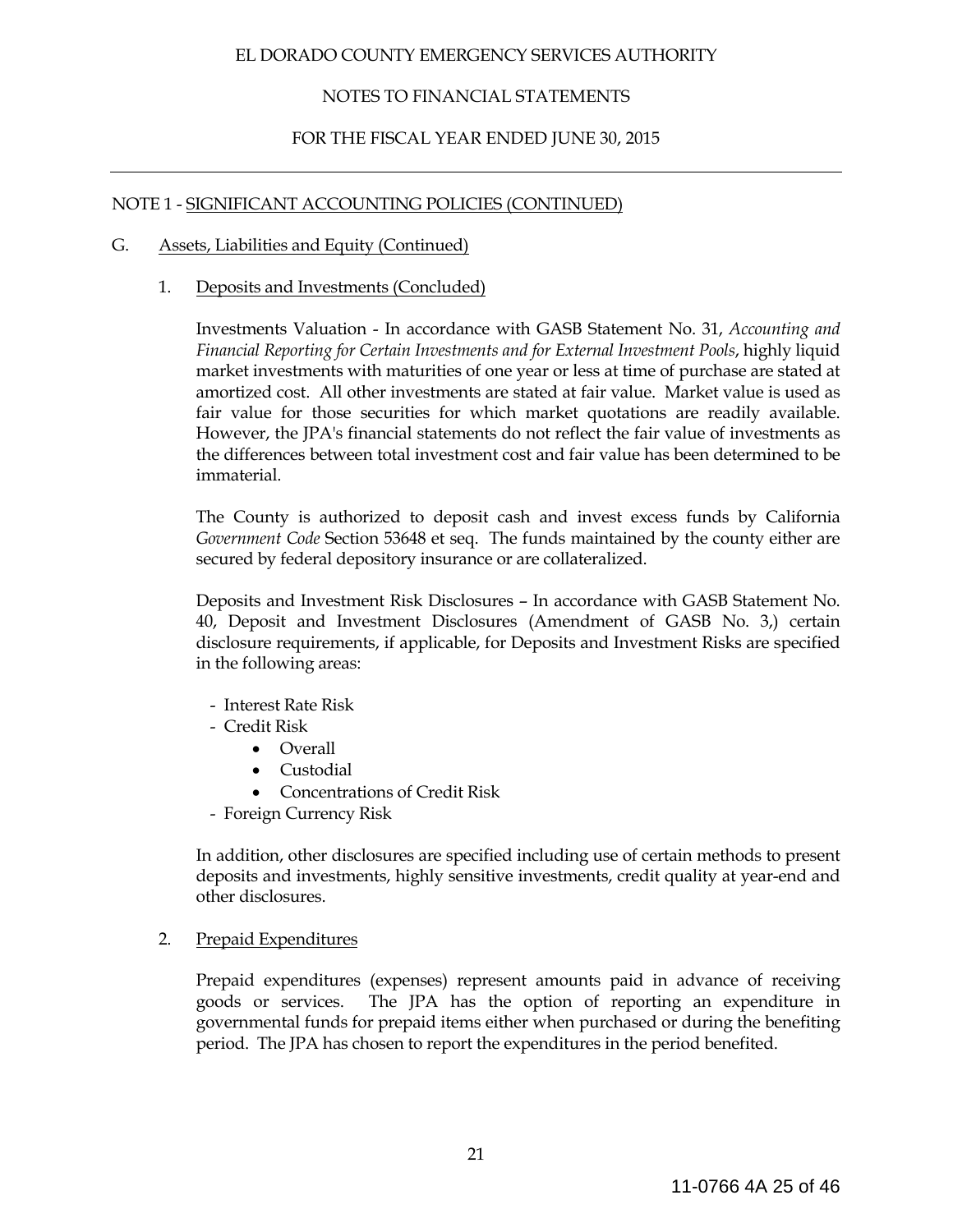### NOTES TO FINANCIAL STATEMENTS

### FOR THE FISCAL YEAR ENDED JUNE 30, 2015

### NOTE 1 - SIGNIFICANT ACCOUNTING POLICIES (CONTINUED)

#### G. Assets, Liabilities and Equity (Continued)

#### 3. Capital Assets

Capital assets purchased or acquired with an original cost of \$1,500 or more are reported at historical cost or estimated historical cost. Contributed assets are reported at fair market value as of the date received. Additions, improvements and other capital outlays that significantly extend the useful life of an asset are capitalized. Other costs incurred for repairs and maintenance are expensed as incurred. Depreciation on all assets is provided on the straight-line basis over an estimated useful life of 5 to 10 years depending on the asset class.

### 4. Unearned Revenue

 The JPA is a contract provider to the El Dorado County Service Area #7 (CSA #7.) All costs are budgeted expenditures through the El Dorado County Health Department. All funds budgeted in excess of actual expenditures are returned at the end of each fiscal year.

 Cash received for federal and state special projects and programs is recognized as revenue to the extent that qualified expenditures have been incurred. Deferred revenue is recorded to the extent that cash received on specific projects and programs exceeds qualified expenditures.

### 5. Compensated Absences

 All vacation pay is accrued when incurred in the government-wide financial statements. A liability for these amounts is reported in the governmental fund only if they have matured, for example, as a result of employee resignations and retirements.

 The JPA's policy is to allow employees of each Provider District to accumulate earned but unused vacation (and in some Districts, sick leave,) which will be paid to the employees upon separation of service. Even though a District may not pay out amounts for unused sick leave at termination, it may allow certain amounts as a credit to PERS upon retirement.

### 6. Net Position

 In the government-wide financial statements, net position is classified in the following categories:

 Net Investment in Capital Assets - This amount consists of capital assets net of accumulated depreciation and reduced by outstanding debt that attributed to the acquisition of the assets.

 Restricted Net Position - This amount is restricted by external creditors, grantors, contributors, laws or regulations of other governments.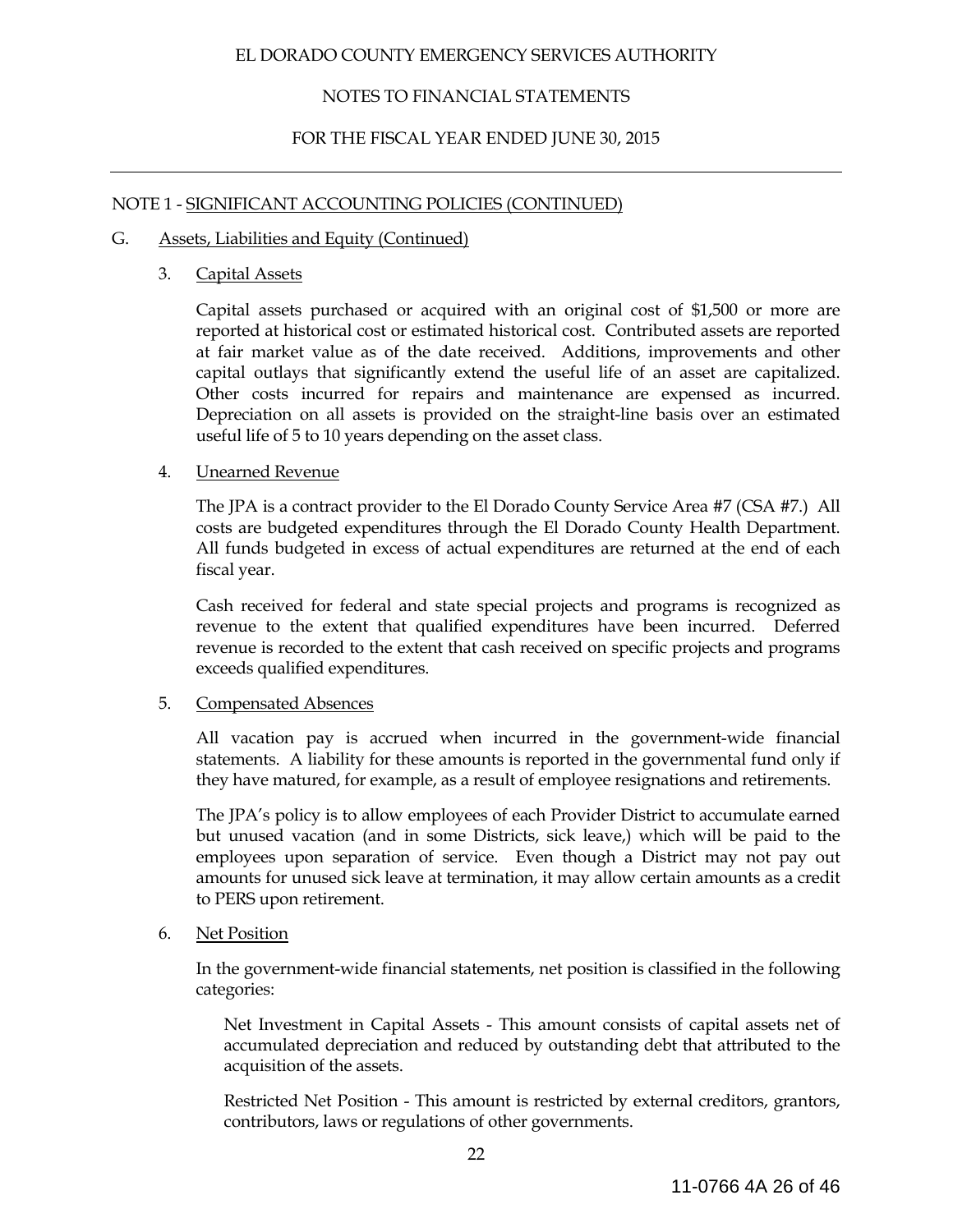### NOTES TO FINANCIAL STATEMENTS

### FOR THE FISCAL YEAR ENDED JUNE 30, 2015

### NOTE 1 - SIGNIFICANT ACCOUNTING POLICIES (CONTINUED)

#### G. Assets, Liabilities and Equity (Concluded)

### 6. Net Position (Concluded)

 Unrestricted Net Position - This amount is the net position that does not meet the definition of "net investment in capital assets" or "restricted net position."

7. Use of Restricted/Unrestricted Net Position

 When an expense is incurred for purposes for which both restricted and unrestricted net position are available, the JPA's policy is to apply restricted net position first.

### 8. Fund Equity

 In the fund financial statements, governmental funds report fund balance as nonspendable, restricted, committed, assigned or unassigned, based primarily on the extent to which the JPA is bound to honor constraints on how specific amounts are to be spent:

Nonspendable Fund Balance – Includes the portions of fund balance not appropriable for expenditures.

 Restricted Fund Balance - Includes amounts subject to externally imposed and legally enforceable constraints.

 Committed Fund Balance – Includes amounts subject to JPA constraints selfimposed by formal action of the JPA Governing Board.

 Assigned Fund Balance – Includes amounts the JPA intends to use for a specific purpose. Assignments may be established by the JPA Governing Board with the recommendation of the Executive Director.

 Unassigned Fund Balance - Includes the residual balance that has not been assigned to other funds and is not restricted, committed, or assigned to specific purposes.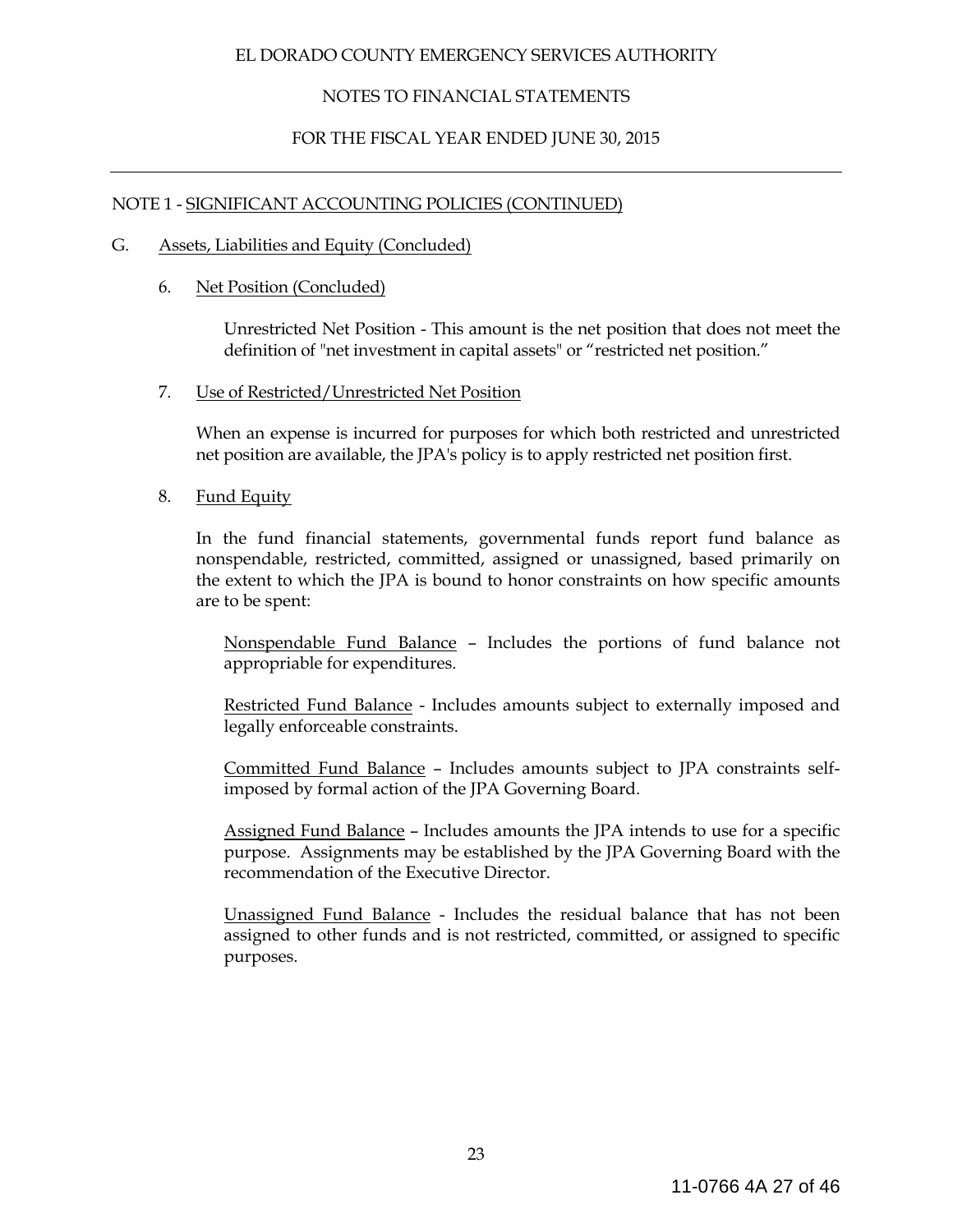### NOTES TO FINANCIAL STATEMENTS

### FOR THE FISCAL YEAR ENDED JUNE 30, 2015

#### NOTE 1 - SIGNIFICANT ACCOUNTING POLICIES (CONCLUDED)

#### 8. Fund Equity (Concluded)

*Fund Balances*

The JPA's fund balance at June 30, 2015 consisted of the following:

|                                              |     | Total   |
|----------------------------------------------|-----|---------|
| Nonspendable for:                            |     |         |
| Prepaid expenditures                         | \$. | 39.739  |
| Restricted for:                              |     |         |
| Unfunded vacation and sick leave liabilities |     | 156,930 |
| Total Fund Balance                           |     | 196,669 |
| <b>Fund Balance Policy</b>                   |     |         |

The JPA does not have a formal fund balance policy.

#### H. Impact of Recently Issued Accounting Principles

The GASB issued Statement 65, *Items Previously Reported as Assets and Liabilities* in March, 2014. GASB 65 was intended to compliment Statement No. 63 by identifying items previously reported as assets and liabilities that should be classified as deferred outflows or deferred inflows going forward. The JPA was required to implement the Statement 65 in 2014-2015. The adoption of GASB 65 does not have any impact on the JPA's financial statements.

The GASB issued Statement 68, *Accounting and Financial Reporting for Pensions* in June 2012 to amend Statements 27 and 50 and improve accounting and financial reporting by state and local governments for pensions. The Statement details the recognition and disclosure requirements for employers with liabilities to a defined benefit pension plan. The Statement is effective beginning in fiscal year 2014-2015. The Statement does not apply to the JPA's financial statements as the JPA is not a contracting agency with the CalPERS defined benefit pension plan.

The GASB issued Statement 69, *Government Combinations and Disposals of Government Operations* in January 2014 to provide guidance for reporting mergers, acquisitions, transfers of operations, and disposals of government operations. The Statement is effective beginning in fiscal year 2014-2015.

The GASB issued Statement 70, *Accounting and Financial Reporting for Nonexchange Financial Guarantees* in April 2014 to improve accounting and financial reporting by governments that extend and receive nonexchange financial guarantees. The Statement is effective beginning in fiscal year 2014-2015. The JPA does not have nonexchange financial guarantees and therefore the adoption of GASB 70 does not have any impact on the JPA's financial statements.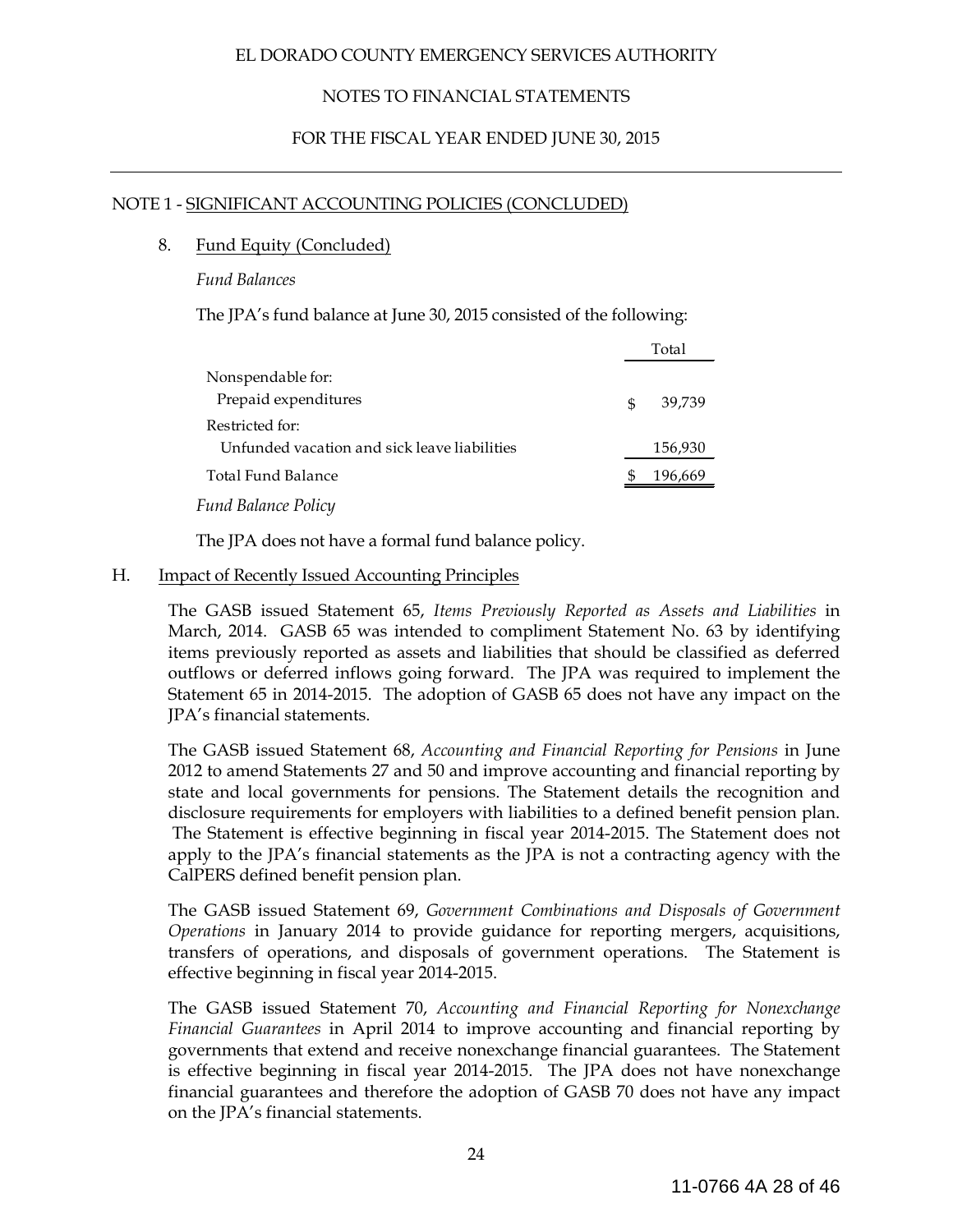### NOTES TO FINANCIAL STATEMENTS

### FOR THE FISCAL YEAR ENDED JUNE 30, 2015

### NOTE 2 - CASH

#### A. Summary of Cash

The JPA had the following cash at June 30, 2015:

|                         | Fair          |    | Carrying | Credit         |
|-------------------------|---------------|----|----------|----------------|
|                         | Value         |    | Amount   | Quality Rating |
| Cash in County Treasury | \$<br>965,437 | -S | 964,581  | Not Rated      |
| Total Cash              | \$<br>965,437 | S  | 964,581  |                |

### B. Cash in County Treasury

The JPA maintains all of its cash with the County Treasury as an involuntary participant of a common investment pool, which totaled \$429,492,937 on June 30, 2015. The fair market value of this pool as of that date, as provided by the pool sponsor, was \$429,874,113. Interest is deposited into participating funds. The balance available for withdrawal is based on the accounting records maintained by the county treasurer, which is recorded on the amortized cost basis.

#### C. Risk Disclosures

GASB Statement No. 40 requires a determination as to whether the JPA was exposed to the following specific investment risks at year end and if so, the reporting of certain related disclosures.

Interest Rate Risk - Interest rate risk is the risk that changes in market interest rates will adversely affect the fair value of an investment. Generally, the longer the maturity of an investment, the greater the sensitivity of its fair value to changes in market interest rates. The JPA manages its exposure to interest rate risk by investing in the County Pool and having the pool purchase a combination of shorter term and longer term investments and by timing cash flows from maturities so that a portion of the portfolio is maturing or coming close to maturity evenly over time as necessary to provide the cash flow and liquidity needed for operations.

At June 30, 2015 the JPA had the following investment maturities:

|                        |            | Investment Maturities (In Years) |            |             |  |  |  |  |
|------------------------|------------|----------------------------------|------------|-------------|--|--|--|--|
| Investment Type        | Fair Value | Less than 1                      | 1 to 4     | More than 4 |  |  |  |  |
| <b>County Treasury</b> | \$965,437  | \$ 685,750                       | \$ 266,461 | 13,226      |  |  |  |  |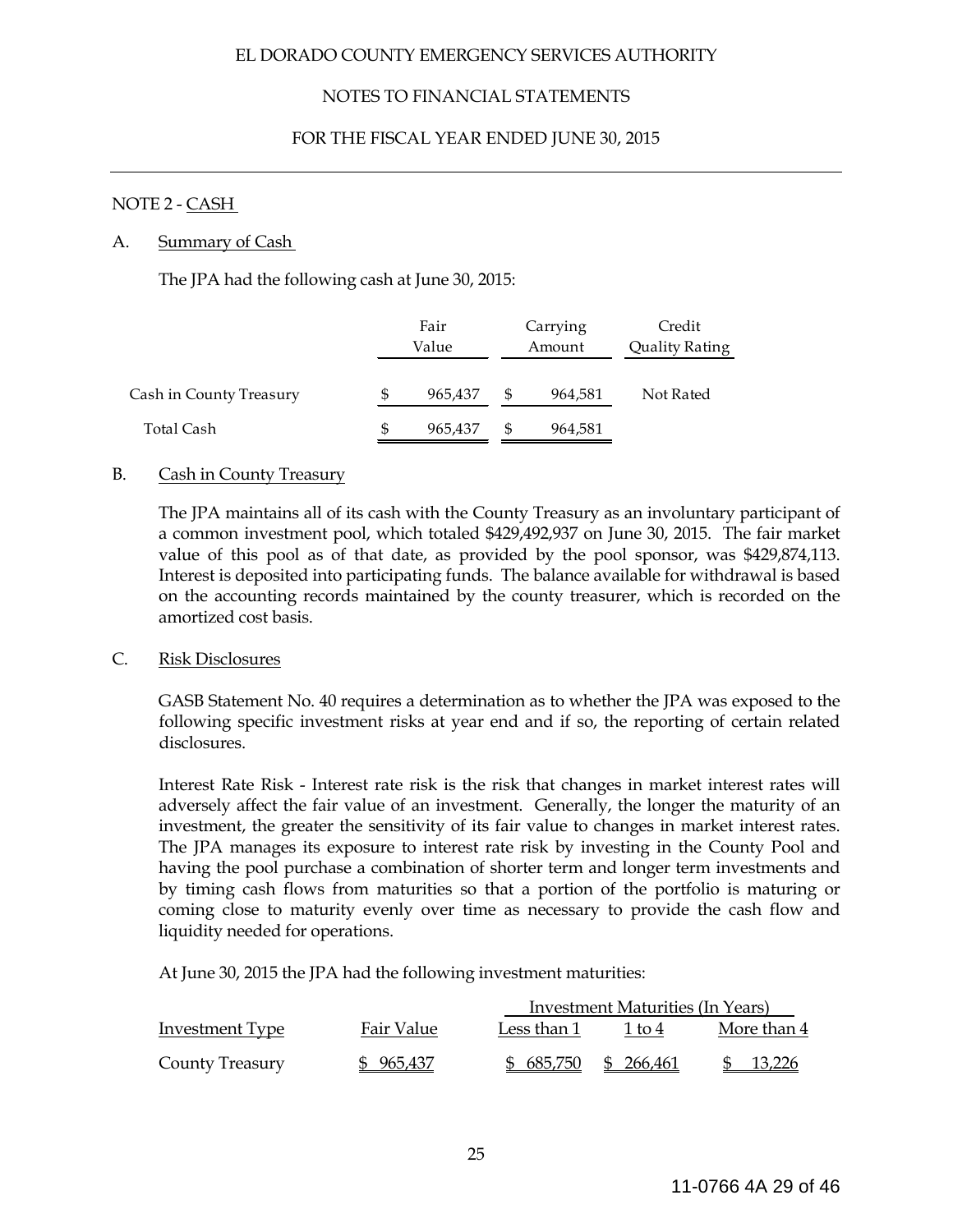### NOTES TO FINANCIAL STATEMENTS

#### FOR THE FISCAL YEAR ENDED JUNE 30, 2015

#### NOTE 2 - CASH (CONCLUDED)

#### C. Risk Disclosures (Concluded)

Credit Risk - Credit risk is the risk that an issuer or other counterparty to an investment will not fulfill its obligations. The county is restricted by Government Code Section 53635 pursuant to Section 53601 to invest only in time deposits, U.S. government securities, state registered warrants, notes or bonds, State Treasurer's investment pool, bankers' acceptances, commercial paper, negotiable certificates of deposit, and repurchase or reverse repurchase agreements. The ratings of securities by nationally recognized rating agencies are designed to give an indication of credit risk. At year end, the JPA was not exposed to credit risk.

Custodial Credit Risk - Deposits are exposed to custodial credit risk if they are not covered by depository insurance and the deposits are uncollateralized, collateralized with securities held by the pledging financial institution, or collateralized with securities held by the pledging financial institution's trust department or agent but not in the JPA's name.

Investment securities are exposed to custodial credit risk if the securities are uninsured, are not registered in the name of the government, and are held by either the counterparty or the counterparty's trust department or agent but not in the JPA's name. At year end, the JPA was not exposed to custodial credit risk.

Concentration of Credit Risk - This risk is the risk of loss attributed to the magnitude of a government's investment in a single issuer. At year end, the JPA was not exposed to concentration of credit risk.

Foreign Currency Risk - This is the risk that exchange rate will adversely affect the fair value of an investment. At year end, the JPA was not exposed to foreign currency risk.

#### NOTE 3 - ACCOUNTS RECEIVABLE

Accounts receivable at June 30, 2015 consist of the following:

| El Dorado Hills Fire Department                | Ъ | 22,382 |
|------------------------------------------------|---|--------|
| <b>Cameron Park Community Service District</b> |   | 13,039 |
| El Dorado County Fire Protection District      |   | (710   |
|                                                |   |        |
| <b>Total Accounts Receivable</b>               |   | 34,711 |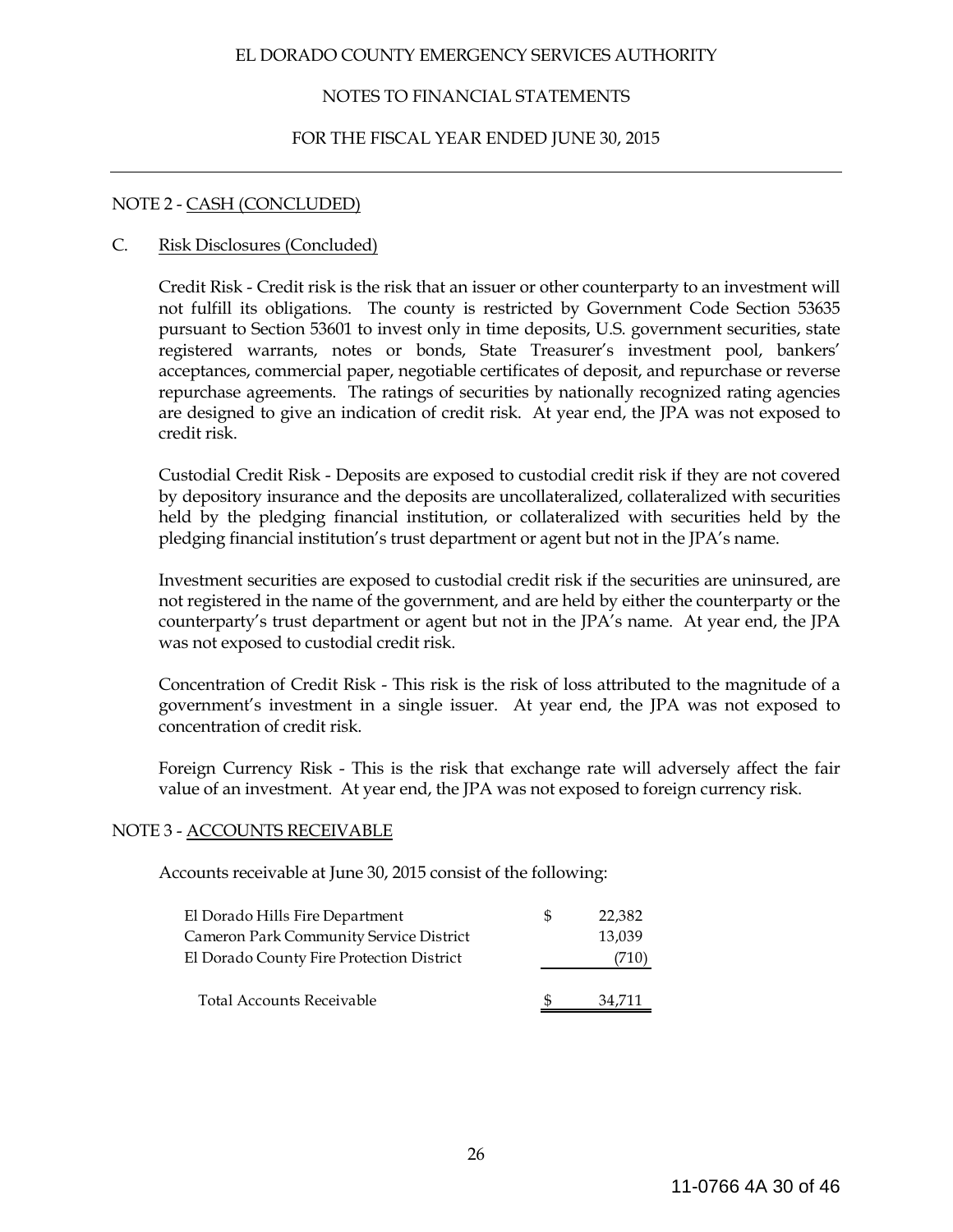### NOTES TO FINANCIAL STATEMENTS

#### FOR THE FISCAL YEAR ENDED JUNE 30, 2015

#### NOTE 4 - CAPITAL ASSETS AND DEPRECIATION

Capital asset activity for the year ended June 30, 2015, is shown below:

|                                              | Balance         |                 |                | Balance         |  |
|----------------------------------------------|-----------------|-----------------|----------------|-----------------|--|
|                                              | July 01, 2014   | Additions       | Deductions     | June 30, 2015   |  |
| Total capital assets, not being depreciated  | -\$<br>$\theta$ | -\$<br>$\theta$ | \$<br>$\theta$ | -\$<br>$\theta$ |  |
| Capital assets being depreciated:            |                 |                 |                |                 |  |
| Equipment                                    | 2,783,526       | 279,662         |                | 3,063,188       |  |
| Total capital assets, being depreciated      | 2,783,526       | 279,662         |                | 3,063,188       |  |
| Less accumulated depreciation for:           |                 |                 |                |                 |  |
| Equipment                                    | 2,102,774       | 273,922         |                | 2,376,696       |  |
| Total accumulated depreciation               | 2,102,774       | 273,922         |                | 2,376,696       |  |
| Total capital assets, being depreciated, net | 680,752         | 5,740           |                | 686,492         |  |
| Governmental activities capital assets, net  | 680,752<br>\$   | 5,740<br>\$     | S              | \$<br>686,492   |  |

Depreciation expense was charged to Regional Ambulance and Dispatch Services on the Statement of Activities.

#### NOTE 5 – COMPENSATED ABSENCES

|                                              |  | Balance<br>July 1, 2014 |   | Additions | Deductions   | Balance<br>June 30, 2015 |         | Due Within<br>One Year |         |
|----------------------------------------------|--|-------------------------|---|-----------|--------------|--------------------------|---------|------------------------|---------|
| El Dorado County Fire Protection District \$ |  | 63,554                  |   |           | \$<br>63.554 | \$                       | 0       | \$                     |         |
| Diamond Springs Fire Protection District     |  | 47,878                  |   |           | 25,139       |                          | 22.739  |                        | 22,739  |
| Georgetown Fire Protection District          |  | 97,638                  | S | 27,652    |              |                          | 125,290 |                        | 125,290 |
| El Dorado Hills Fire Department              |  | 8,352                   |   | 549       |              |                          | 8,901   |                        | 8,901   |
| <b>IPA</b> - Administration                  |  | 0                       |   |           |              |                          | 0       |                        |         |
| Compensated Absences                         |  | 217,422                 |   | 28,201    | 88,693       |                          | 156,930 | \$                     | 156,930 |

On November 16, 1998, the El Dorado County Public Health Department recommended to the CSA # 7 Board of Directors a modification to the JPA budget in the amount of \$146,789 for the purposes of establishing a reserve account to cover unfunded liabilities such as vacation and sick leave when paid out. It was recommended this reserve be adjusted annually to the actual liability, \$156,930 at June 30, 2015.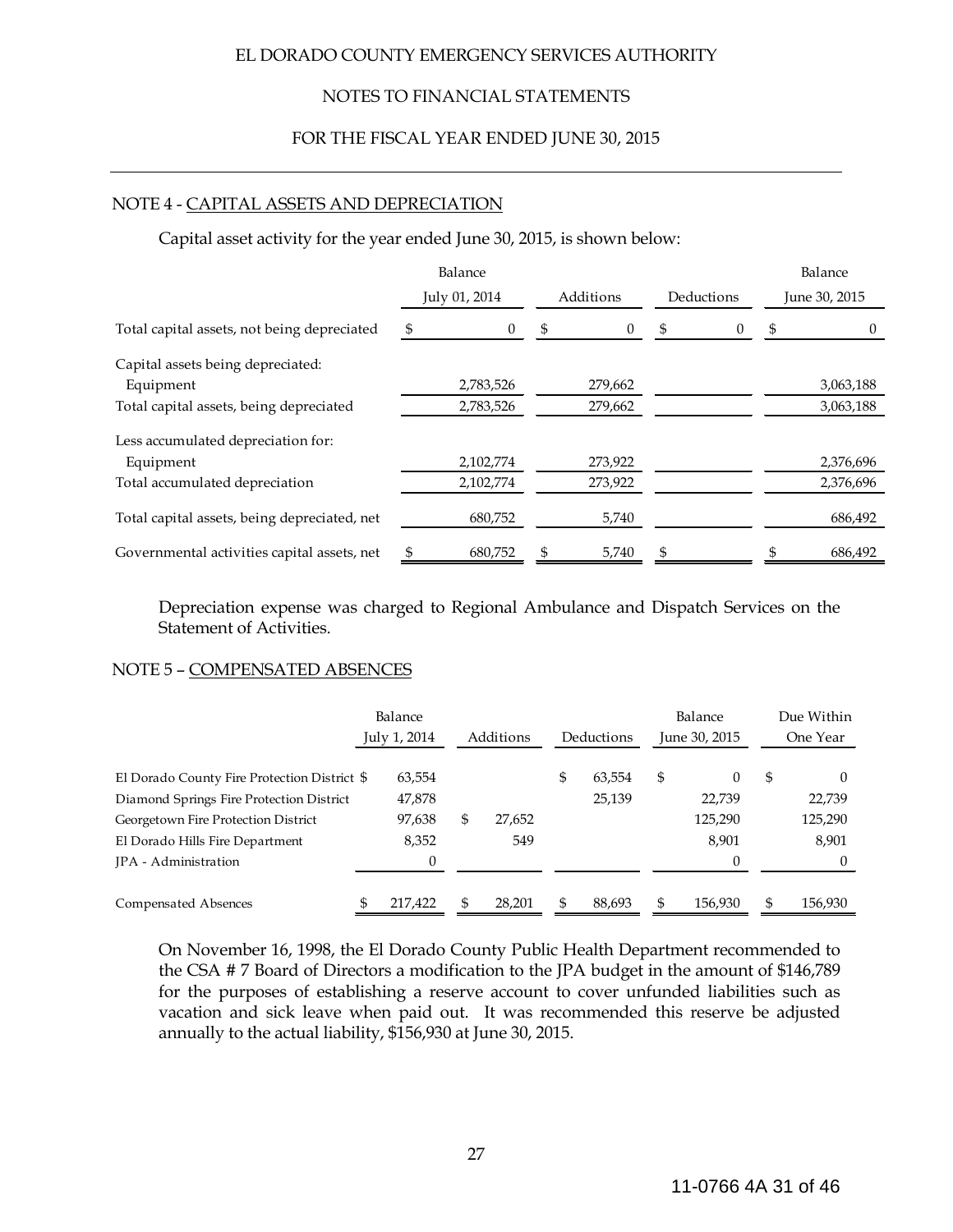### NOTES TO FINANCIAL STATEMENTS

#### FOR THE FISCAL YEAR ENDED JUNE 30, 2015

#### NOTE 6 – OPERATING LEASES

The JPA has entered into a lease for office and storage space and two office equipment leases that extend beyond the current fiscal year. The JPA does not intend to purchase the building or buy-out the equipment at the end of the leases and historically has turned in the old equipment for new. The following is a schedule by year of minimum future rentals on non-cancelable operating leases as of June 30, 2015.

|            | Future       |
|------------|--------------|
| Year Ended | Minimum Rent |
| June 30    | Payments     |
|            |              |
| 2016       | \$<br>2,196  |
| 2017       | 2,196        |
| 2018       | 1,739        |
|            |              |
| Total      | 6,131        |

The JPA paid \$7,356 for related rents in 2014-2015. The JPA will receive no sublease rentals nor pay any contingent rentals for this equipment.

#### NOTE 7 - EMPLOYEE RETIREMENT BENEFITS

#### A. California Public Employees' Retirement System (CalPERS)

CalPERS retirement system consists of a defined benefit pension plan administered by CalPERS. The plan provides retirement and disability benefits, annual cost-of-living adjustments, and death benefits to plan members and beneficiaries. Benefit provisions are established by State statutes, as legislatively amended, within the Public Employees' Retirement Law. CalPERS issue a separate comprehensive annual financial report that includes financial statements and required supplemental information. Copies of the CalPERS' annual financial report may be obtained from the CalPERS Executive Office, 400 Q Street, Room 1820, Sacramento, CA 95814.

*Funding Policy.* The sub-contracting fire agencies acquire an actuarial to determine their CalPERS rate and active plan members are required to contribute a percentage of their salary to cover these costs. The actuarial methods and assumptions used for determining the rate are those adopted by the CalPERS Board of Administration. The contribution requirements of the plan members are established by State statute. The JPA is a separate entity apart from the member agencies and the sub-contracting fire districts and is not a CalPERS contracting agency.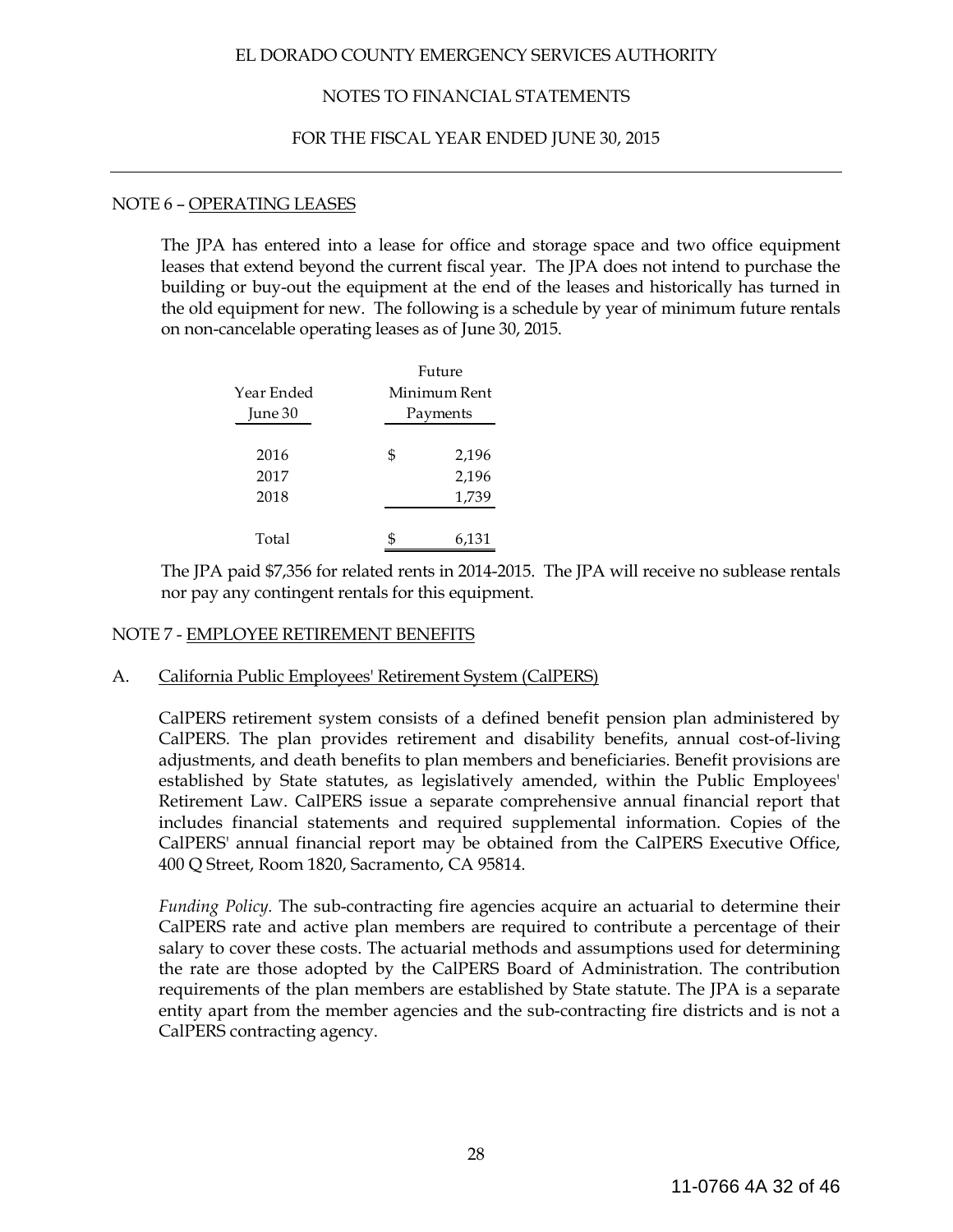### NOTES TO FINANCIAL STATEMENTS

### FOR THE FISCAL YEAR ENDED JUNE 30, 2015

### NOTE 7 - EMPLOYEE RETIREMENT BENEFITS (CONCLUDED)

### A. California Public Employees' Retirement System (CalPERS) (Concluded)

 *Plan Description*. The fire districts that sub-contract with the JPA contribute to the Employer Pool under the California Public Employees' Retirement System (CalPERS), a cost-sharing multiple-employer public employee retirement system defined benefit pension plan administered by CalPERS. The plan provides retirement and disability benefits, annual cost-of-living adjustments, and death benefits to plan members and beneficiaries. Benefit provisions are established by State statutes, as legislatively amended, within the Public Employees' Retirement Law.

*Funding Policy*. Active plan members are required to contribute a percentage of their salary and the JPA is required to reimburse an actuarially determined rate. The actuarial methods and assumptions used for determining the rate are those adopted by the CalPERS Board of Administration. The contribution requirements of the plan members are established by State statute.

#### B. Other Post-Employment Benefits

 In addition to the retirement benefits described above, sub-contracting fire districts provide post-employment health care benefits to all qualified employees. A qualified employee would include those that meet age and length of service requirements. Every three years the fire districts acquire a current actuarial to determine the costs for these post-employment benefits. The fire districts use the cost information from the actuarial to determine annually how much they will invoice the JPA and CSA 7 for reimbursement. The fire districts are required to accumulate the annual reimbursements from the JPA and CSA 7 so that resources are available to pay the post-employment health care benefits for those employees who staffed and operated the ambulances. The JPA, County and CSA 7 have no obligation for post-employment health care premiums, beyond the annual reimbursement payments made to the fire districts.

### NOTE 8 - COMMITMENTS AND CONTINGENCIES

### A. Litigation

 The JPA may become involved in litigation arising from the normal course of business. In the opinion of management and legal counsel, the disposition of all litigation pending is not expected to have a material adverse effect on the overall financial position of the JPA at June 30, 2015.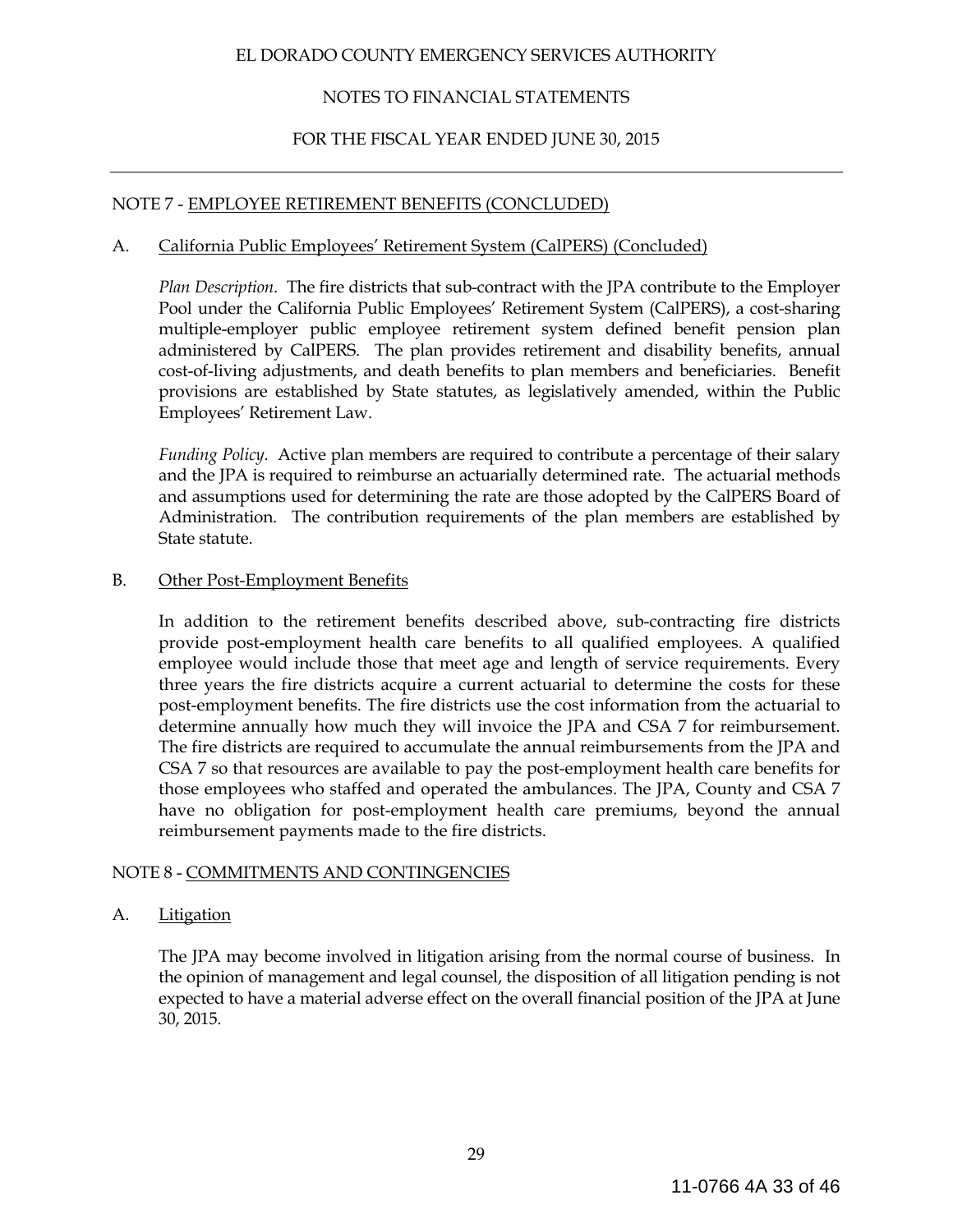### NOTES TO FINANCIAL STATEMENTS

### FOR THE FISCAL YEAR ENDED JUNE 30, 2015

#### NOTE 8 - COMMITMENTS AND CONTINGENCIES (CONCLUDED)

#### B. Joint Ventures

 County Service Area #7 (CSA #7) has initiated an agreement with the JPA, effective January 1, 1997. The agreement allows the JPA to provide prehospital ambulance and dispatch services. The JPA contracts the ambulance services to five Provider Fire Districts within the County of El Dorado. The source of funding received by the JPA is based upon estimated budgeted need for the fiscal year and is allocated to the JPA from the CSA #7 funds.

 The current contract with the County expires June 30, 2018. Continued operation of the JPA is contingent on annual funding agreements with CSA #7.

### NOTE 9 - RISK MANAGEMENT

#### A. Property and Liability

 The JPA is exposed to various risks of loss related to torts; theft of, damage to, and destruction of assets; errors and omissions; injuries to employees and natural disasters. During fiscal year ending June 30, 2015, the JPA contracted with American Alternative Insurance Corporation for property, liability, auto and theft insurance coverage. Settled claims have not exceeded this commercial coverage in the last year.

### B. Workers' Compensation

 For fiscal year 2015, the JPA purchased workers' compensation insurance for its two employees from the State Compensation Insurance Fund.

### NOTE 10 – SUBSEQUENT EVENTS

Management has evaluated subsequent events through January 28, 2016, the date on which the financial statements were available to be issued.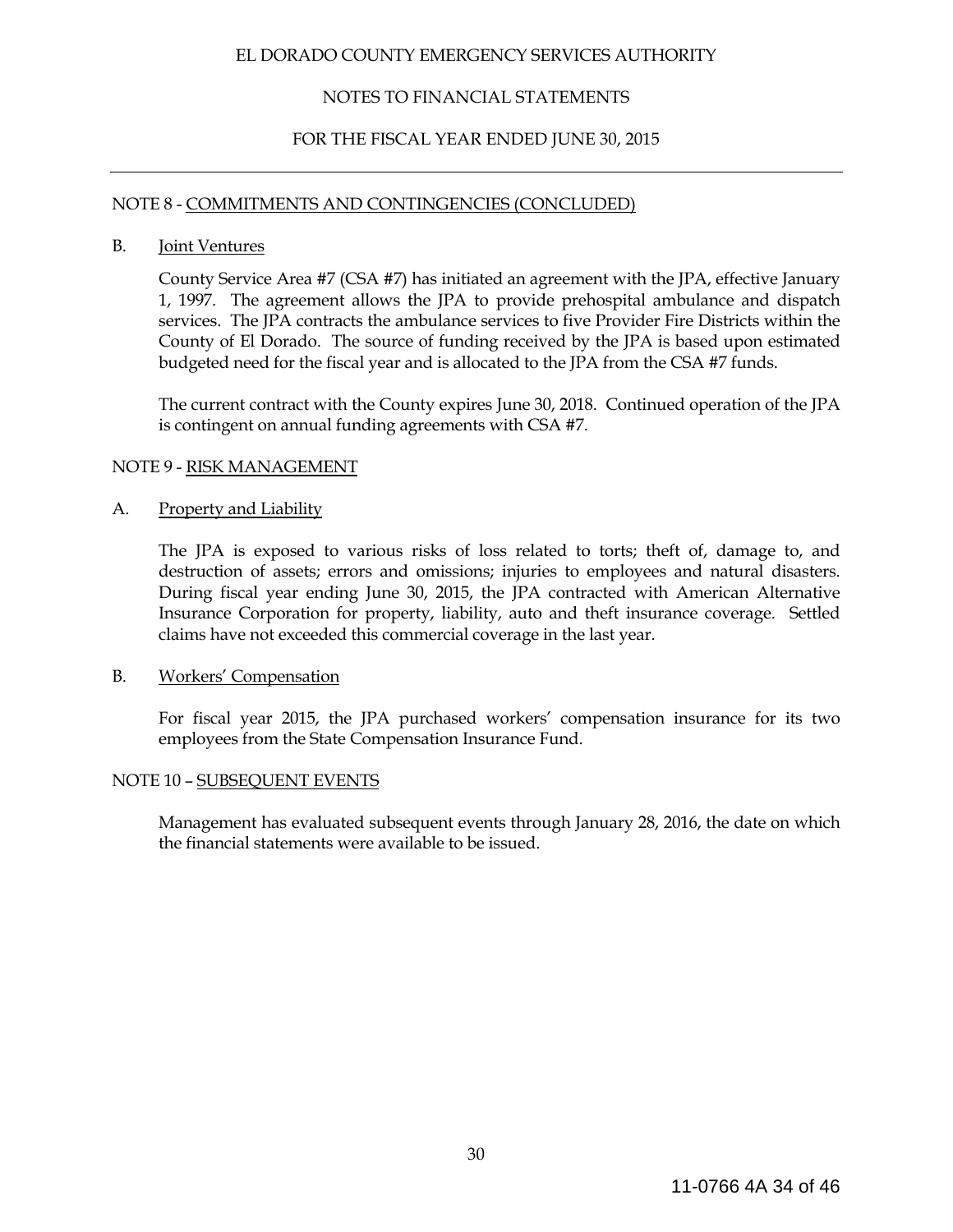REQUIRED SUPPLEMENTAL INFORMATION SECTION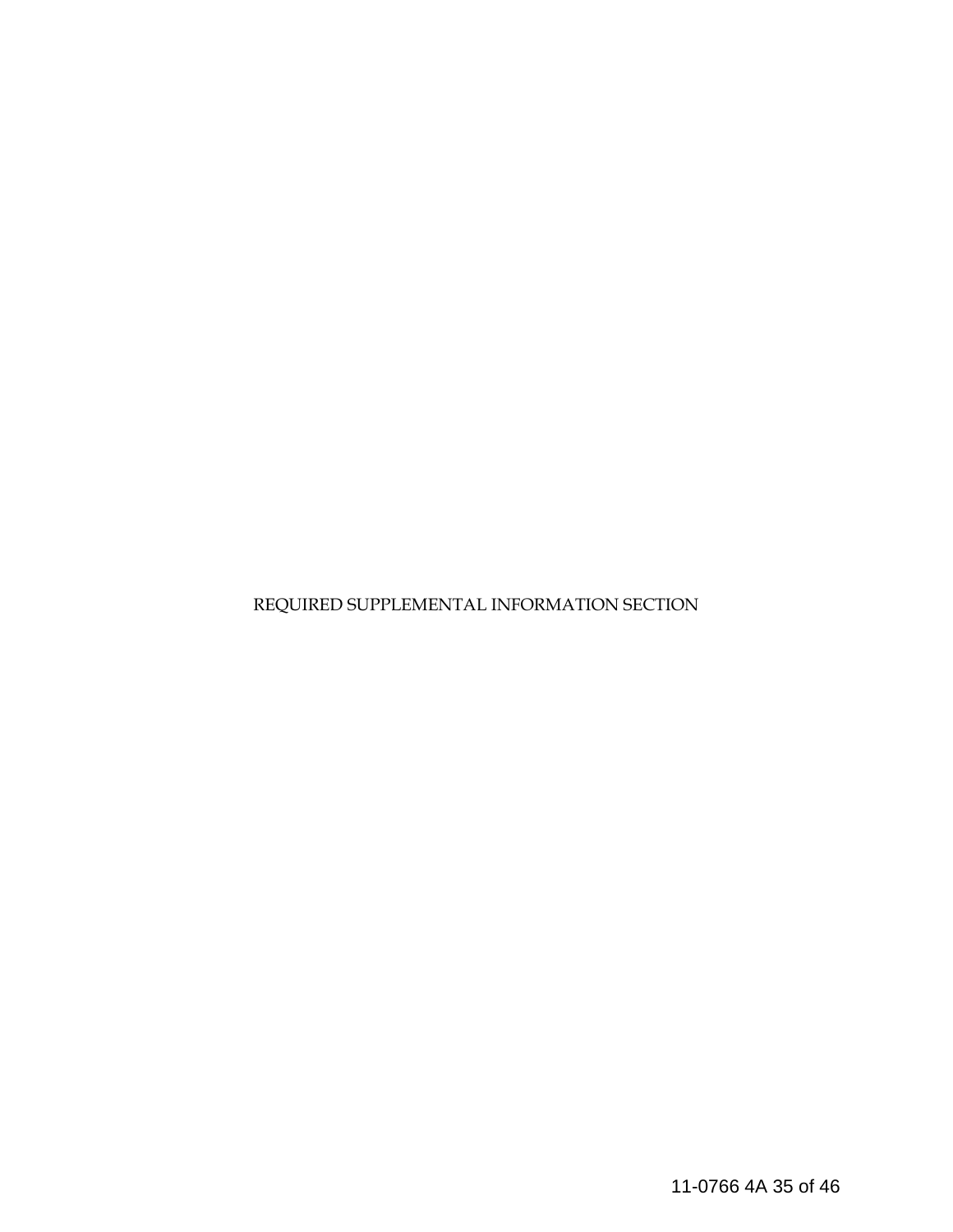### EL DORADO COUNTY EMERGENCY SERVICES AUTHORITY STATEMENT OF REVENUES, EXPENDITURES, AND CHANGES IN FUND BALANCES – BUDGET (GAAP) AND ACTUAL GENERAL FUND FOR THE FISCAL YEAR ENDED JUNE 30, 2015

|                                              | Budget           |                | Final<br>(GAAP Basis) | Variance<br>Positive<br>(Negative) |
|----------------------------------------------|------------------|----------------|-----------------------|------------------------------------|
| <b>REVENUES</b>                              |                  |                |                       |                                    |
| CSA #7 Contract Payments                     | \$<br>10,439,878 | $\mathfrak{S}$ | 10,189,950            | \$<br>(249, 928)                   |
| Interest Income                              | 21,130           |                | (3,312)               | (24, 442)                          |
| Other Program Revenue-Reimbursements         | 400,000          |                | 227,808               | (172, 192)                         |
| <b>Total Revenues</b>                        | 10,861,008       |                | 10,414,446            | (446, 562)                         |
| <b>EXPENDITURES</b>                          |                  |                |                       |                                    |
| Salaries                                     | 6,434,294        |                | 5,214,942             | 1,219,352                          |
| Deferred Compensation                        |                  |                | 50,811                | (50, 811)                          |
| Payroll Tax                                  | 49,500           |                | 107,128               | (57, 628)                          |
| Health Insurance                             | 480,403          |                | 699,936               | (219, 533)                         |
| Health Insurance-OPEB                        | 407,552          |                | 353,171               | 54,381                             |
| Other Employee Benefits                      | 931,501          |                | 1,371,787             | (440, 286)                         |
| <b>Total Salaries and Benefits</b>           | 8,303,250        |                | 7,797,775             | 505,475                            |
| Provider Administration Fee                  | 160,000          |                | 160,000               | $\boldsymbol{0}$                   |
| Clothing and Personal Supplies               | 33,800           |                | 30,801                | 2,999                              |
| Telephone/Radio                              | 1,110,000        |                | 1,074,251             | 35,749                             |
| Professional Fees/Contracts                  | 50,060           |                | 53,440                | (3,380)                            |
| Household/Food                               | 15,100           |                | 2,479                 | 12,621                             |
| <b>Utilities</b>                             | 98,500           |                | 97,854                | 646                                |
| Insurance                                    | 30,000           |                | 26,145                | 3,855                              |
| Maintenance                                  | 169,500          |                | 166,334               | 3,166                              |
| Supplies                                     | 424,000          |                | 420,410               | 3,590                              |
| Dues/Memberships                             | 400              |                | 1,308                 | (908)                              |
| Miscellaneous                                |                  |                | 5,799                 | (5,799)                            |
| Postage                                      | 900              |                | 754                   | 146                                |
| Printing                                     | 150              |                | 1,388                 | (1,238)                            |
| Rent                                         | 160,300          |                | 175,905               | (15,605)                           |
| Equipment                                    | 46,350           |                | 5,140                 | 41,210                             |
| Special Project/Other                        | 5,000            |                | (2,616)               | 7,616                              |
| Education                                    | 92,150           |                | 18,788                | 73,362                             |
| Travel/Transportation                        | 184,900          |                | 154,148               | 30,752                             |
| <b>Total Services and Supplies</b>           | 2,421,110        |                | 2,232,328             | 188,782                            |
| Fixed Asset - Equipment                      | 360,000          |                | 279,662               | 80,338                             |
| <b>Total Expenditures</b>                    | 11,244,360       |                | 10,469,765            | 774,595                            |
| Excess of Revenues Over (Under) Expenditures | \$<br>(383, 352) | \$             | (55, 319)             | \$<br>328,033                      |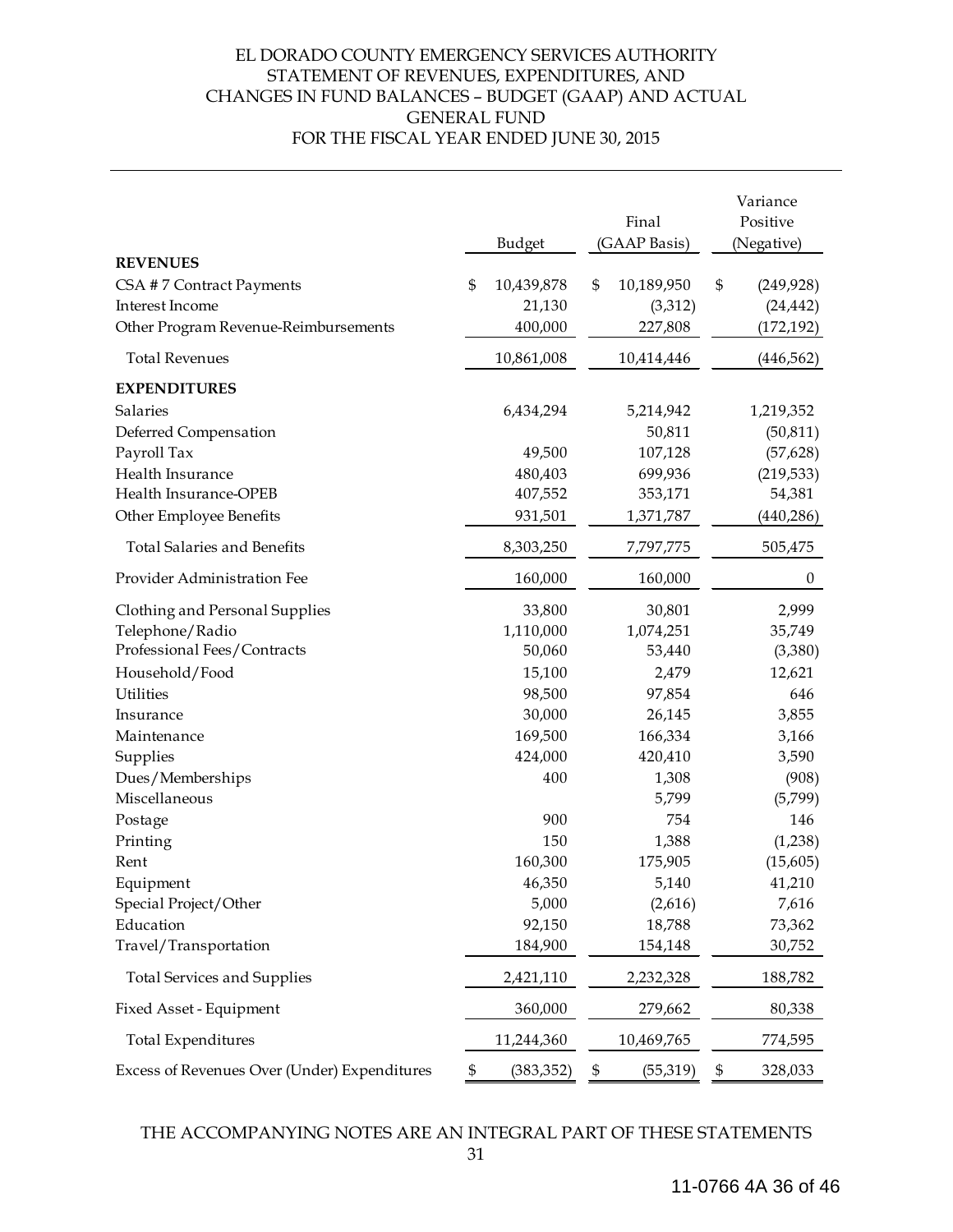### NOTES TO REQUIRED SUPPLEMENTARY INFORMATION

### FOR THE FISCAL YEAR ENDED JUNE 30, 2015

### NOTE 1 - PURPOSE OF SCHEDULE

### Budgetary Comparison Schedule

The JPA employs budget control by account code. Budgets are prepared on the modified accrual basis of accounting in accordance with accounting principles generally accepted in the United States of America as prescribed by the Governmental Accounting Standards Board. The budget is reviewed during the year by the JPA Governing Board to provide for revised priorities. The final revised budget for the General Fund is presented as Required Supplementary Information.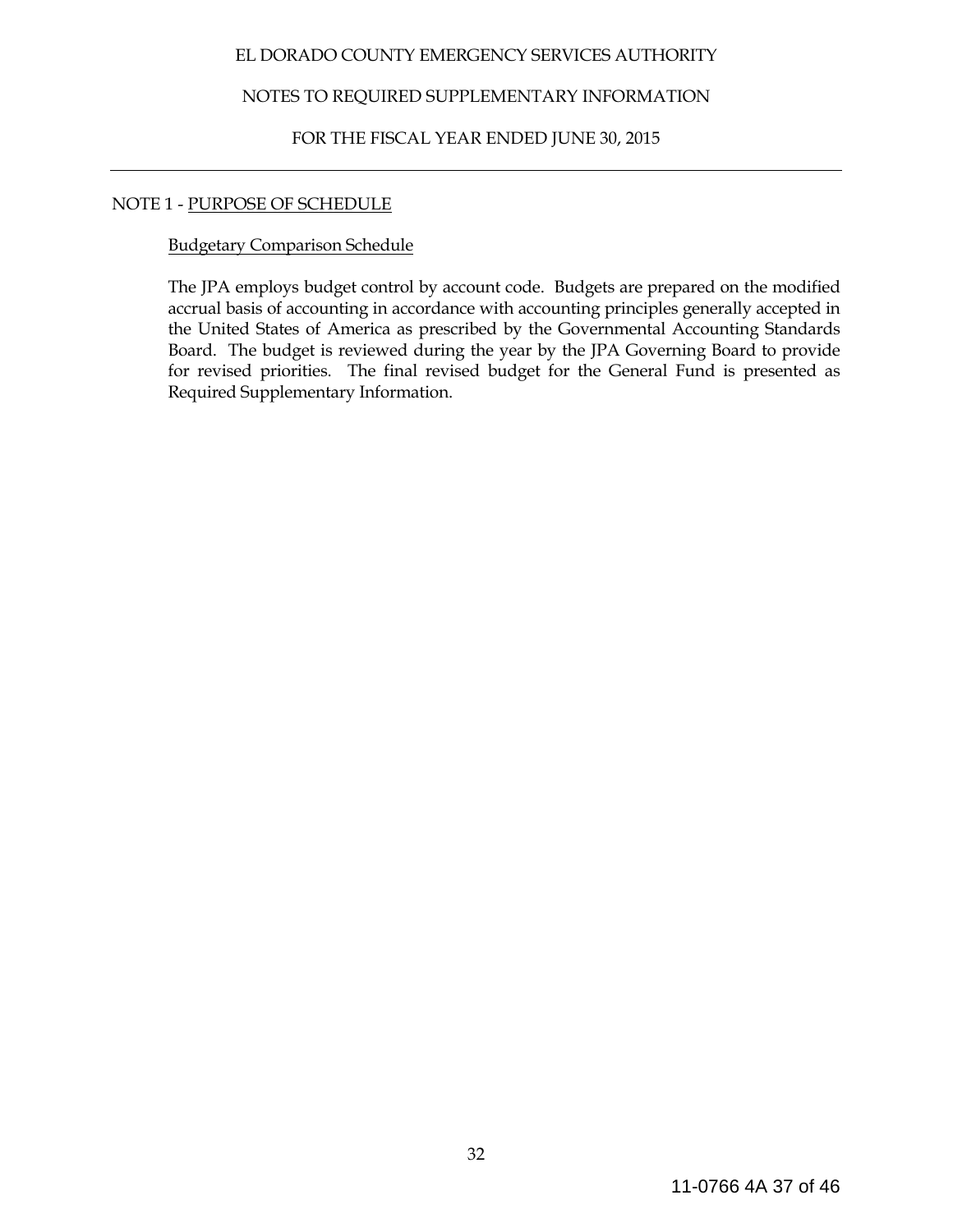SUPPLEMENTARY INFORMATION SECTION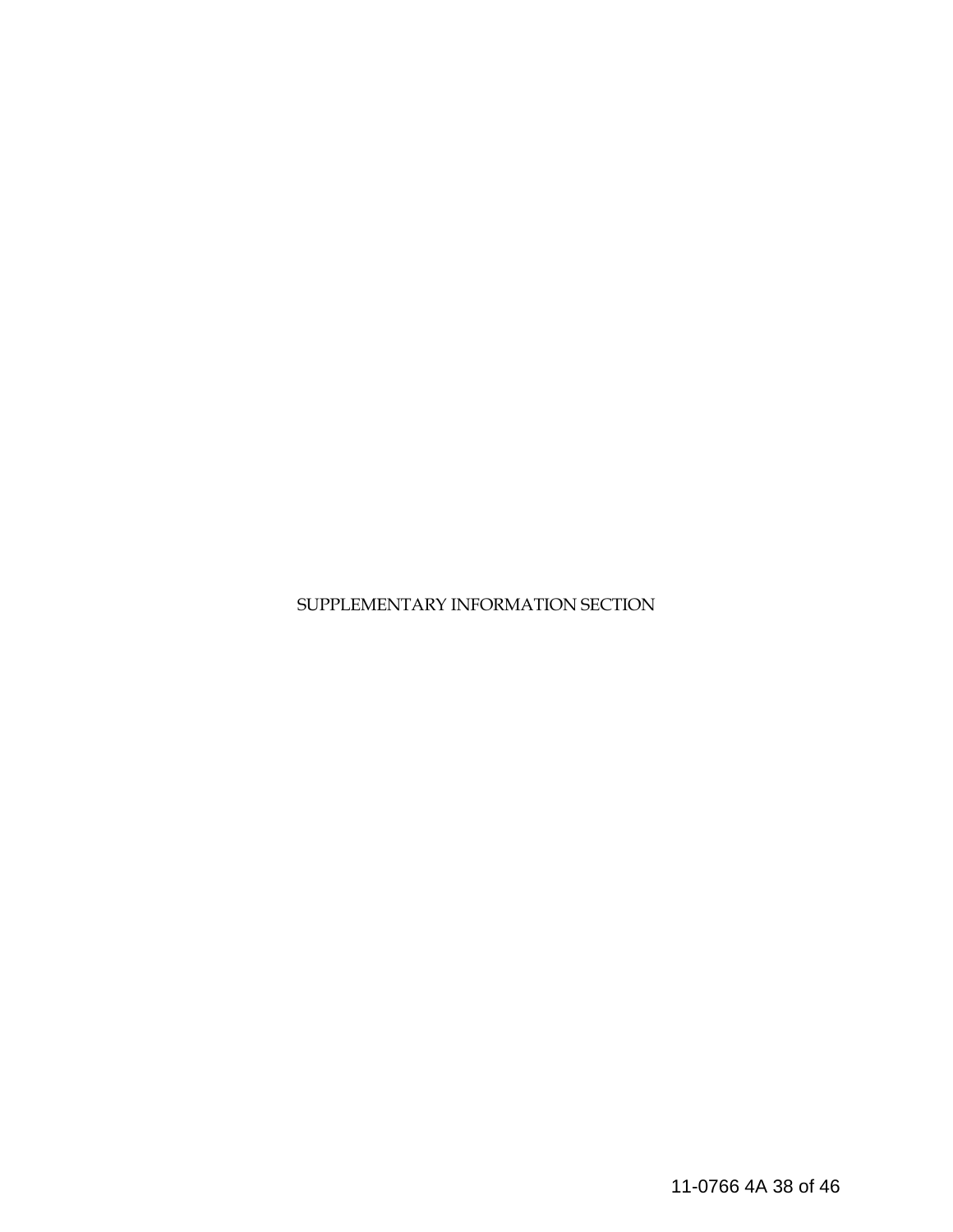### EL DORADO COUNTY EMERGENCY SERVICES AUTHORITY COMBINING SCHEDULE OF EXPENDITURES DIAMOND SPRINGS, CALIFORNIA GOVERNMENTAL FUNDS FOR THE FISCAL YEAR ENDED JUNE 30, 2015

|                                                              | Diamond                  |                           |                      |                           |                             |                  |                                  |                       |  |
|--------------------------------------------------------------|--------------------------|---------------------------|----------------------|---------------------------|-----------------------------|------------------|----------------------------------|-----------------------|--|
|                                                              | El Dorado<br>County Fire | Springs/El<br>Dorado Fire | Georgetown           | Cameron Park<br>Community | El Dorado<br>Hills Fire And |                  | <b>Joint Powers</b><br>Authority | Total Joint<br>Powers |  |
|                                                              | Disrict                  | District                  | <b>Fire District</b> | Service District          | Water District              | Total Program    | Administration                   | Authority             |  |
| <b>EXPENDITURES</b><br>Permanent Employees/Elected Officials | 1,809,502<br>\$          | \$<br>465,381             | 461,694<br>-\$       | $\mathfrak{s}$<br>976,501 | -\$<br>345,575              | 4,058,653<br>\$  | \$<br>137,304                    | 4,195,957<br>\$       |  |
| Temporary Employees                                          |                          | 4,730                     | 30,962               |                           |                             | 35,692           |                                  | 35,692                |  |
| Overtime                                                     | 463,243                  | 74,375                    | 125,521              |                           | 129,313                     | 792,452          |                                  | 792,452               |  |
| Other Compensation                                           | 160,378                  | 25,751                    |                      |                           | 3,146                       | 189,275          | 1,566                            | 190,841               |  |
| Retirement-Employer                                          | 658,769                  | 141,064                   | 163,348              |                           | 62,305                      | 1,025,486        |                                  | 1,025,486             |  |
| Payroll Taxes                                                | 36,027                   | 42,064                    | 10,695               |                           | 6,850                       | 95,636           | 11,492                           | 107,128               |  |
| Health Insurance-Employer                                    | 441,858                  | 96,893                    | 65,700               |                           | 95,485                      | 699,936          |                                  | 699,936               |  |
| Health Insurance-OPEB                                        |                          |                           |                      |                           |                             |                  | 353,171                          | 353,171               |  |
| Long Term Disability-Employer                                | 6,534                    | 1,612                     | 1,628                |                           | 1,287                       | 11,061           |                                  | 11,061                |  |
| Deferred Compensation-Employer                               |                          | 18,208                    | 32,603               |                           |                             | 50,811           |                                  | 50,811                |  |
| Vision Insurance-Employer                                    | 5,771                    |                           | 1,054                |                           | 11,490                      | 18,315           |                                  | 18,315                |  |
| Worker Compensation                                          | 145,848                  | 76,697                    | 46,718               |                           | 41,379                      | 310,642          | 1,401                            | 312,043               |  |
| <b>Flexible Benefits</b>                                     |                          | 780                       | 3,600                |                           | 502                         | 4,882            |                                  | 4,882                 |  |
| <b>Total Salaries and Benefits</b>                           | 3,727,930                | 947,555                   | 943,523              | 976,501                   | 697,332                     | 7,292,841        | 504,934                          | 7,797,775             |  |
| Provider Administration Fee                                  | $\mathbf{0}$             | $\mathbf{0}$              | $\mathbf{0}$         | $\mathbf{0}$              | $\overline{0}$              | $\theta$         | 160,000                          | 160,000               |  |
| Clothing and Personal Supplies                               | 10,836                   | 7,519                     | 7,160                | 2,294                     | 2,415                       | 30,224           | 577                              | 30,801                |  |
| Telephone/Radio                                              | 88                       |                           |                      |                           |                             | 88               | 1,074,163                        | 1,074,251             |  |
| Professional Fees/Contracts                                  |                          | 145                       | 4,013                |                           | 2,043                       | 6,201            | 47,239                           | 53,440                |  |
| Household/Food                                               |                          |                           | 6                    | 2,239                     |                             | 2,245            | 234                              | 2,479                 |  |
| Utilities                                                    |                          | 1,020                     | 1,282                |                           |                             | 2,302            | 95,552                           | 97,854                |  |
| Insurance                                                    | 1,653                    |                           |                      |                           |                             | 1,653            | 24,492                           | 26,145                |  |
| Maintenance                                                  | 1,695                    |                           | 2,789                | 137                       |                             | 4,621            | 161,713                          | 166,334               |  |
| Supplies                                                     | 112                      |                           | 268                  | 751                       | 1,500                       | 2,631            | 417,779                          | 420,410               |  |
| Dues/Memberships                                             |                          |                           |                      |                           |                             |                  | 1,308                            | 1,308                 |  |
| Miscellaneous                                                | 1,800                    |                           | 984                  |                           |                             | 2,784            | 3,015                            | 5,799                 |  |
| Postage                                                      |                          |                           |                      |                           |                             |                  | 754                              | 754                   |  |
| Printing                                                     |                          |                           |                      |                           |                             |                  | 1,388                            | 1,388                 |  |
| Rent                                                         |                          |                           |                      |                           |                             |                  | 175,905                          | 175,905               |  |
| Equipment                                                    | 1,352                    | 857                       | 606                  | 589                       | 82                          | 3,486            | 1,654                            | 5,140                 |  |
| Special Project/Other                                        | 45                       |                           |                      |                           |                             | 45               | (2,661)                          | (2,616)               |  |
| Education                                                    | 9,993                    | 673                       | 737                  | 1,225                     | 4,200                       | 16,828           | 1,960                            | 18,788                |  |
| Travel/Transportation                                        |                          |                           |                      | 25                        | 120                         | 145              | 154,003                          | 154,148               |  |
| <b>Total Services and Supplies</b>                           | 27,574                   | 10,214                    | 17,845               | 7,260                     | 10,360                      | 73,253           | 2,159,075                        | 2,232,328             |  |
| Fixed Asset - Equipment                                      | $\boldsymbol{0}$         | $\boldsymbol{0}$          | $\overline{0}$       | $\mathbf{0}$              | $\boldsymbol{0}$            | $\boldsymbol{0}$ | 279,662                          | 279,662               |  |
| Total Expenditures                                           | 3,755,504<br>\$.         | \$<br>957,769             | \$<br>961,368        | \$<br>983,761             | \$<br>707,692               | \$<br>7,366,094  | \$<br>3,103,671                  | \$10,469,765          |  |

THE ACCOMPANYING NOTES ARE AN INTEGRAL PART OF THESE STATEMENTS 11-0766 4A 39 of 46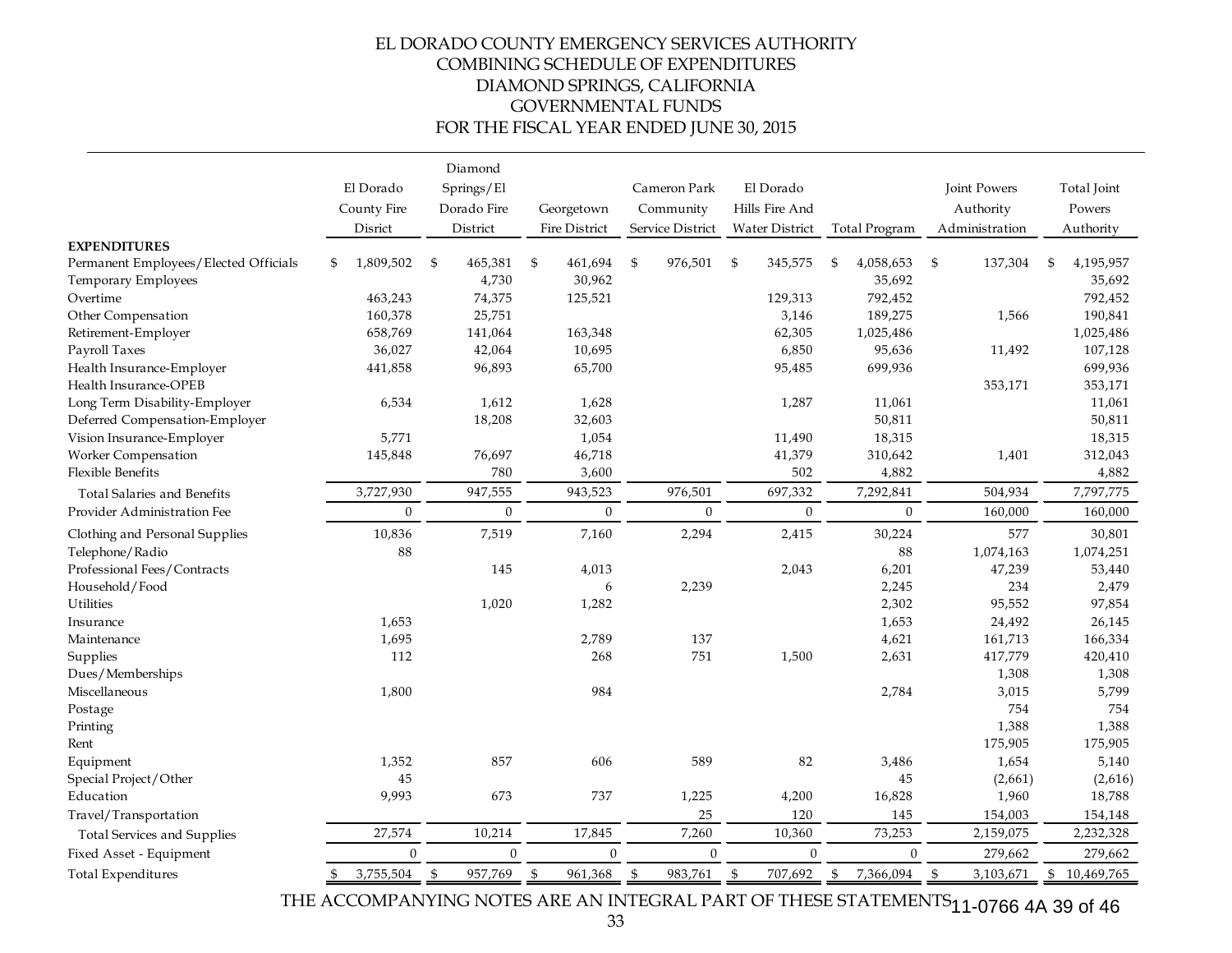# NOTES TO SUPPLEMENTARY INFORMATION

# FOR THE FISCAL YEAR ENDED JUNE 30, 2015

### NOTE 1 - PURPOSE OF SCHEDULE

# A. Combining Schedule of Expenditures

This schedule is presented for purposes of additional analysis, and is not a required part of the JPA's basic financial statements. This schedule presents more detailed information about the financial activities of the JPA's individual Districts.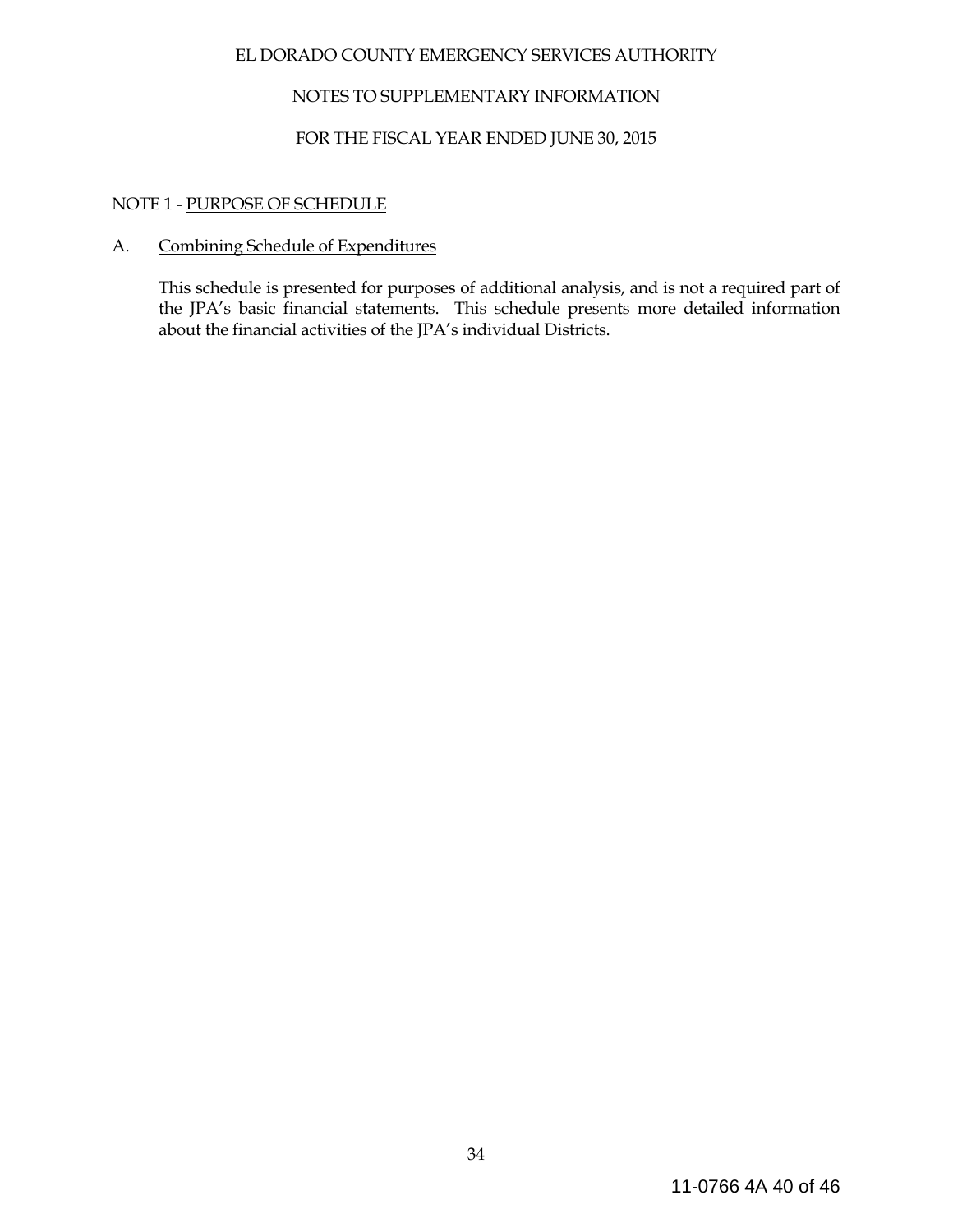OTHER INDEPENDENT AUDITORS REPORTS SECTION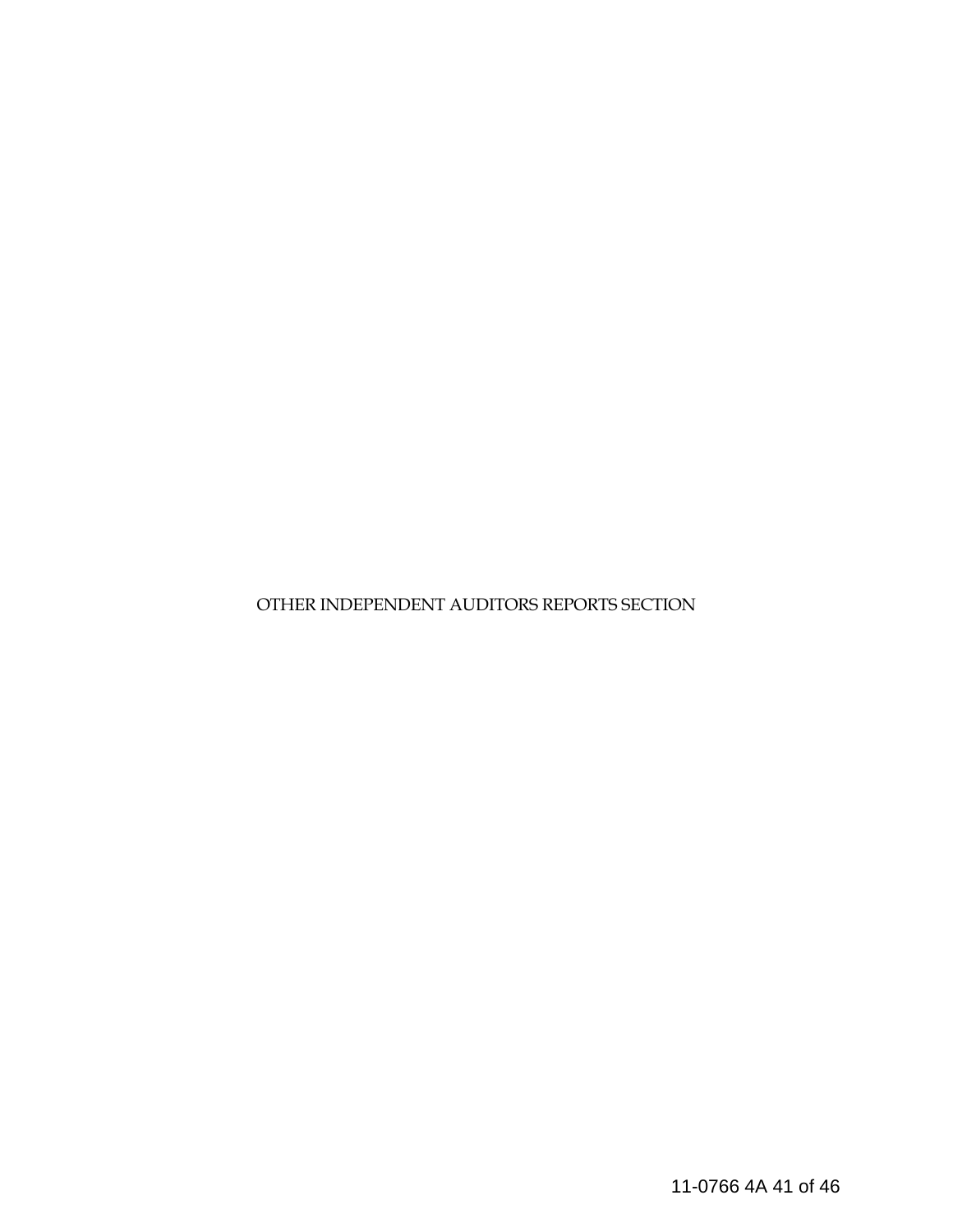

JOHN L. GOODELL, CPA VIRGINIA K. PORTER, CPA BEVERLY A. SANCHEZ, CPA SUZY H. BRIGHT, CPA RICHARD J. GOODELL, CPA MICHELLE M. HANSON, CPA

### INDEPENDENT AUDITOR'S REPORT ON INTERNAL CONTROL OVER FINANCIAL REPORTING AND ON COMPLIANCE AND OTHER MATTERS BASED ON AN AUDIT OF FINANCIAL STATEMENTS PERFORMED IN ACCORDANCE WITH *GOVERNMENT AUDITING STANDARDS*

JPA Governing Board El Dorado County Emergency Services Authority Diamond Springs, California

We have audited, in accordance with auditing standards generally accepted in the United States of America and the standards applicable to financial audits contained in *Government Auditing Standards* issued by the Comptroller General of the United States, the financial statements of the governmental activities, each major fund, and the aggregate remaining fund information of El Dorado County Emergency Services Authority, as of and for the year ended June 30, 2015, and the related notes to the financial statements, which collectively comprise El Dorado County Emergency Services Authority's basic financial statements and have issued our report thereon dated January 28, 2016.

### **Internal Control Over Financial Reporting**

In planning and performing our audit of the financial statements, we considered El Dorado County Emergency Services Authority's, internal control over financial reporting (internal control) to determine the audit procedures that are appropriate in the circumstances for the purpose of expressing our opinions on the financial statements, but not for the purpose of expressing an opinion on the effectiveness of El Dorado County Emergency Services Authority's internal control. Accordingly, we do not express an opinion on the effectiveness of El Dorado County Emergency Services Authority's internal control.

A *deficiency in internal control* exists when the design or operation of a control does not allow management or employees, in the normal course of performing their assigned functions, to prevent, or detect and correct, misstatements on a timely basis. A *material weakness* is a deficiency, or combination of deficiencies in internal control, such that there is a reasonable possibility that a material misstatement of the entity's financial statements will not be prevented, or detected and corrected on a timely basis. A *significant deficiency* is a deficiency, or a combination of deficiencies, in internal control that is less severe than a material weakness, yet important enough to merit attention by those charged with governance.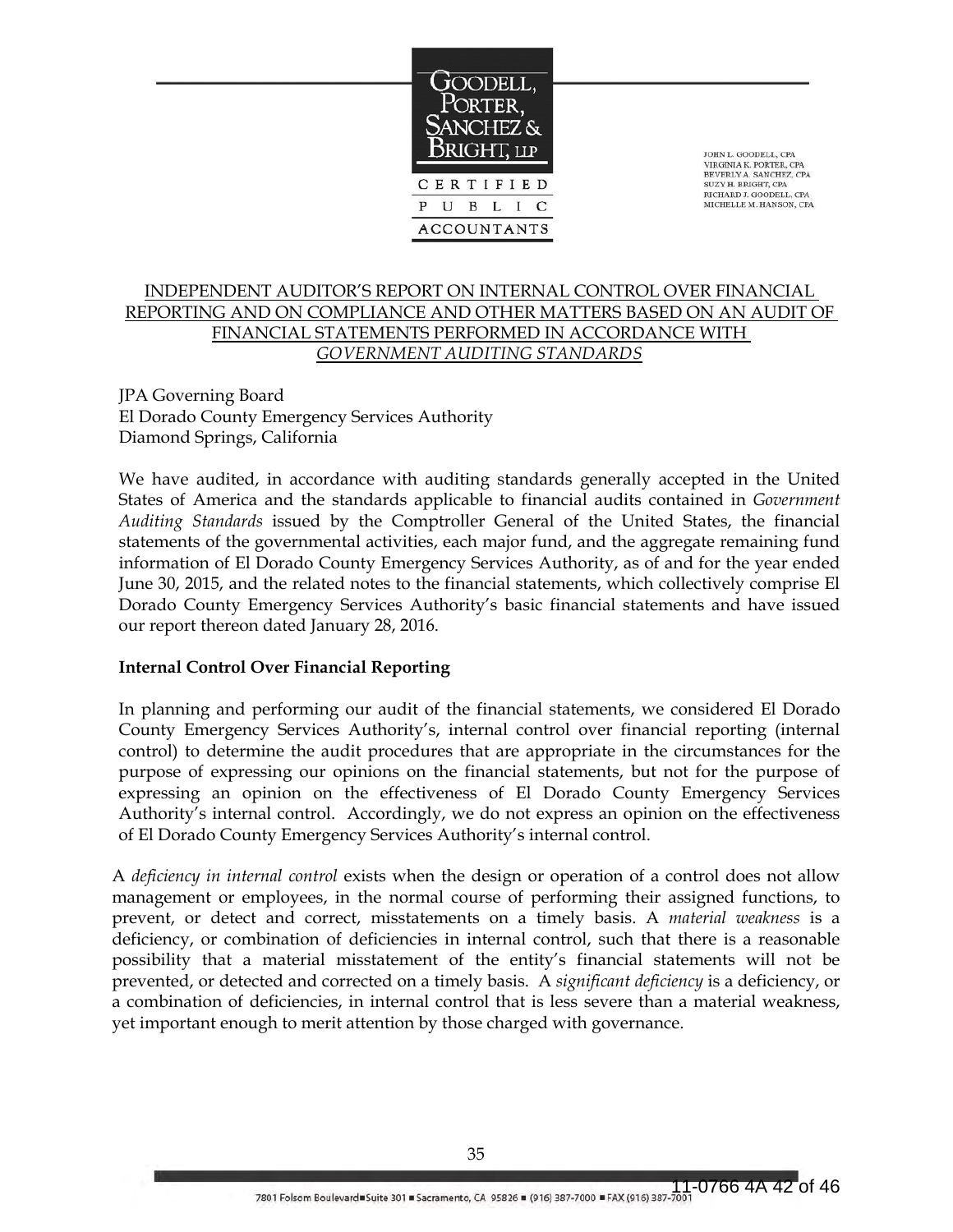JPA Governing Board El Dorado County Emergency Services Authority Page Two

Our consideration of internal control was for the limited purpose described in the first paragraph of this section and was not designed to identify all deficiencies in internal control that might be material weaknesses or, significant deficiencies. Given these limitations, during our audit we did not identify any deficiencies in internal control that we consider to be material weaknesses. However, material weaknesses may exist that have not been identified.

#### **Compliance and Other Matters**

As part of obtaining reasonable assurance about whether El Dorado County Emergency Services Authority's financial statements are free of material misstatement, we performed tests of its compliance with certain provisions of laws, regulations, contracts, and grant agreements, noncompliance with which could have a direct and material effect on the determination of financial statement amounts. However, providing an opinion on compliance with those provisions was not an objective of our audit, and accordingly, we do not express such an opinion. The results of our tests disclosed no instances of noncompliance or other matters that are required to be reported under *Government Auditing Standards*.

#### **Purpose of this Report**

The purpose of this report is solely to describe the scope of our testing of internal control and compliance and the results of that testing, and not to provide an opinion on the effectiveness of the entity's internal control or on compliance. This report is an integral part of an audit performed in accordance with *Government Auditing Standards* in considering the entity's internal control and compliance. Accordingly, this communication is not suitable for any other purpose.

Brital Porter, Sandy, + Grit LLP

 GOODELL, PORTER, SANCHEZ & BRIGHT, LLP Certified Public Accountants

January 28, 2016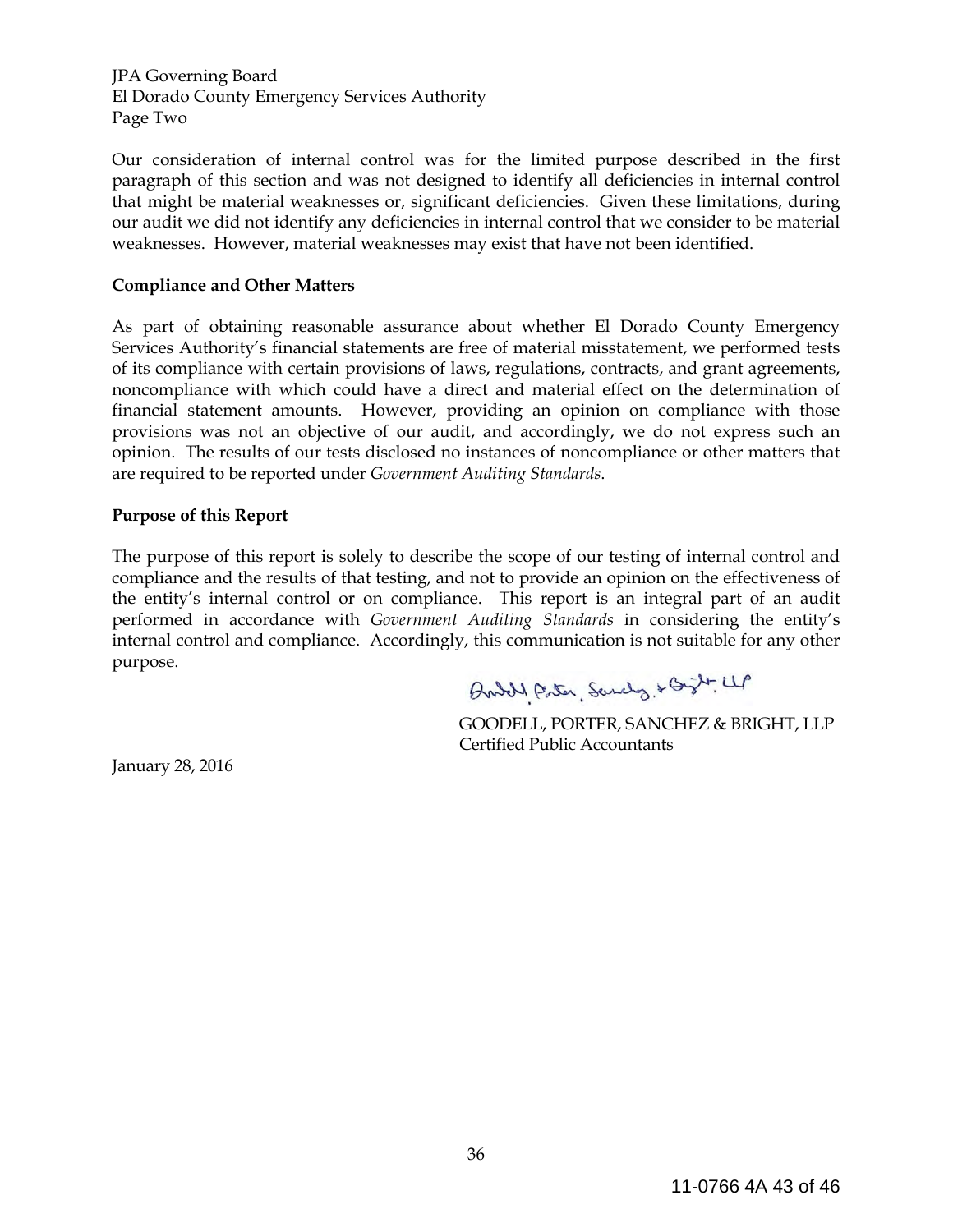FINDINGS AND RESPONSES SECTION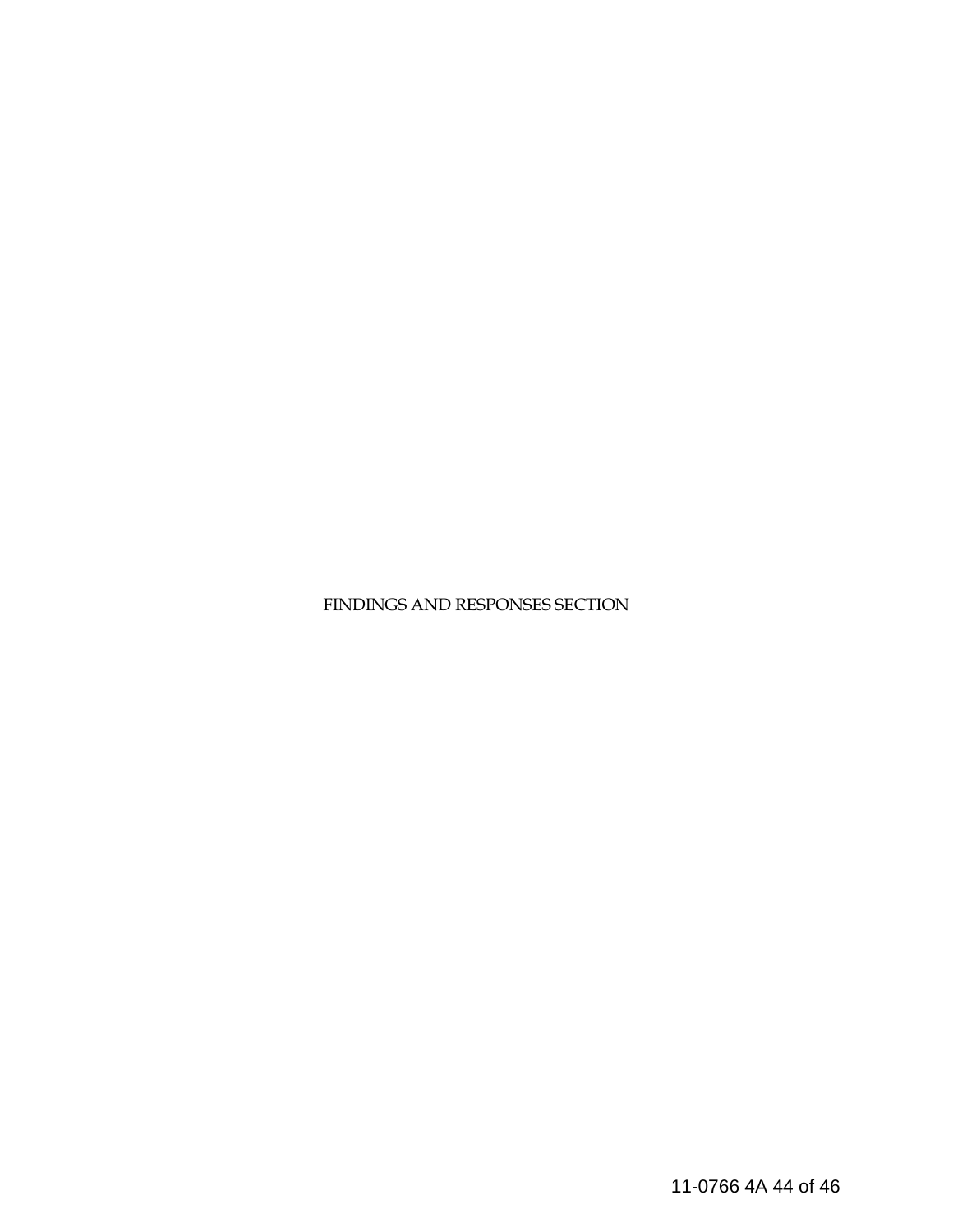# SCHEDULE OF AUDIT FINDINGS AND RESPONSES

# FOR THE FISCAL YEAR ENDED JUNE 30, 2015

No matters are reported.